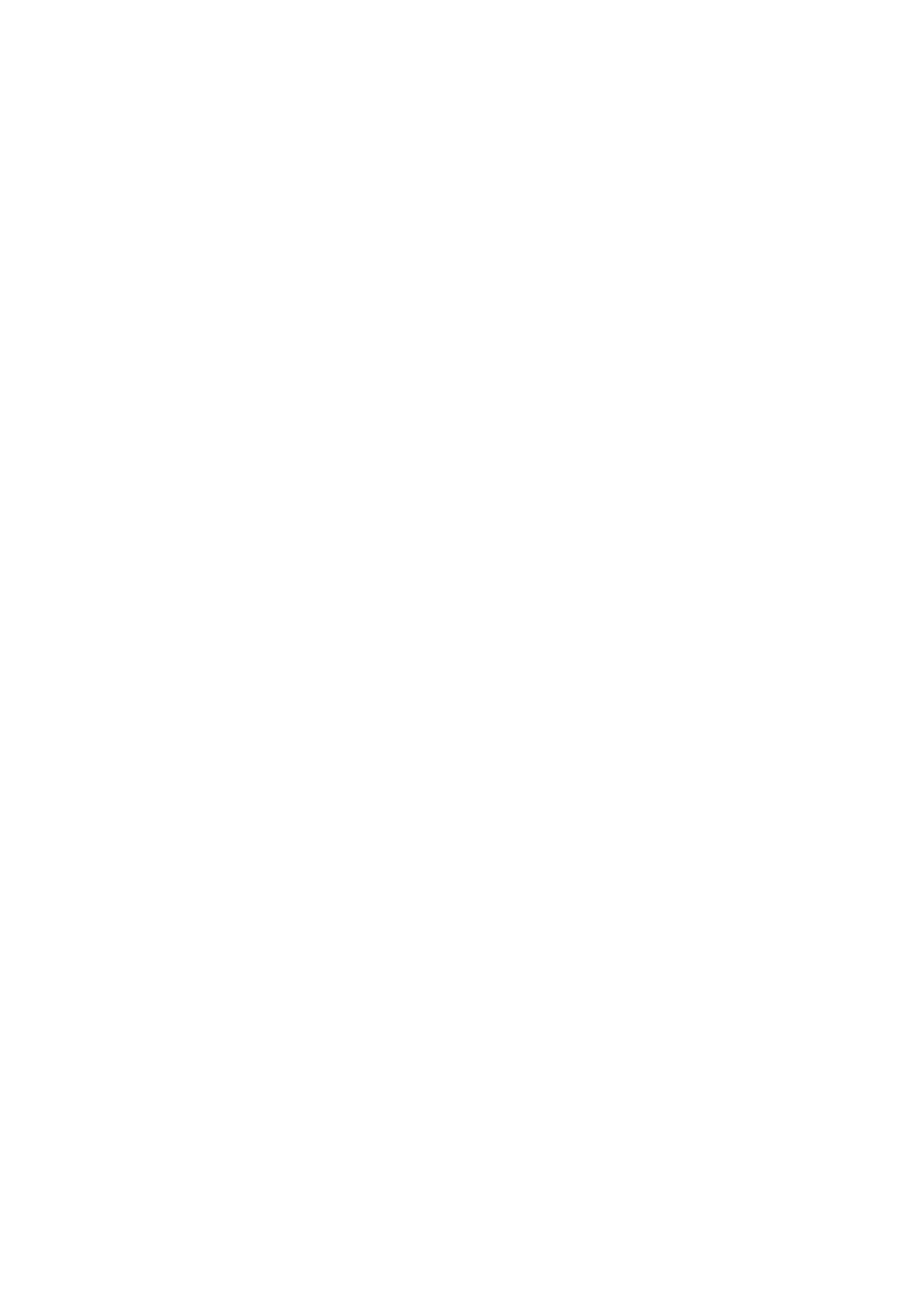

*'Allāmah Muhammad bin Qāsim Jassūs said: It is incumbent upon every believer to make mention of and understand the Prophet's (God bless him and give peace) characteristics and his outward and inward beauty which is reported from the companions (God be pleased with them all).*

Dedication: For the Karima al-Marwaziyya family, this work is before you due to their support for the study and translation of this work in Ramadan 2015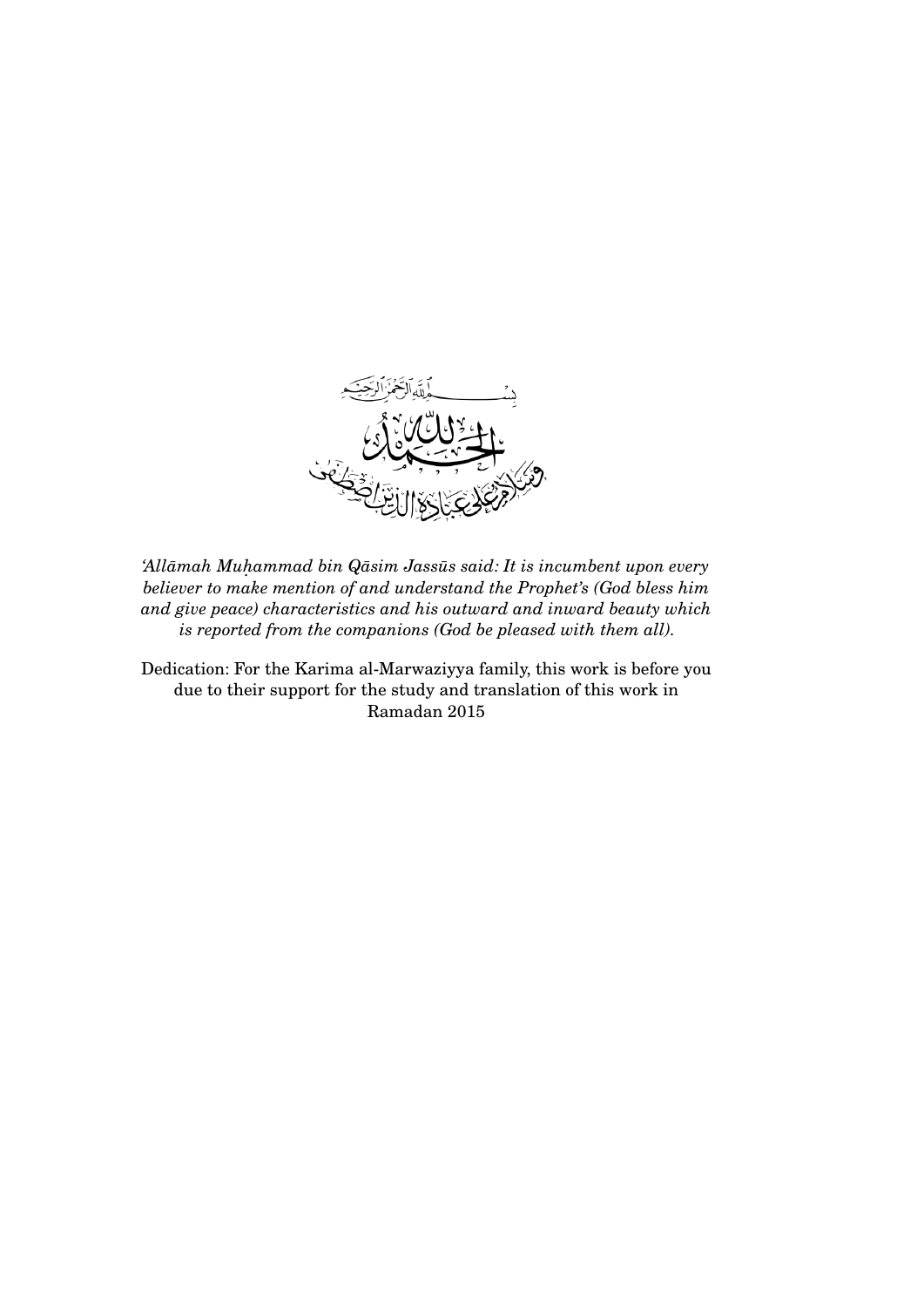All rights reserved, this text may not be transmitted via any means without the prior permission of the publishers (Karima al-Marwaziyya Foundation). This is a revised edition which is still in need of review and correction. Revised Third Edition: For *Rabi al-Awwal* 2017 Author: Shaykh 'Abd al-Hayy al-Kattānī Editor of the Arabic Original: Dr. Abd al-Majid Khayyali Translator: Saleh Malik with the assistance of others Prepared in the town of High Wycombe, Buckinghamshire Contact: saleh.malik@outlook.com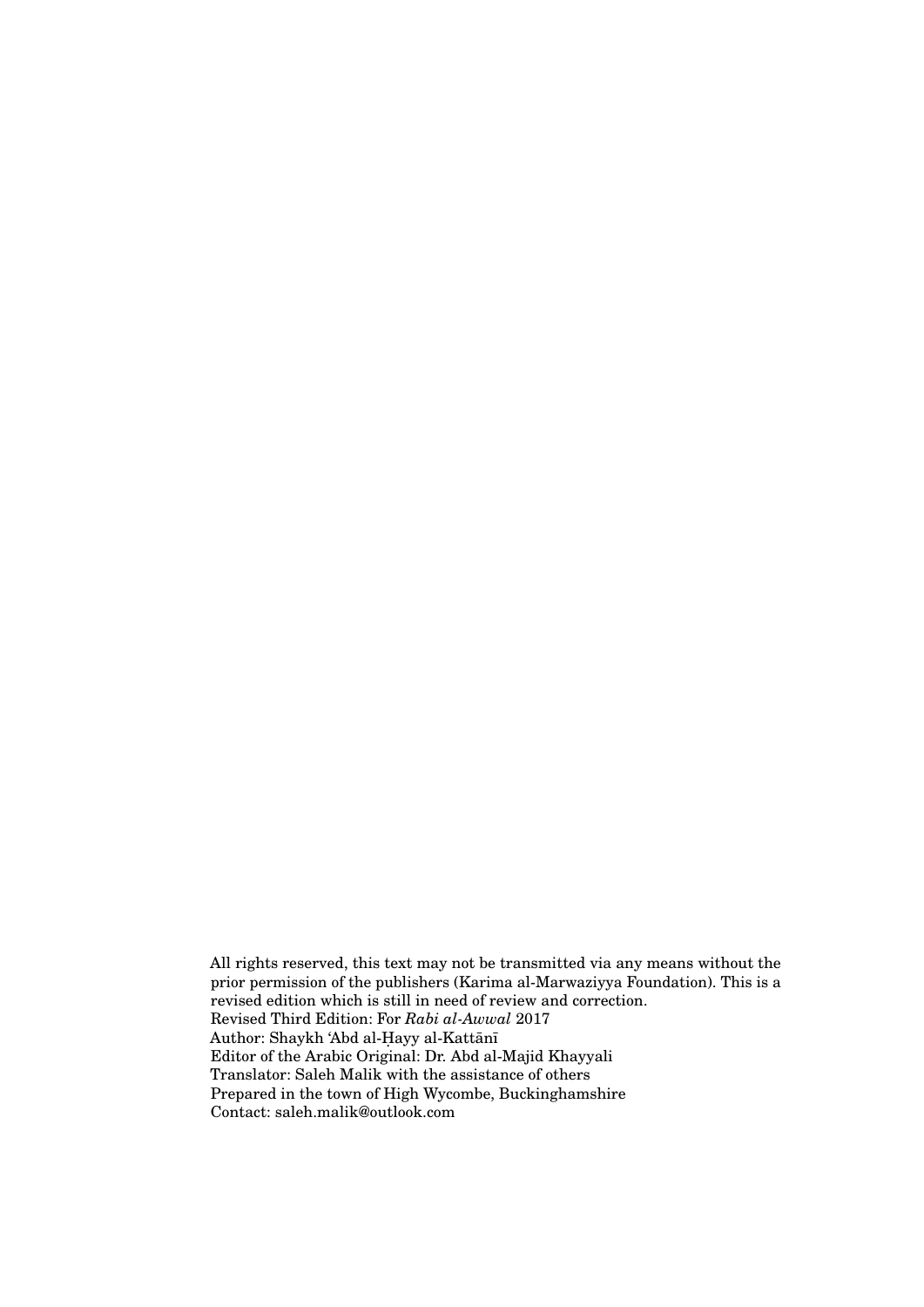## Contents

| $\mathbf{1}$ | Author's Introduction                                                             | 11 |
|--------------|-----------------------------------------------------------------------------------|----|
| 2            | A Mention of the Seal of Prophecy                                                 | 17 |
| 3            | The Hair of His Head<br>(God Bless Him & Give Him Peace)                          | 18 |
| 4            | His Combing of His Blessed Hair<br>(God Bless Him & Give Him Peace)               | 19 |
| 5            | His Fragrant White Hairs & Pure Dying Of His Hair                                 | 20 |
| 6            | His Applying of Antimony<br>(God Bless Him & Give Him Peace)                      | 21 |
| 7            | His Clothing<br>(God Bless Him & Give Him Peace)                                  | 22 |
| 8            | His Manner of Living<br>(God Bless Him & Give Him Peace)                          | 23 |
| 9            | <b>His Leather Socks</b><br>(God Bless Him & Give Him Peace)                      | 25 |
| 10           | The Sandal of Our Master the Messenger of God<br>(God Bless Him & Give Him Peace) | 26 |
| 11           | His Ring<br>(God Bless Him & Give Him Peace)                                      | 27 |
| 12           | His Sword, Armour & Helmet<br>(God Bless Him & Give Him Peace)                    | 28 |
| 13           | His Turban<br>(God Bless Him & Give Him Peace)                                    | 29 |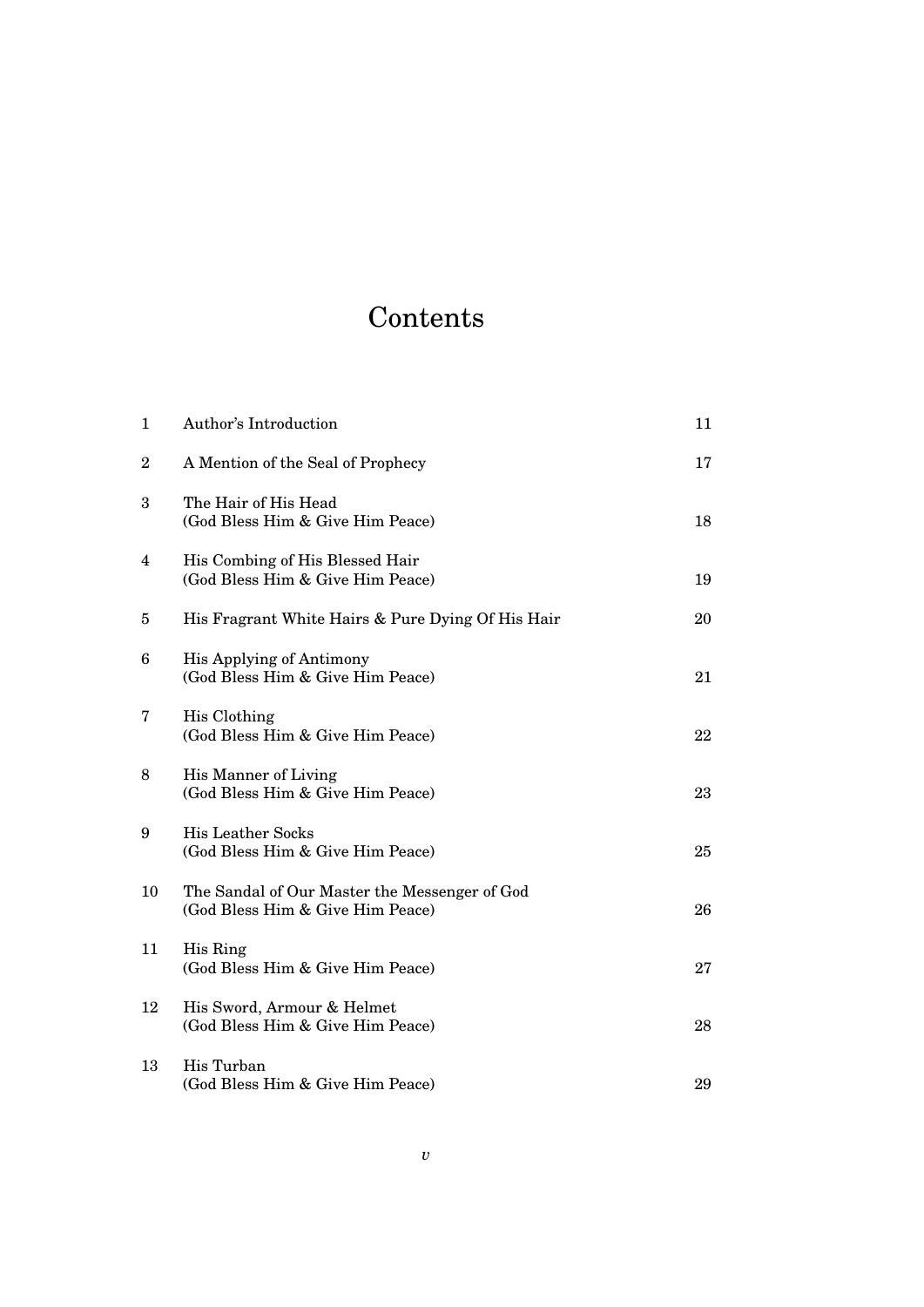| 14 | His Waist Wrap<br>(God Bless Him & Give Him Peace)                                                           | 30 |
|----|--------------------------------------------------------------------------------------------------------------|----|
| 15 | His Manner of Walking<br>(God Bless Him & Give Him Peace)                                                    | 31 |
| 16 | His Headcloth<br>(God Bless Him & Give Him Peace)                                                            | 32 |
| 17 | His Manner of Sitting<br>(God Bless Him & Give Him Peace)                                                    | 33 |
| 18 | His Manner of Reclining<br>(God Bless Him & Give Him Peace)                                                  | 34 |
| 19 | A Description of His Eating & Bread<br>(God Bless Him & Give Him Peace)                                      | 35 |
| 20 | His $Id\bar{a}m$<br>(God Bless Him & Give Him Peace)                                                         | 37 |
| 21 | The Ablution of our Master the Messenger of God Before & After<br>Eating<br>(God Bless Him & Give Him Peace) | 40 |
| 22 | The Invocation of the Prophet Before Eating Food & After It<br>(God Bless Him & Give Him Peace)              | 41 |
| 23 | His Cup<br>(God Bless Him & Give Him Peace)                                                                  | 43 |
| 24 | His Fruit<br>(God Bless Him & Give Him Peace)                                                                | 44 |
| 25 | The Prophet's Drink<br>(God Bless Him & Give Him Peace)                                                      | 45 |
| 26 | The Prophet's Method of Drinking<br>(God Bless Him & Give Him Peace)                                         | 46 |
| 27 | The Prophet's Fragrance<br>(God Bless Him & Give Him Peace)                                                  | 47 |
| 28 | His Manner of Speaking<br>(God Bless Him & Give Him Peace)                                                   | 48 |

*vi*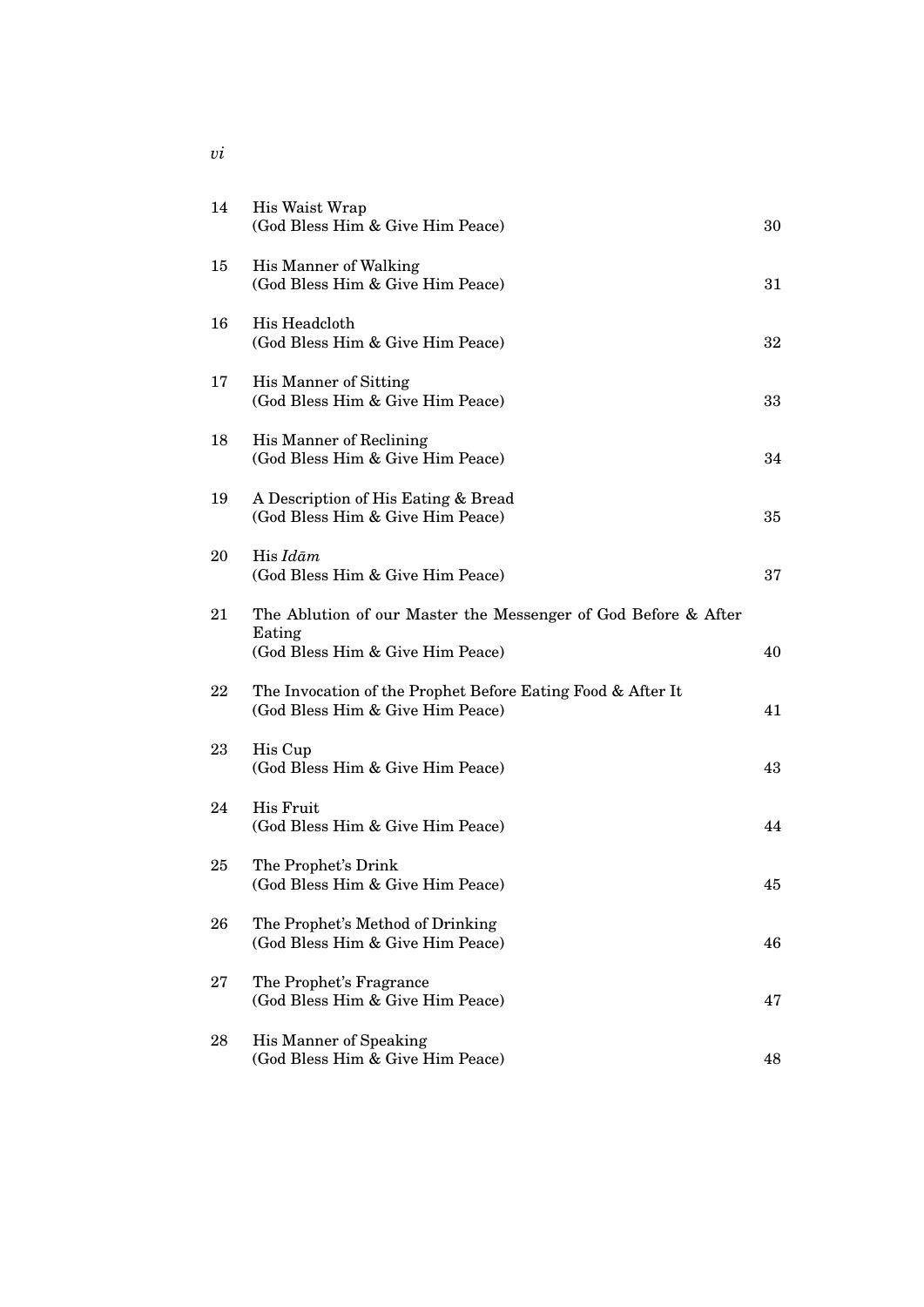| 29 | His Laughter<br>(God Bless Him & Give Him Peace)               | 50 |
|----|----------------------------------------------------------------|----|
| 30 | His Humour<br>(God Bless Him & Give Him Peace)                 | 51 |
| 31 | Description of His Speech<br>(God Bless Him & Give Him Peace)  | 53 |
| 32 | His Speech at Night<br>(God Bless Him & Give Him Peace)        | 54 |
| 33 | A Description of His Sleep<br>(God Bless Him & Give Him Peace) | 55 |
| 34 | The Worship of the Prophet<br>(God Bless Him & Give Him Peace) | 56 |
| 35 | His Fasting<br>(God Bless Him & Give Him Peace)                | 60 |
| 36 | The Prophet's Recitation<br>(God Bless Him & Give Him Peace)   | 61 |
| 37 | The Prophet's Weeping<br>(God Bless Him & Give Him Peace)      | 63 |
| 38 | The Prophet's Bedding<br>(God Bless Him & Give Him Peace)      | 64 |
| 39 | <b>His Humility</b><br>(God Bless Him & Give Him Peace)        | 65 |
| 40 | The Prophet's Character<br>(God Bless Him & Give Him Peace)    | 69 |
| 41 | The Prophet's Modesty<br>(God Bless Him & Give Him Peace)      | 71 |
| 42 | The Prophet's Cupping<br>(God Bless Him & Give Him Peace)      | 72 |
| 43 | <b>His Names</b><br>(God Bless Him & Give Him Peace)           | 73 |
| 44 | His Age<br>(God Bless Him & Give Him Peace)                    | 75 |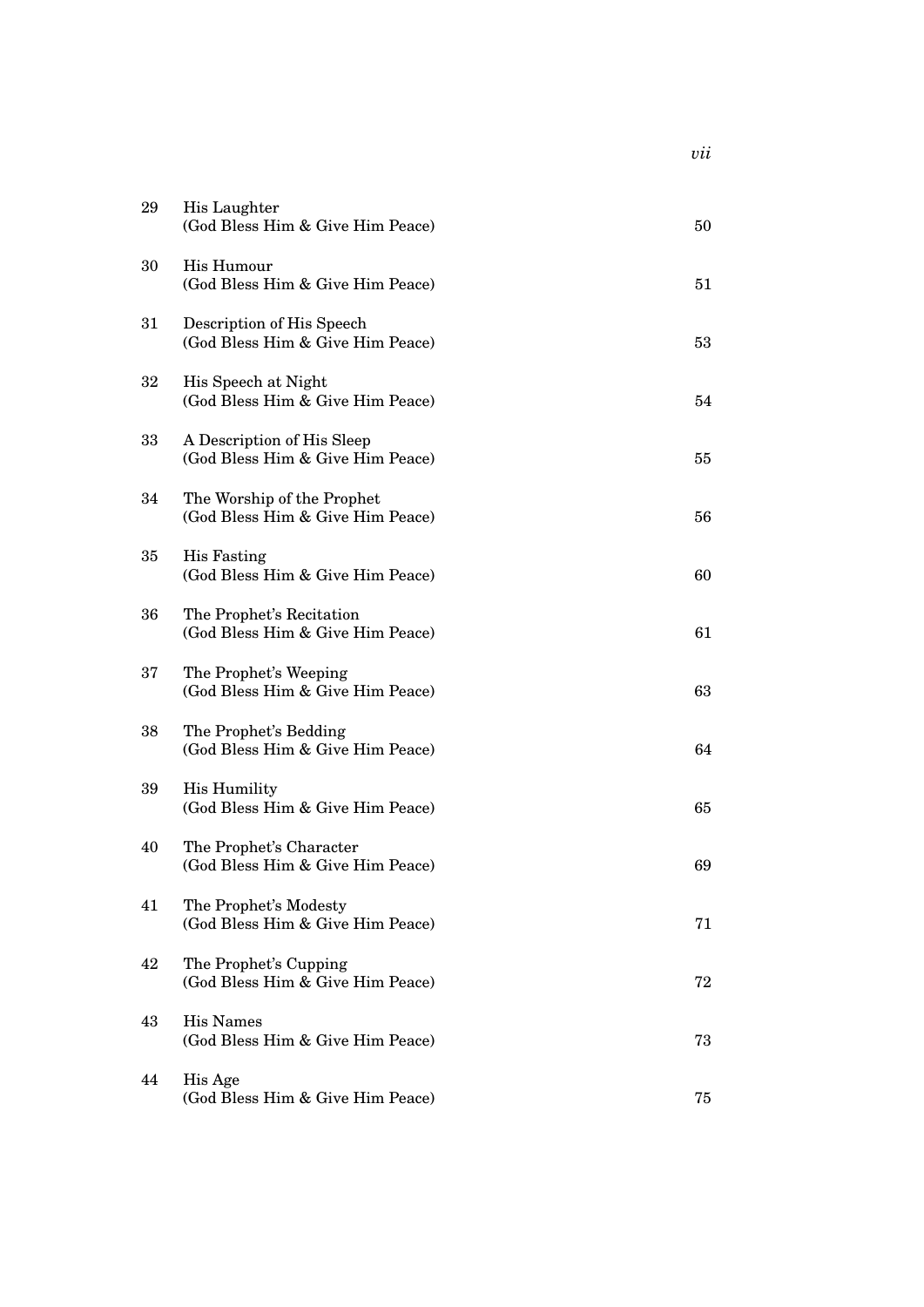| 45 | The Prophet's Passing Away<br>(God Bless Him & Give Him Peace) | 76 |
|----|----------------------------------------------------------------|----|
| 46 | His Inheritance<br>(God Bless Him & Give Him Peace)            | 78 |
| 47 | <b>Beholding Him</b><br>(God Bless Him & Give Him Peace)       | 79 |
| 48 | Closing Words                                                  | 81 |

*viii*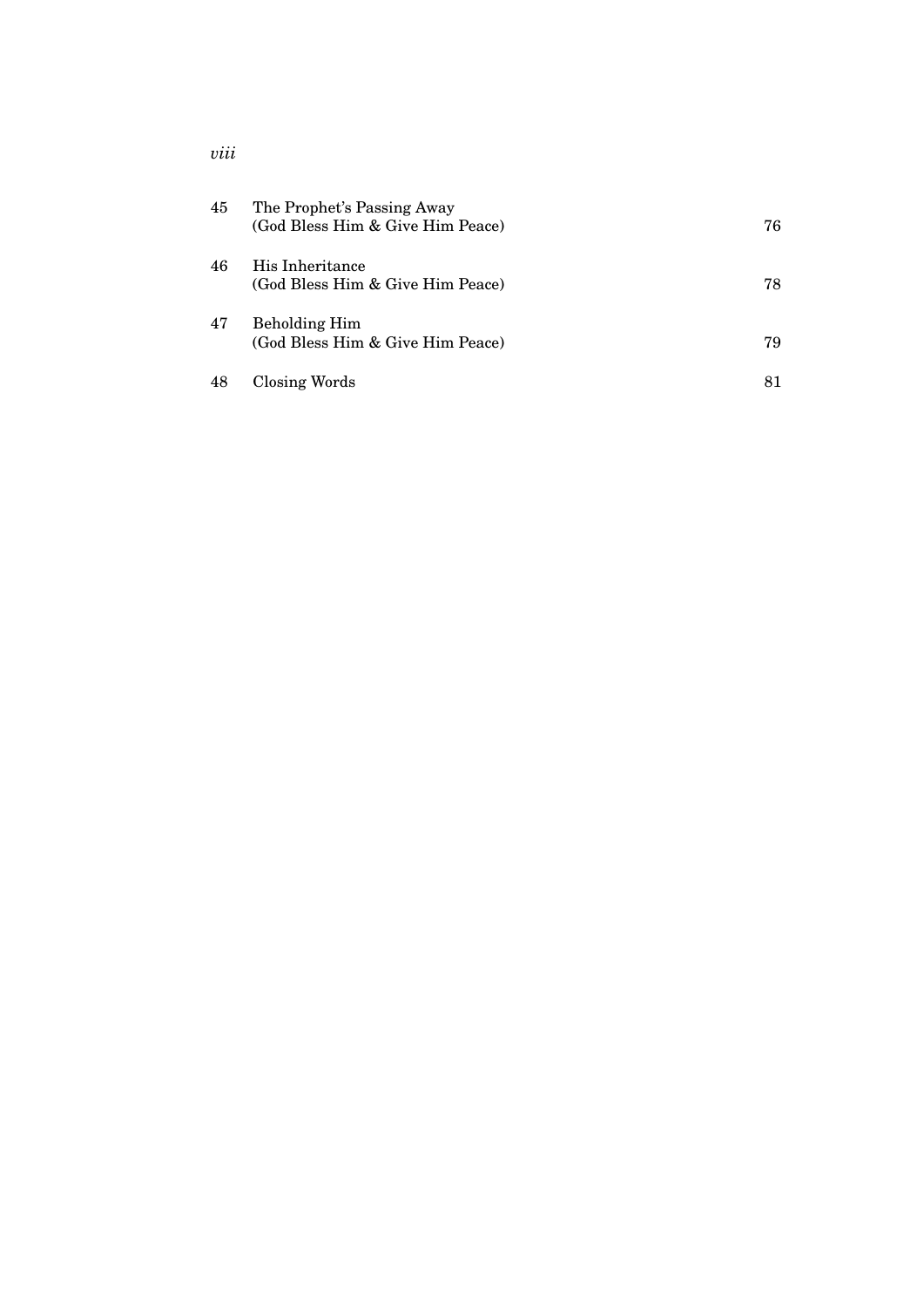### Publisher's Foreword

In the name of God, Most Merciful, Most Kind. Salutations and Blessings Be Upon Our Master Muhammad, His Family and Companions.

This work is a draft translation of the text *Munya al-Sā'il Khulāsa al-Shamā'il* by the great Moroccan scholar, Shaykh Muhammad 'Abd al-Hayy al-Kattānī that was originally produced for the Ramadan 2015 *Dowra* in the town of High Wycombe. I came across this text in a bookshop in the city Dammam in Saudi Arabia circa 2006/2007, it caught my attention as I had been looking for a summary of the *Shama'il al-Tirmidh*<sup> $\bar{t}$ </sup> text. In the year 2015 the translator along with other students undertook a reading of this text with Shaykh Khalid al-Turkestani from Mecca, correcting where possible any typographical and translation errors. This translation still requires some work and improvement due to the limited time we had during our reading to review this text. We have however decided to release this revised edition to enable students to access and benefit from this text in its full original format. It is strongly encouraged that where possible it is studied with a teacher. Readers should note the following:

- 1. All text in the chapters and numbered footnotes are the words of the author. They have been placed as footnotes whereas in the original they appear within the body of the text.
- 2. Any lettered footnote is from the translator.
- 3. Chapter numbering has been added by the translator along with some additional headings such as the opening and closing chapters. Likewise the text of the book has been presented as numbered points to aid the comprehension and study of this text.

We pray that this work is of benefit to students and enables them to draw closer to the Messenger of God (God bless him and give him peace).

Saleh Malik High Wycombe saleh.malik@outlook.com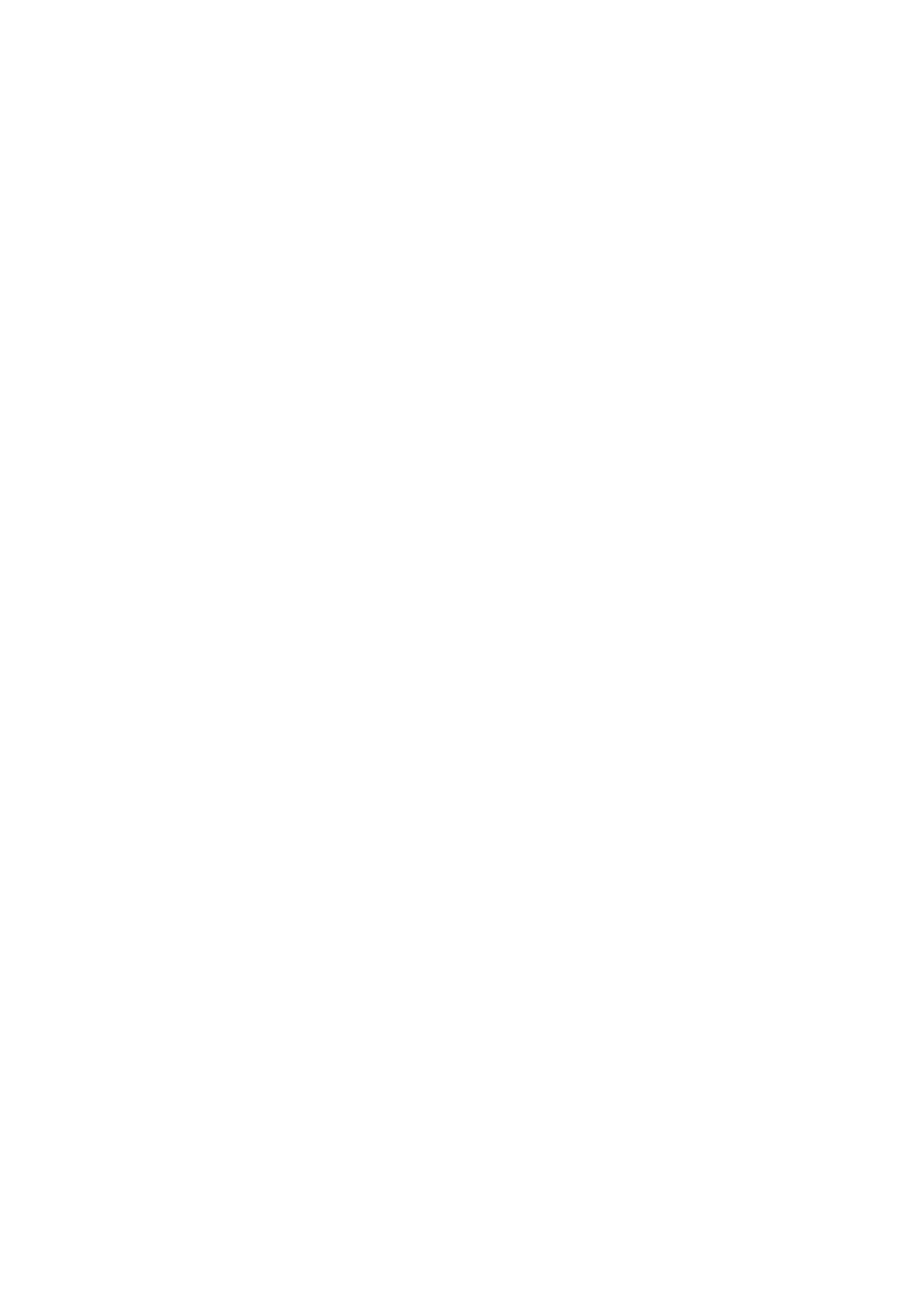## Imām Abū 'Īsā al-Tirmidhī

He is Imām Abū 'Īsā Muḥammad bin 'Īsā Sawrah bin Mūsā bin al-Daḥḥāk al-Sulamī, linked to the Banī Sulaym, a well-known tribe. Imām al-Tirmidhī hailed from al-Tirmidh, an ancient city on the banks of the Balkh River named Bayhūn. He passed away in Tirmidh or Buyūgh, which a village of Tirmidh at a distance of six *farsakhs* from it, in the year 279 and it is said 275. His well known works is his *Sunan* (also known as *Jāmi' al-Kabīr*) as well as the shorter celebrated text on the description of the Prophet (God bless him and give him peace) known as the *Shama'il al-Tirmidh¯ı*.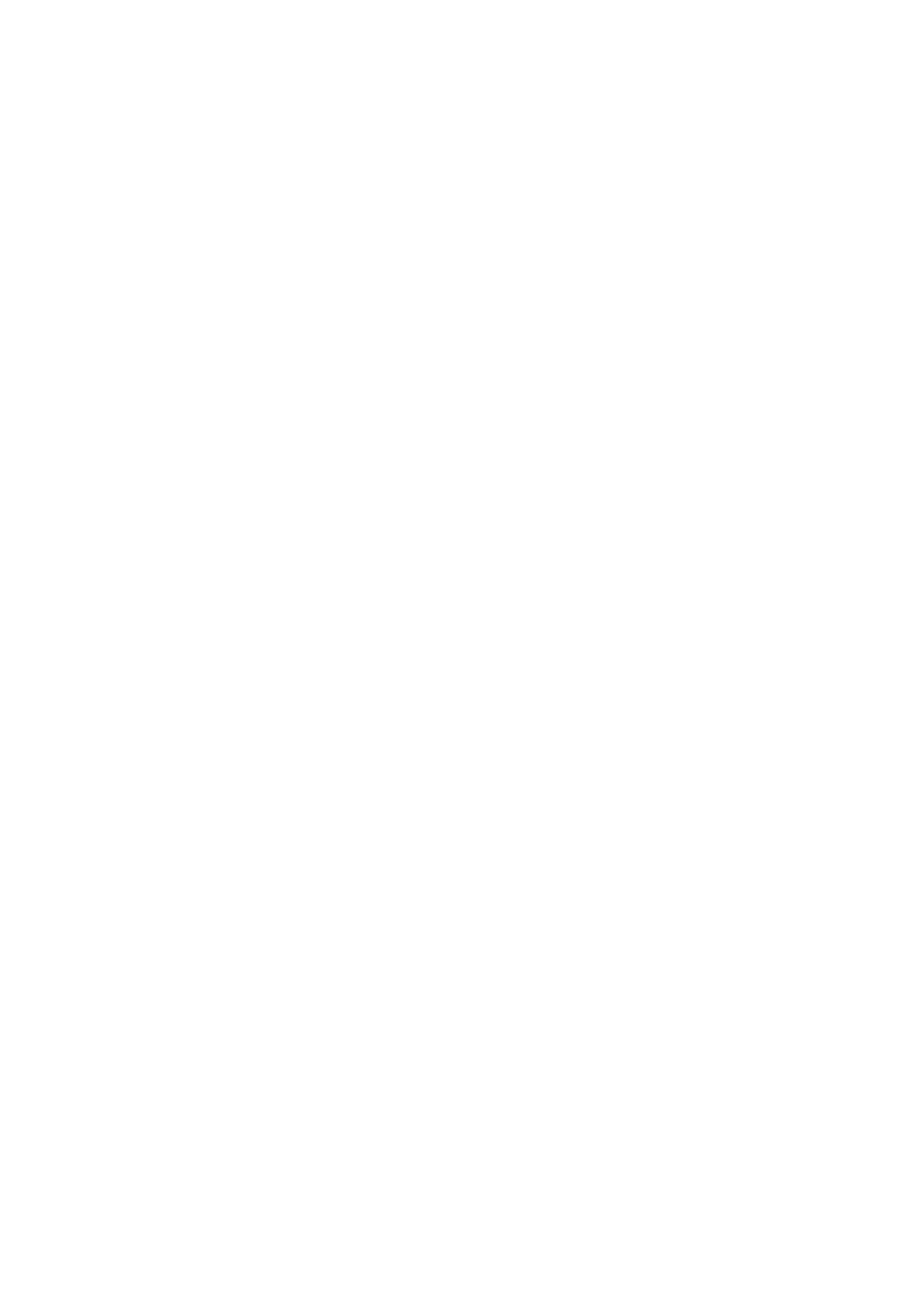### Shaykh Muhammad 'Abd al-Hayy al-Kattānī

Shaykh Muhammad 'Abd al-Hayy al-Kattānī was born in to a family well known for its piety and scholarship in the year 1302 Hijri in the city of Fes. His father Shaykh 'Abd al-Kabīr al-Kattānī said:

"I saw a dream whilst he was in his mothers womb, I saw as if I was by the dome of the *Qutb*, our Master and Mawlana Idris Allah be pleased with him. A man from the great *awlivah* of God spoke to me and said: You will have a son, name him 'Abd al-Hayy, for Allah will give life to the religion by means of him."

#### **His lineage**

He was a noble Sayyid of the Hasanī line via Idrīsī ancestary. His full lineage was:  $\text{Mu} \text{hammad}^1$  'Abd al-Hayy, the son of 'Abd al-Kabīr, the son of Muḥammad, the son of 'Abd al-Wāḥid, the son of, the son of 'Abd al-Wāḥid, the son of 'Amr, the son of Idrīs, the son of Ahmad, the son of 'Alī, the son of Qāsim, the son of 'Abd al-'Azīz, the son of Muhammad, the son of Qāsim, the son of 'Abd al-Wāḥid, the son of 'Alī, the son of Muḥammad, the son of 'Alī, the son of Mūsā, the son of Abū Bakr, the son of Muhammad, the son of 'Abdullah, the son of Al-Hadī, the son of Yahya al-Kattani, the son of 'Imrān, the son of 'Abd al-Jalīl, the son of Yāhyā, the son of Yāhyā, the son of Muhammad, the son of Idrīs the second, the son of Idrīs al-Azhar the first, the son of 'Abdullah al-Kāmil, the son of Hasan al-Muthanna, the son of Hasan al-Sibt, the son of 'Alī and Fātima, the daughter of the  $\,$ Messenger of God.

<sup>1.</sup> As for his being named Muhammad, this was because he took from his father the pattern chained narration (*musalsal*) of narrators called Muhammad. Therefore he was named Muhammad 'Abd al-Hayy in the year 1318.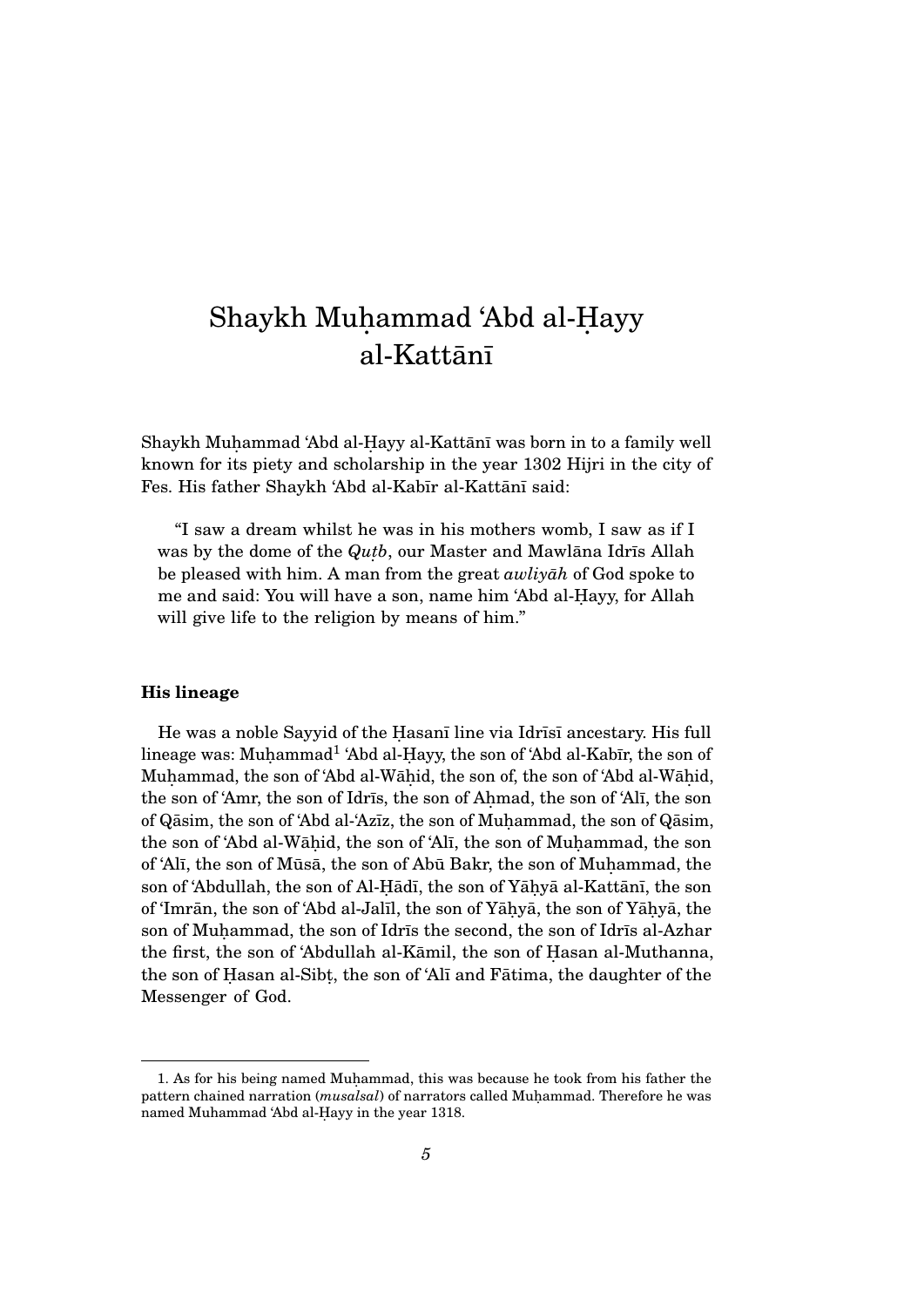#### **Studies & Other Matters**

He was raised by his father and other pious family members, his pursuit of knowledge began at the *Qarawiyy* $\bar{u}$  alongside studies with his father and brother, in the course of which he read a number of different sciences such as *fiqh*, *tasawwuf* and hadith. He travelled extensively inside and outside of his native Morroco and met numerous scholars from whom he took. In addition to this he amassed a large library of fine and rare works on the Islamic sciences. Shaykh 'Abd al-Hayy al-Kattānī (God have mercy on him) passed away in 1962 in the city of Nice in France, leaving behind a rich collection of works on the Islamic sciences.

#### **A Miraculous Blessing**

Shaykh Yūsuf al-Nabhānī who personally met the author recorded the following:

"From his beautiful qualities, and amazing miracles, is that what he related to me, God protect him and benefit us by him. He said, 'When I was in Egypt last year heading towards the Hijāz for Hajj to Allāh's sacred house, and visitation of his most noble Prophet, upon him be salutations and peace, I heard that in Medina the illuminated there existed a volume of the *Musnad* of al-Dārimī in the handwriting of Hāfiẓ 'Abd al-Aẓīm al-Mundhirī, which had many hearings (*sama'āt*) in its margins in the handwriting of some of the Huffaz and well known scholars. I longed to see this book, and hoped to own it, such that I said, "O Messenger of Allah, my being a guest with you is that you gift me this book such that I own it." I said this a number of times whilst heading towards Medina.

When we reached near it some of its residents came out to welcome the visitors, the first person to meet me was a man who owned this book and was from the people of Tunis who had taken up residence in Medina from a long time. He greeted and welcomed me, and accompanied me till we entered Medina. Before our reaching the Haram al-Nabawī he said to me, "Come rest a little in my home, then we will go for the visitation." So I went with him to his home, with my mere entering he passed me a book and said, "Take this book from me as a gift to you, for it is not befitting except for you." I looked at it and found it to be the copy of the *Musnad al-Dārimī* which I had asked for from the Messenger of Allah (God bless Him and give Him peace). I felt such happiness which I cannot describe, but I forbade myself from looking through it despite my intense longing to until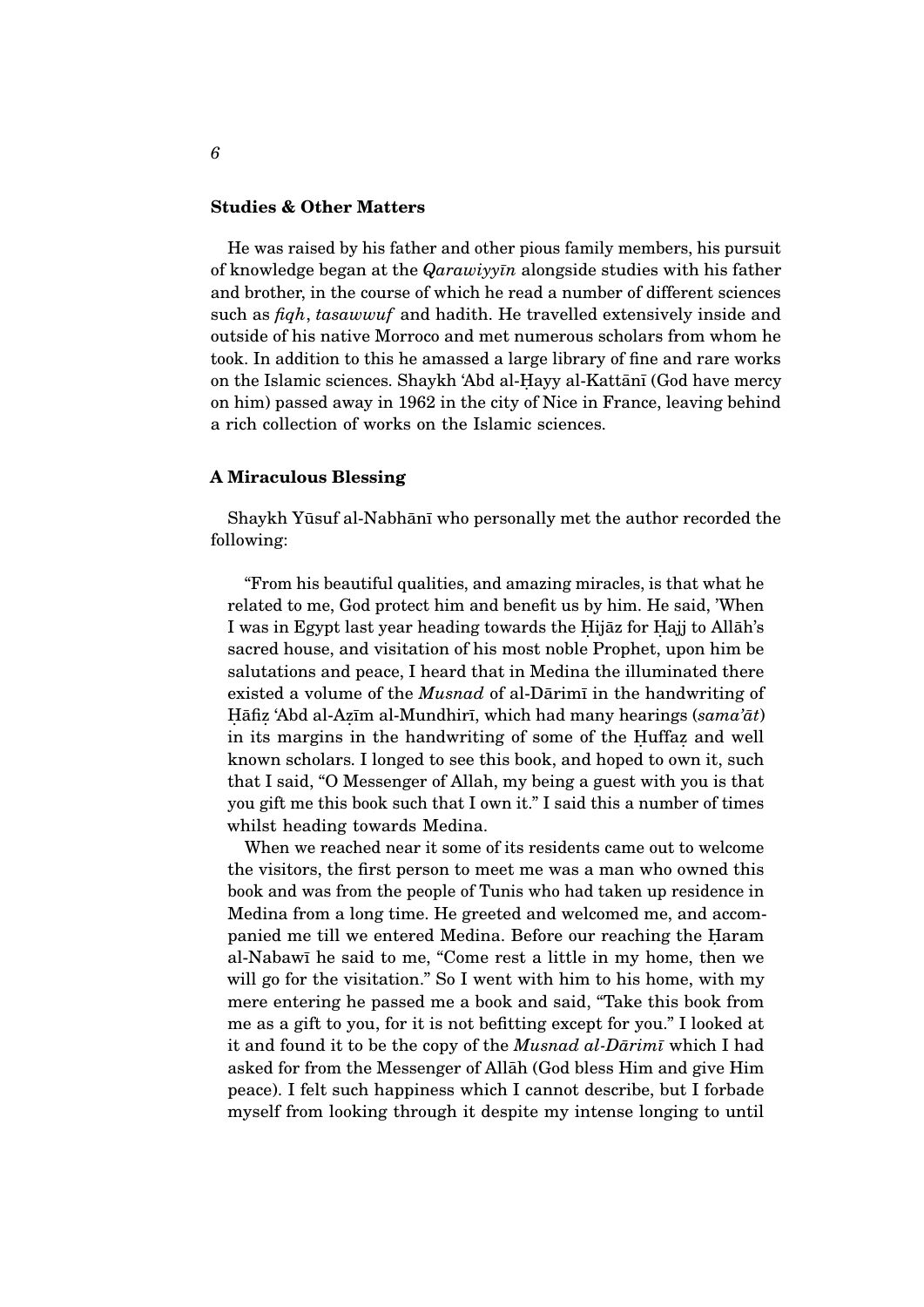I had visited the Messenger of Allah (God bless Him and give Him ¯ peace) who had gifted it to me. After the visitation I read it, and it was, as it had reached me, in the handwriting of Hafiz al-Mundhiri, along with many hearings  $(sama' \bar{a}t)$  with the handwriting of scholars, amongst them Hāfiz al-Sakhāwī."

#### Shaykh Yūsuf Al-Nabhānī said,

"He showed it to me, and I saw that it was as he said. . . .by my life this is a great miracle."<sup>1</sup>

#### $\bf{A}$ n *Ijāzah* Granted to the Author by Shaykh Aḥmad Riḍā Khān **al-Baraylawı¯**

What follows below is a partial translation of the *ijāzah* granted to the author by the eminent Hanafī jurist of India, Shaykh Ahmad Ridā Khān al-Baraylawī. The text is as follows:

"In the Name of Allah, the All Merciful, the Most Merciful. All praise is due to Allah, the one for those who have no one, and the support for the one who has no support. May the most excellent blessings and perfect peace be upon the master of the generous and support of the creation, the seal of the series of honoured Prophets, and upon his family and companions, the narrators of his knowledge and preservers of his manners.

To proceed: The righteous hadith specialist, complete scholar, the Sayyid of noble lineage, expert, gathering point of virtues, source of excellence: Mawlānā, the Sayyid, Shaykh Muhammad 'Abd al-Hayy the son of the great scholar, the Sayyid 'Abd al-Kabīr al-Kattānī al-Hasanī al-Idrīsī al-Fāsī. The Muhaddith of the West, rather the Muhaddith of the non-Arabs and the Arabs, the Lord willing, visited me whilst I was staying in the holy land (*Balad al-Harām*), with three days remaining from Dhūl Ḥijjah in the year 1323.

He came and heard from me the pattern chained hadith of firstness (*musalsal bil awwaliyyah*), and this was the first had<sup>th</sup> he heard from this weak servant. Just as I heard it from my master and guide, my liege lord and support in this world and the next: My master Shah  $\bar{A}$ l-Rasūl al-Ahmadī, may God be pleased with him eternally. This was the first hadīth he heard from the Muhaddith of India, well known to

<sup>1.</sup> *J ¯ami' Karam ¯at al-Awliyah* (1/379)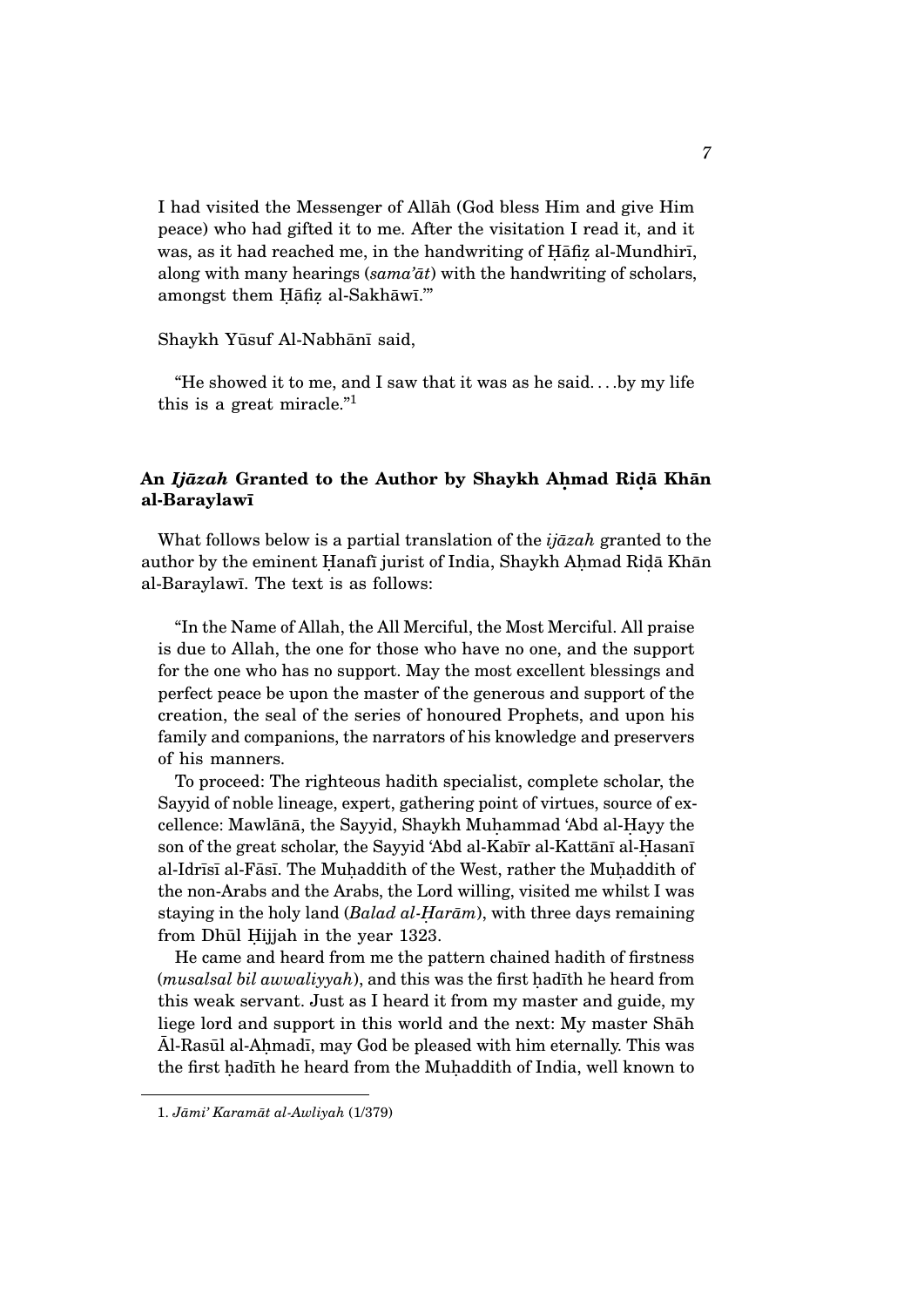the Arabs and those in Sindh: Mawlānā Shāh 'Abd al-Azīz al-Dehlawī. This was the first hadith he heard from his Shaykh and father: Shah Walīullah al-Dehlawī. His chain is well known and mentioned in his work on pattern chained narrations (*musalsalat*). He also requested from me an *ijāzah* and permission for all that I narrate from my noble Shaykhs who are:

1) Our master and guide whose noble mention has just passed.

2) My master and father, the patron of the blessings upon me, the seal of the verifying scholars, the Imam of the earlier scholars, the defender of the sunnah and effacer of tribulation, author of amazing works, overpowering proofs and upon the radiant path: Haḍrat Mawlānā Muḥammad Naqī 'Alī Khān, al-Qādirī al-Barkātī al-Baraylawī, may God sanctify his powerful secret (died 1297). He narrates from his noble father the knower of Allah, our master Mawlawi Ridā 'Alī Khān, may God sanctify his secret.

3) The Shaykh of the scholars of the secure city, the trustworthy Imām, hadīth specialist, the jurist: Our master Sayyid Ahmad bin Zaynī Dahlān al-Makkī, may God sanctify his angelic secret, narrating in turn from Shaykh Uthmān al-Dimyāṭī.

4) Mawlānā, Imām al-Hummām, the lantern of God in the Holy Land: 'Abd al-Rāhmān bin Mawla 'Abdullah al-Sirāj, the Muftī of the hanafis in Mecca the protected, God protect them both, narrating from Mawla Jamāl bin 'Abdullah bin 'Umar the Muftī of the hanafīs.

5) Mawlānā, the pious Sayyid, Hussain Sālih Jamal al-Layl, the Shaykh of the preachers and Imam of the Shafi' as in the Holy Lands, God the Most High protect him, narrating from Mawla 'Abid al-Sindh.

6) Mawlānā, the grandson of my guide and his successor, the possessor of exalted mastery, beautiful felicity and immense stations: Our master Shāh Abil Hussain Ahmad al-Nūrī, God Most High perpetuate his enlightenment with both metaphorical and actual light, in turn narrating from Shāh 'Alī Hussain al-Muradabādī.

This low servant was not at that rank (such that he be requested for an ijāzah by Shaykh al-Kattānī) and is not fit for this:

It was incumbent upon me that I should go to him But was preceded, and the noble ones are the forerunners

Keeping in mind that the one ordered is excused, not least when the order is from the likes of this well-known Sayyid...This is because the Sayyid is from the family of the Messenger, and the household (*ahl al-bayt*) who are honoured in this world and the next and are under divine care. So whoever attains between himself and them a link, it is hoped for him from the generosity of Allah and his blessings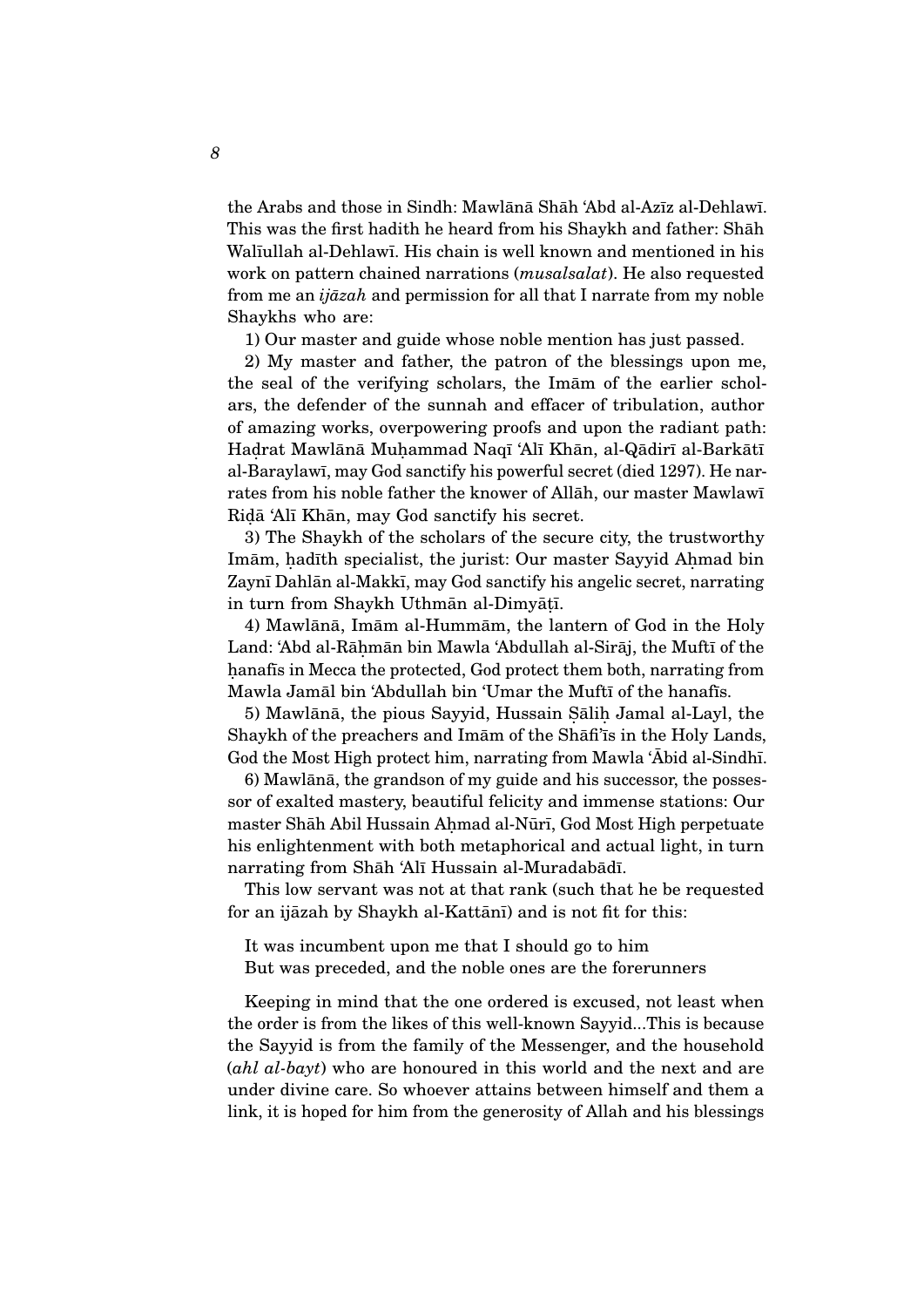of His Messenger (Allah the most High bless him and give him peace) every blessing and gifts.

It is due to this beautiful hope and obeying the command of this esteemed Sayyid I have given him permission to narrate all that it is correct for me to narrate from the noble scholars who are praised. I request from him not to forget this low weak servant, his brothers, family and lovers in his righteous supplications. The greatest hope is that with the power of the Lord of the earth and the heavens, on the day we meet his noble grandfather, the master of the Prophets, upon him and them the most excellent blessings and peace.

O Allah the one who sent this beloved as a mercy and blessing, sends salutations, peace and blessings upon him, by the number of that which is in your knowledge and words. By means of his status with you, rectify our actions and realise our hopes, lighten our scales, have mercy on our states. Our last prayer is that all praise is due to Allah the lord of the worlds, peace and blessings upon the master of the Messengers Muhammad, his family and all of his companions.

Saying this with his tongue and writing with his pen, the needy one: Ahmad Ridā al-Muhammadī al-Sunnī al-Hanafī al-Qādirī al-Barkatī. God forgive him for all his sins that have passed and those that are to come. Amīn." $2$ 

<sup>2.</sup> Ijāzāt al-Matīnah p.119 onwards.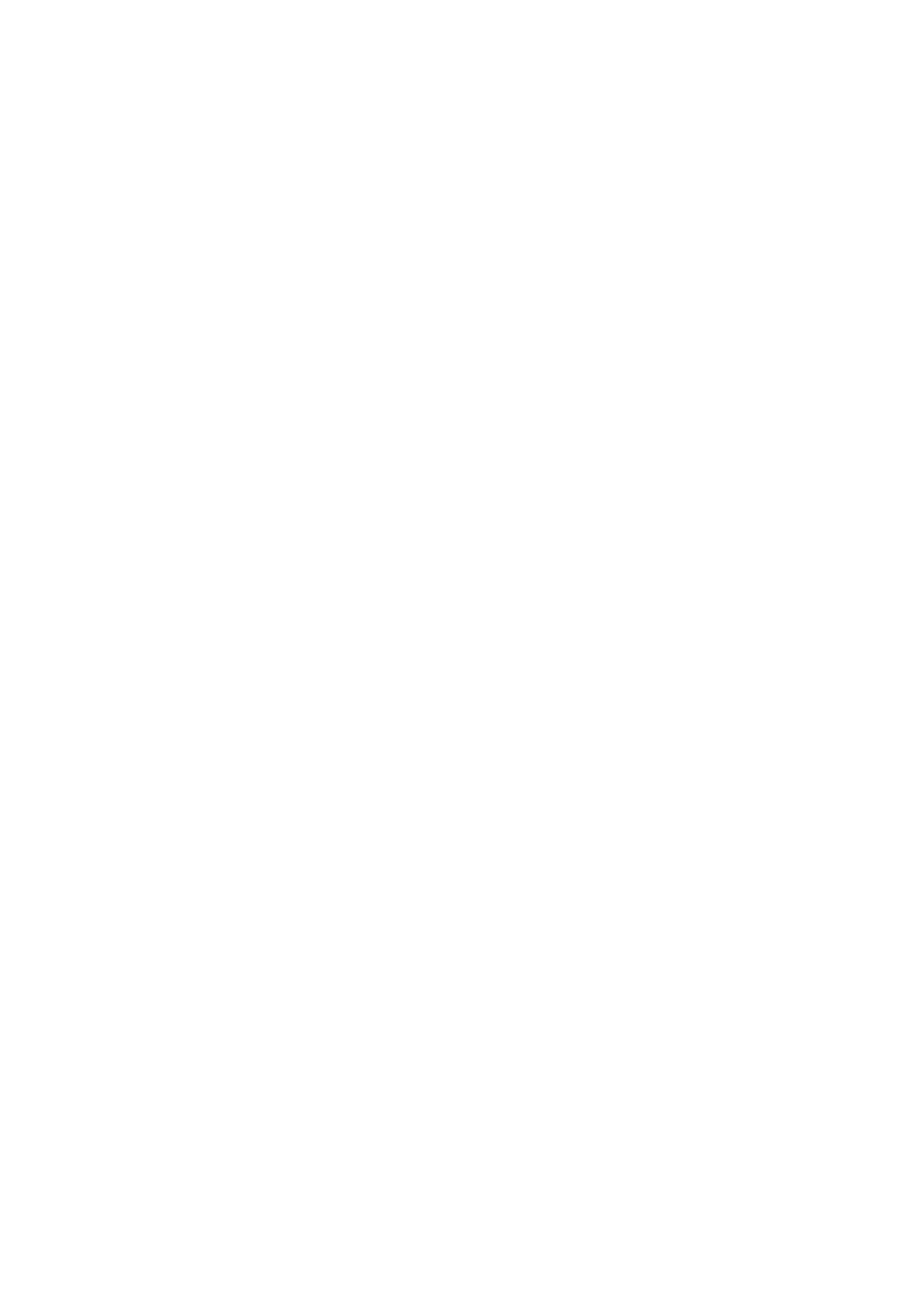### Author's Introduction

 $\triangle$ 

In the Name of God Most Merciful Most Kind, Salutations and Blessings be Upon Our Master Muhammad and His Family. All praise is due to God as He is deserving of praise, salutations and blessings be upon the best of His Prophets and those who worship Him, upon his family and their companions, the leaders and all of the noble followers, to proceed: Muhammad 'Abd al-Hayy the son of 'Abd al-Kabīr al-Kattānī al-Hasanī al-Idrīsī says: God (Glorified is He) made easy for me from His Generosity and Kindness to achieve my objective and facilitated for us the completion of the book *Al-Shamā'il* regarding the description of the Master of all people, our Master Muhammad, the greatest Prophet and noble unique Prophet (Salutations and blessings be upon him and his family). This was on Wednesday the 28th of Ramadan in the year 1327. I wished to repeat for the attendees and especially those who attended the final lesson a summary of the contents of each of the sixty odd chapters the beauty of those special qualities, more specifically those beautiful qualities which are of manifest virtue.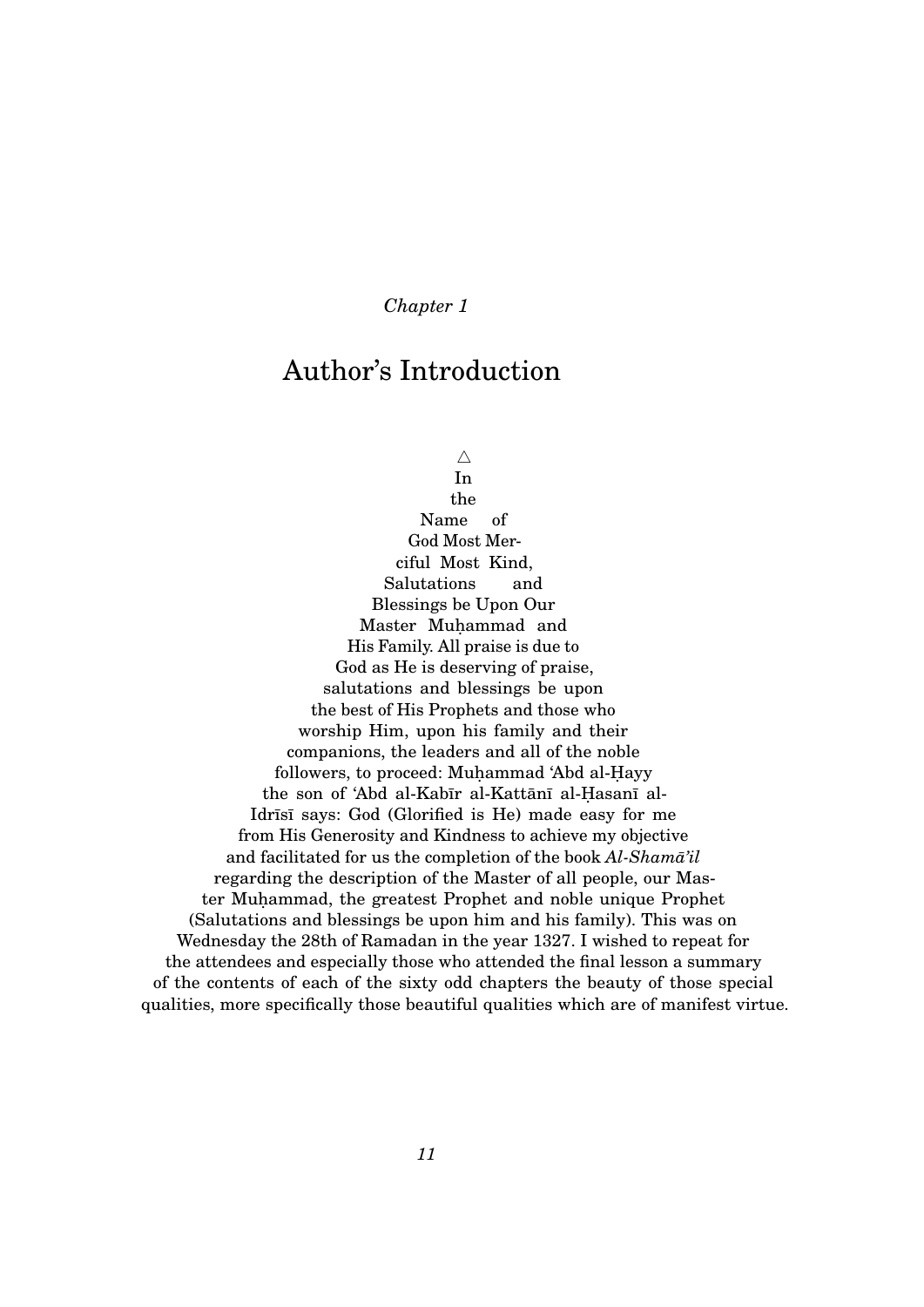I therefore dictated it in a refined and adorned fashion, free flowing and without it being disjointed. Some of those who attended and who longed to hear the fine characteristics - by means of which he (God bless him and give him peace) was given excellence over the creation - expressed their desire to me that I record it in writing. I found this request to be favourable, hoping for the virtue of the conveyer of good which exists in doing so. I recorded it in writing in a finely summarized form, easily accessible and beautiful. I exchanged the wording of the complex wording of a narrator with an alternative wording, whilst taking care to preserve the essence of the meaning which indicates to its uniqueness. I removed any repetitions and limited myself to a description which reconciled where the noble companions differed in their descriptions. I have named these pages: THE SEEKER'S ASPIRATION FOR A SUMMARY OF THE SHAMAIL.

When al-Maqrīzī in his guide to Egypt (*Khiṭāt Miṣr*) made mention of the museum of relics which was well known in Egypt, and that it housed a piece of wood and metal, he said: How excellent was our Shaykh Jalal al-Dīn Muḥammad Ibn Khaṭīb Darāyā al-Dimashqī al-Yasānī who said regarding the relics:

> *O eye, if the beloved and his home are far, and his meadows are distant And you find that visiting his tomb is difficult You will indeed have been successful from time immensely For if you did not see him, then these are his relics*

He was followed in this by Abū al-Hazm al-Madanī who said:

*O eye, how long will you shed tears Out of yearning for the chosen one and his places of dwelling You will indeed have been successful from time immensely So relish O eye by gazing at his relics*

#### **Chain of transmission for the Shama'il al-Tirmidh**

I narrate the book *Al-Shamā'il* of Imām al-Hāfiz Abū Isā Muhammad bin 'Isā bin Sawrah al-Tirmidhī (Allāh be pleased with him) via the chains of transmission of the Ḥijāzī, Yemeni, Egyptian, Indian and Moroccan scholars. I will suffice with the finest and most elevated of them, which is the chain of the scholars of al-Sham, so I say: I narrate it from the old aged scholarly treasures: Abū 'Abdullah Muhammad bin Darwesh al-Rikābī al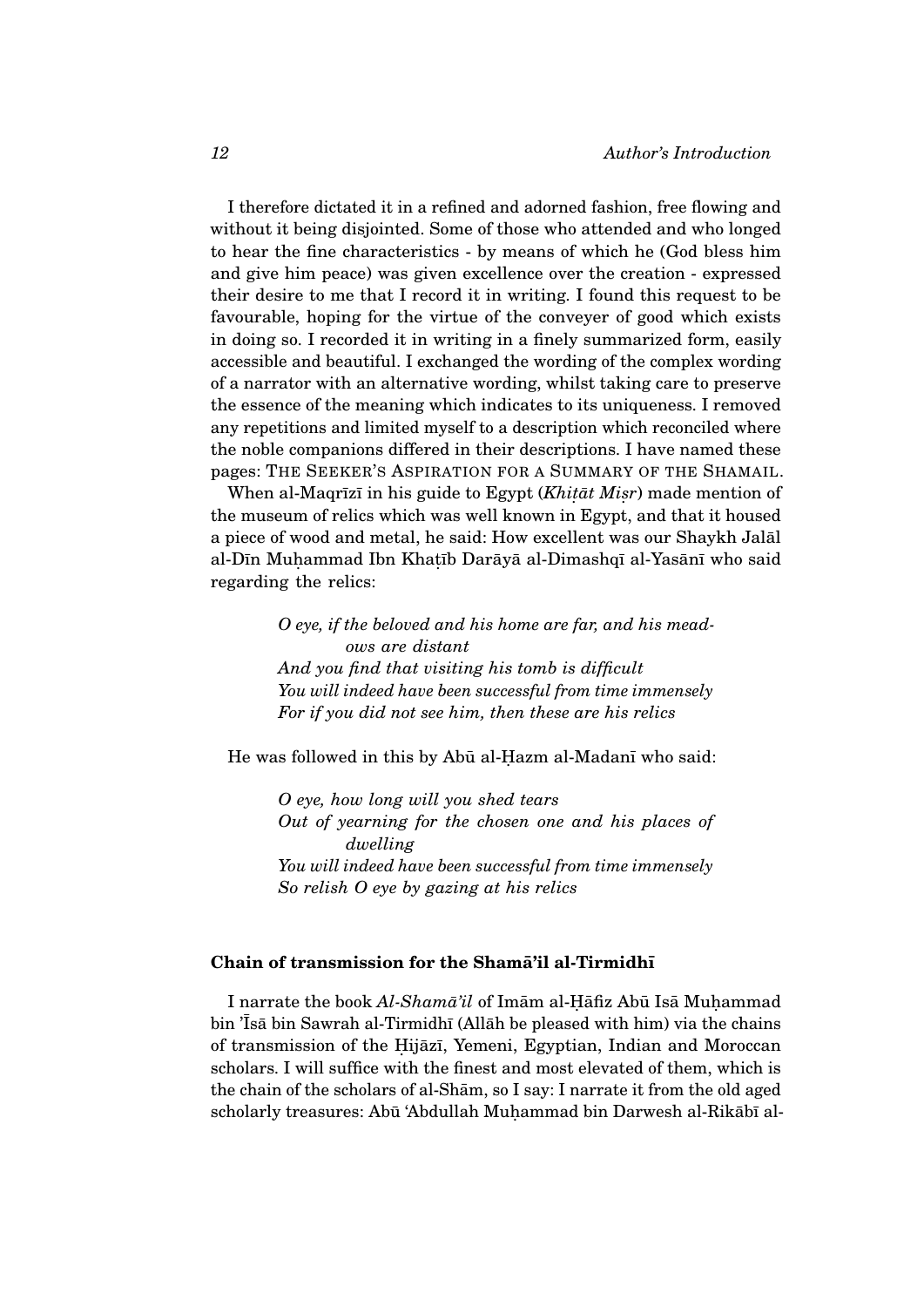Sukrī and Abū 'Abdullah Muhammad Sa'īd al-Habbāl al-Hasanī al-Shāfi'ī al-Dimashqī. This was from both of them verbally in Damascus (may Allah protect it) in the year 1326 *Hijri*. From the Shaykh of both of them, the Muhaddith of al-Shām, 'Abd al-Rahmān al-Kuzbarī al-Dimashqī (they both are the last of his students who remain); who heard from his father Al-Shams Muhammad bin 'Abd al-Rahmān al-Dimashqī; from his father 'Abd al-Rahmān from Shaykh Abūl Mawāhib al-Hanbalī al-Dimashqī; from his father Shaykh 'Abd al-Bāqī; from Al-Shams al-Maydānī; from Al-Shiḥāb al-Tībī al-Kabīr; from Al-Kamal bin Hamzah; from Al-Burhān al-Shāmī; from ʻAlā' al-Dīn al-ʻAṭṭār; from Abū Zakariyyā Yaḥyā al-Nawawī; from Imām Muhammad bin Abī 'Umar who said Ahmad bin Ahmad bin Qudāmah informed us saying: Abū Hafs bin Tabarzad informed us; from Abū al-Fath al-Karrūkhī; from Qādī Abū 'Āmir al-Azdī [who said]: Abū Muhammad al-Jurjānī informed us saying; Abūl 'Abbās al-Mahbūb informed us saying, Imām Abū 'Īsā Muḥammad bin 'Īsā bin Sawrah al-Tirmidhī informed us saying: Abū Rajā' Qutaybah bin Sa'īd narrated to us from Mālik bin Anas from Rabī'ah bin Abī 'Abd al-Rahmān from Anas ibn Mālik who was heard to say:<sup>a</sup>

a. Please note that the chain of transmission presented here is only for the first narration of the *Shama'il*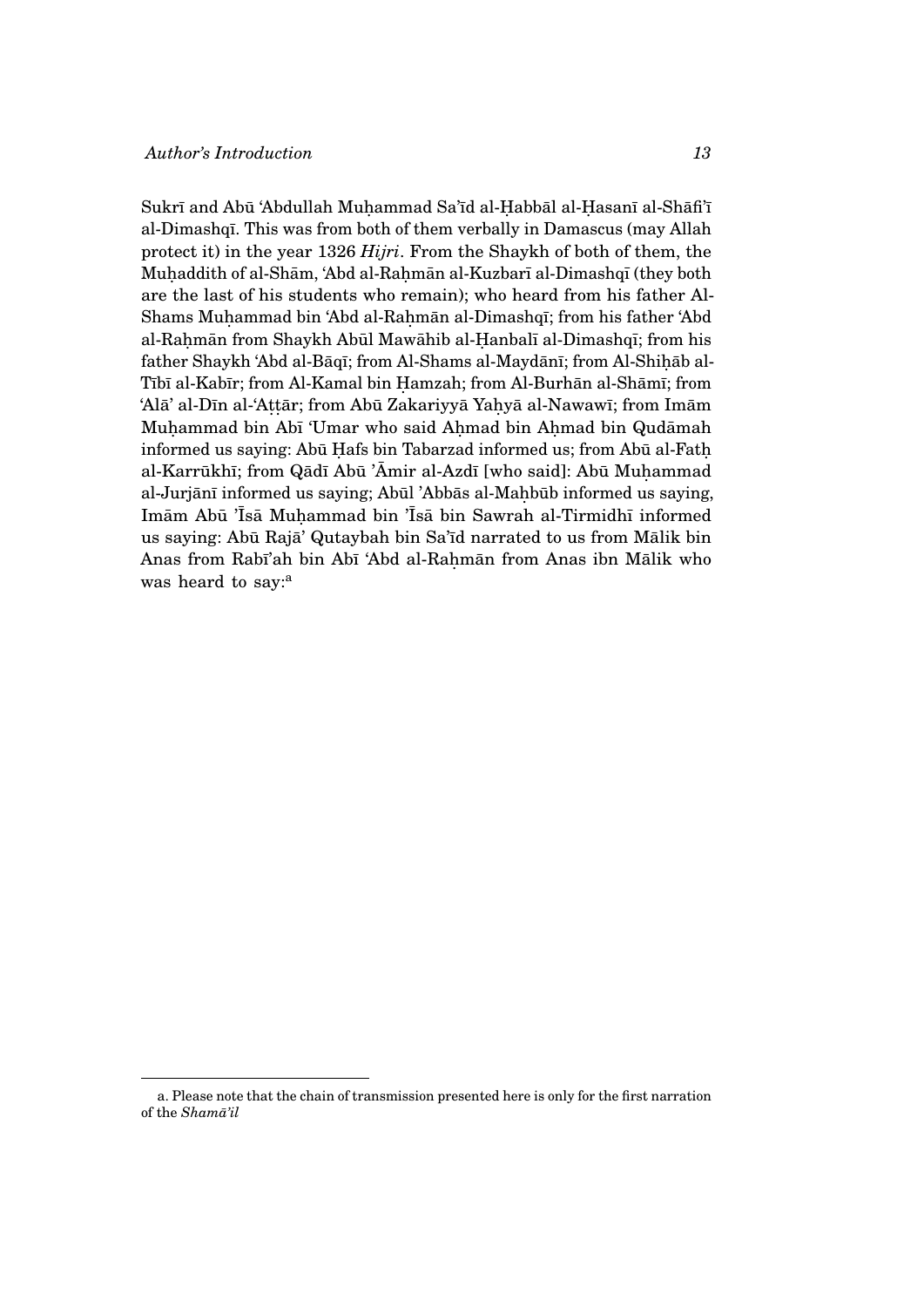#### **The Prophetic Description**

- 1. The Messenger of God (God bless him and give him peace) was neither very tall in stature nor short. He was not extremely pale nor dark skinned, he did not have wavy or tightly curled hair, nor was it totally straight. He was sent by God (Most High) at the age of forty, so he resided in Mecca for ten years and in Medina for ten years. God took him unto Himself at the age of sixty and there were not twenty white hairs upon his head and in his beard.
- 2. Our Master Anas and others who described him said: Our Master Muhammad (God bless him and give him peace) was of medium height, neither lanky nor short, he inclined towards tallness as long as he did not walk nor sit with tall people in which case he appeared taller than them.<sup>2</sup>
- 3. His magnificent skin tone was similar to colour which was praised by the Arabs, white with a reddish tinge.
- 4. His noble hair was not crisply curled like the hair of the people of the Sudan, nor was it like the hair of the non-Arabs in being lank and straight, rather it was slightly wavy.
- 5. He was sent by God, meaning as both a Prophet and a Messenger, at the age of forty after which his being a Messenger to all of creation manifested.
- 6. He resided in Mecca the ennobled for ten years, and in Medina for a similar amount, rather more than this. God took him unto Himself at the age of sixty, meaning rounding down, for he (God bless him and give him peace) in fact passed away when he was sixty three years of age, may my soul be sacrificed for him.
- 7. There were not any white hairs in his magnificent head and splendid beard, meaning without taking in to account that which was in the chin area of the beard and temples.
- 8. He was broad shouldered, meaning broad in the upper back area, and was of a moderate nature in his height and stockiness. His hands and feet were sturdy and he had a splendid head, shoulder joints and knees.

<sup>2.</sup> His green dome is also blessed with this special quality, for it is situated in a depressed area of land in Medina the illuminated, but despite this it is observed that it is elevated above others from the  $Aw\bar{a}l\bar{\iota} al$ -*Mushrifa*.<sup>b</sup>

b. This is an elevated area of Medina the illuminated from which one could in the past look downwards to the city.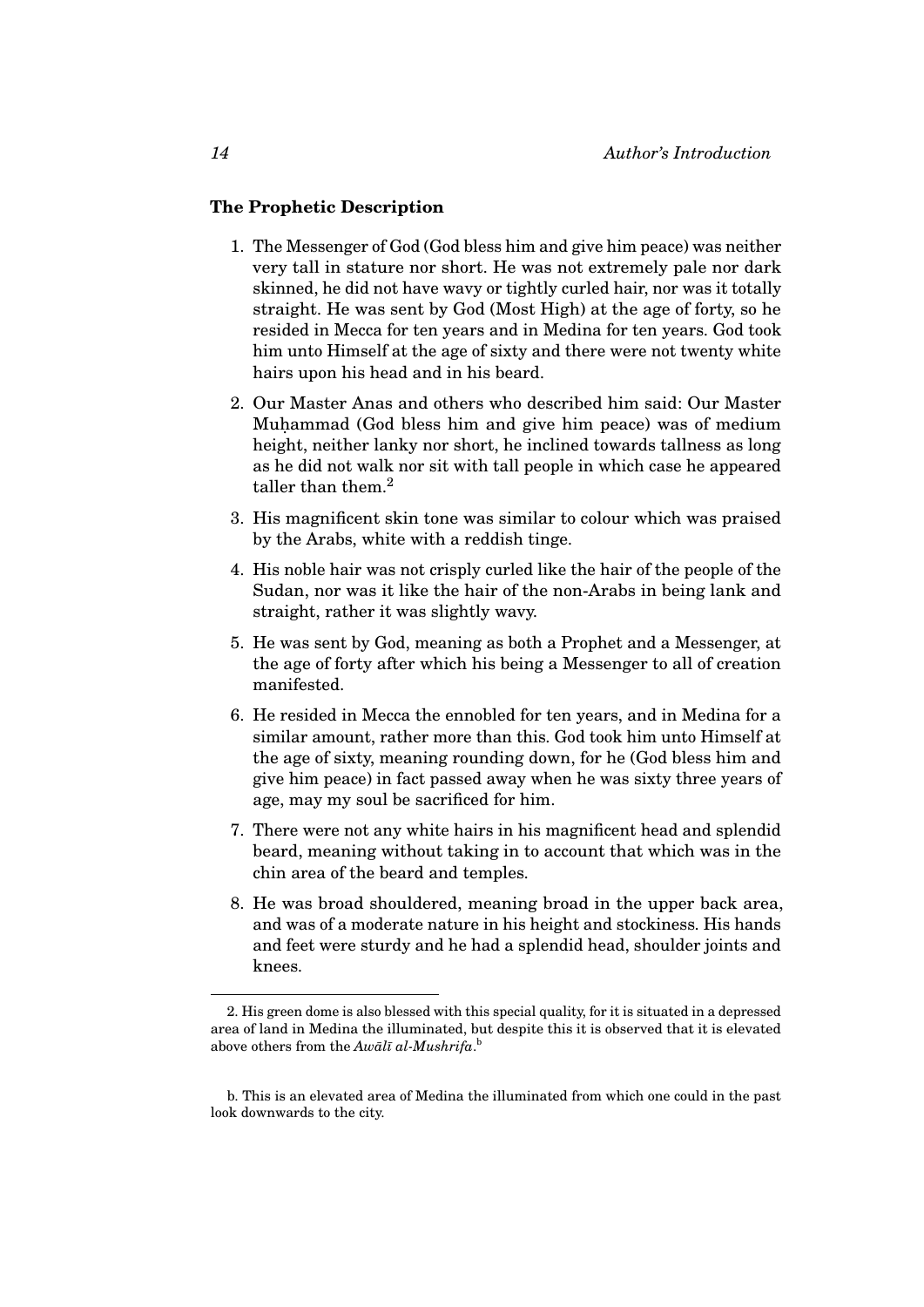- 9. He had hair extending like a line from his chest to his blessed navel. The likes of him in every aspect was not seen by anyone before him and after him.
- 10. His face was not wide but rather was round, the whiteness of his eyes was intensely white and black was intensely black and his eyelashes were long.
- 11. Hair did not cover all of his noble body, rather it was on his face, shins, arms and shoulders.
- 12. When he turned around he would turn with this whole body and not just turn his head.
- 13. He was the most beautiful of people in his inner state due to it being free from every bad character trait.
- 14. He was the most truthful of people in speech, gentlest of people in temperament and noblest of them in company.
- 15. Whoever saw him unexpectedly was awestruck by him due to his presence, and whoever spent time and interacted with him came to love him more than anything.
- 16. He was magnificent in of himself and was held in esteem by people.
- 17. His noble face shone like the moon on the fourteenth night.
- 18. That which was above his temples was wide.
- 19. His eyebrows were arched but did not join each other.<sup>3</sup>
- 20. Between his eyebrows was a vein which would pulsate red in colour when he was angry.
- 21. He had a long nose with a fine tip, with a curve in the middle.
- 22. He possessed a light which rose over it such that the one who did not pay close attention might think the bridge of his nose was raised when it was in fact level.
- 23. His blessed beard was thick set and did not extend up on to his face nor cheeks.
- 24. He had a wide mouth and between his teeth or his medial teeth there as a gap.
- 25. He had a fine line of hair extending from his chest to his navel.
- 26. His noble neck appeared like ivory and lucent like silver.
- 27. His body parts were well proportioned and he was fully fleshed

<sup>3.</sup> I say: It is said: They were joined, and the secret behind the difference over this was the inability of the observer to fully comprehend that radiant face and gaze upon it for a lengthy period of time.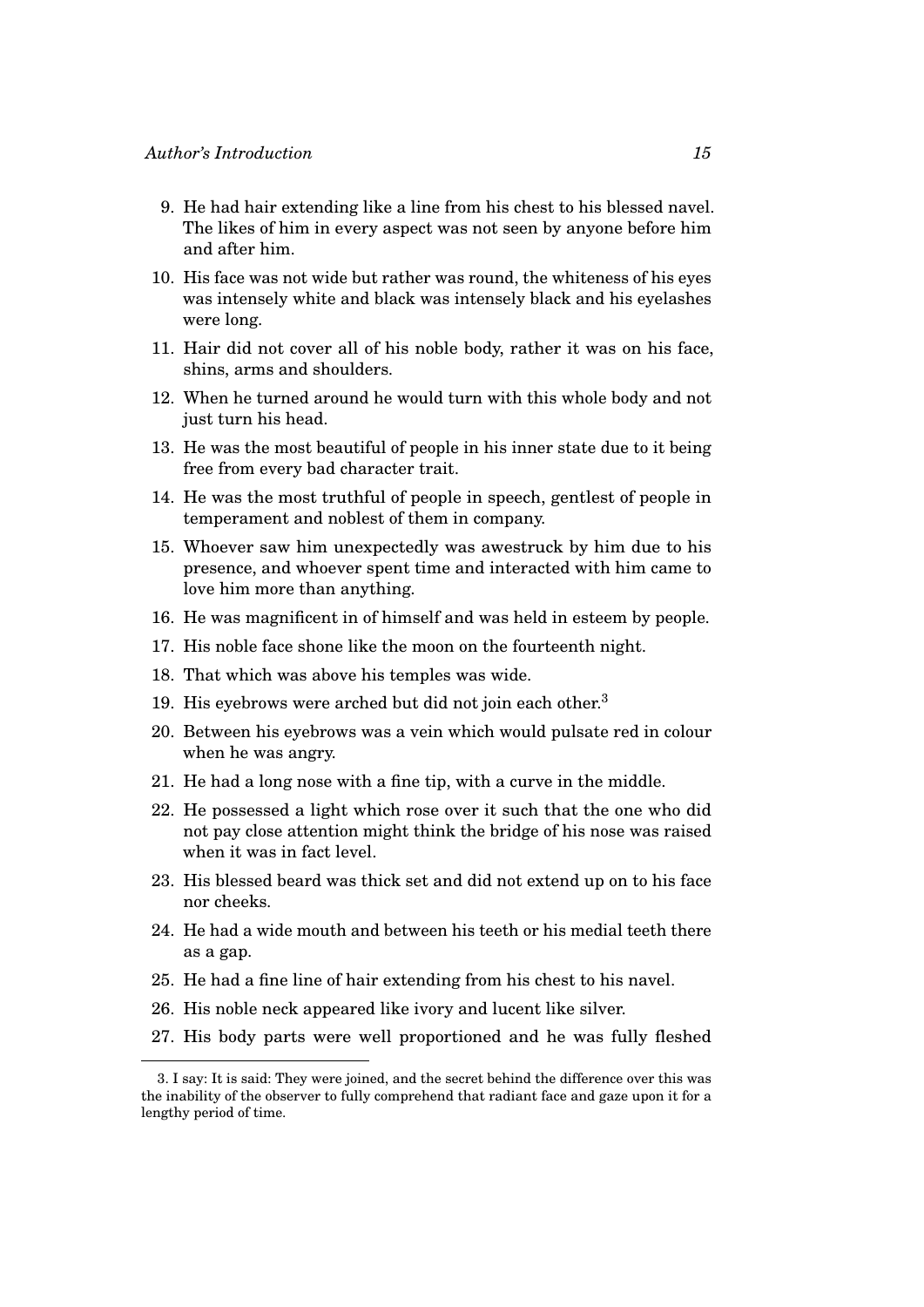without being overweight.<sup>4</sup> His stomach and chest were completely level.

- 28. Any body part which was not covered by cloth or hair appeared with the utmost luminosity and there were no hairs on his noble stomach and chest.
- 29. He had large hands, both physically and metaphorically, he had long fingers which were not overly long.
- 30. He had a high instep, which is the middle part of the foot which does not come in contact with the ground when walking. There were no splits nor cracks in his feet, if water was poured upon them both it would flow off quickly due to their softness.
- 31. When he walked he would lift his leg up firmly, not walk in the manner of the lazy. He would walk in the direction which he intended with tranquillity and in a dignified manner. He would not strike his sandal upon the earth nor drag it and took long strides.
- 32. His looking towards the ground was more than his looking up to the heavens with the majority of his observation being via the corners of his eyes if he was not talking.
- 33. When he walked with his companions he would let them walk in front of him. He would be first to give greetings  $(Sal\bar{a}m)$  to those he met.
- 34. He wore a red garment on a night of the full moon, the one who saw him was certain that he was more illuminating than the moon. The Prophets were presented to him<sup>5</sup> and our Master Ibrahim al-Khalīl (Peace be upon him) bore resemblance to him (God bless him and give him peace).

<sup>4.</sup> I say: This was towards the end of his worldly life when he (God bless him and give him peace) grew older.

<sup>5.</sup> Meaning in a waking state - in their original forms, and this was because it was as if he was the Sultan and they were his subjects.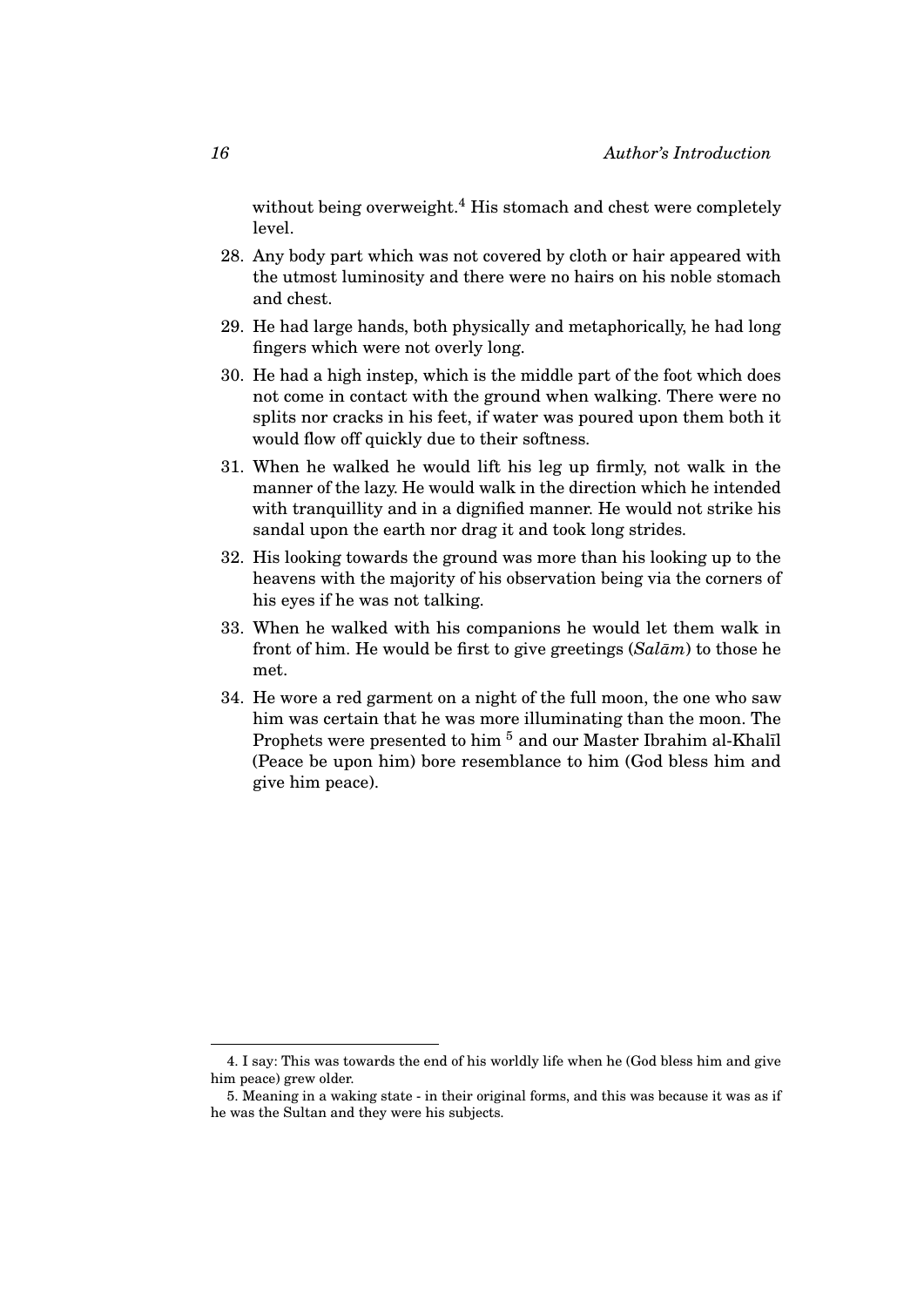### A Mention of the Seal of Prophecy

- 1. There was upon his back (God bless him and give him peace) a physical seal, which was a piece of flesh inclining to a reddish colour.
- 2. It was similar to a dove egg, meaning that when it was small in size and if it became large it was similar to a clenched hand in form or its like.<sup>6</sup>
- 3. There may have been hairs surrounding it.
- 4. It was between his two shoulders, or closer to the left side.
- 5. There were spots upon it similar to chickpeas or smaller in size.
- 6. Anyone who wished to see it could do so, because it was from the signs of his Prophethood as mentioned in the ancient scriptures. Salman and others saw it and believed.

<sup>6.</sup> I say: The correct view is that this was due to the differences of those describing at the time of their sighting it from up close or from a distance.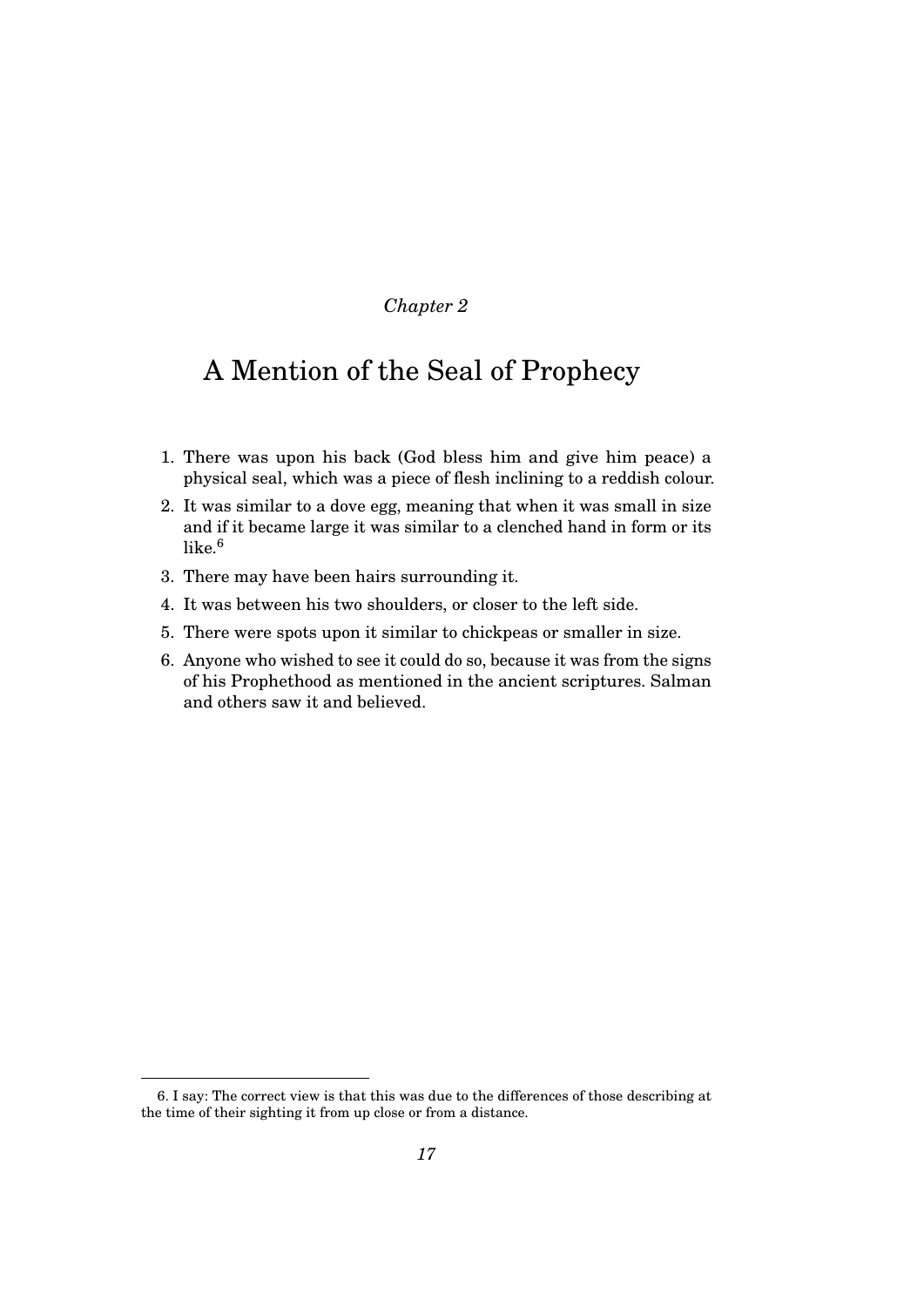## The Hair of His Head (God Bless Him & Give Him Peace)

- 1. He (God bless him and give him peace) would grow his hair<sup>7</sup> and he did not shave except four times, namely in Hajj or 'Umrah. Yes, he would shorten it and would at times leave it.
- 2. Whoever saw him in a particular state described him in that manner, thus his noble hair was seen up to half way of his ears and to his earlobes.
- 3. At times he would have locks, placing a lock either side of each ear.
- 4. He would let his hair hang behind him without parting it, having previously parted his hair.<sup>8</sup>

<sup>7.</sup> I say: Not because it was the custom of his people but because it was the custom of the Prophets. Al-Asyūṭī said in *al-Iklīl regarding His (Glorified is He) words in Surah*  $\bar{Ta}\hbar\bar{a}$ *,* "O son of my mother, do not seize me by my beard nor my hair"<sup>c</sup> that: This contains the desirability of leaving the hair of the head to grow and not shaving it.

<sup>8.</sup> Benefit: It is said that the number of his (God bless him and give him peace) hairs is equivalent to the number of Prophets and Messengers, this being an indication to their relationship to him as the hair is to the body or an indication that each one of them took from him.<sup>d</sup>

c. *T. ¯ah. ¯a:94*

d. The author uses the term "*It is said*" thereby indicating that which follows is not a validated fact. This is a term generally employed in islamic works to denote a weaker position or a view which is not fully verified but is still mentioned as an interesting point of benefit.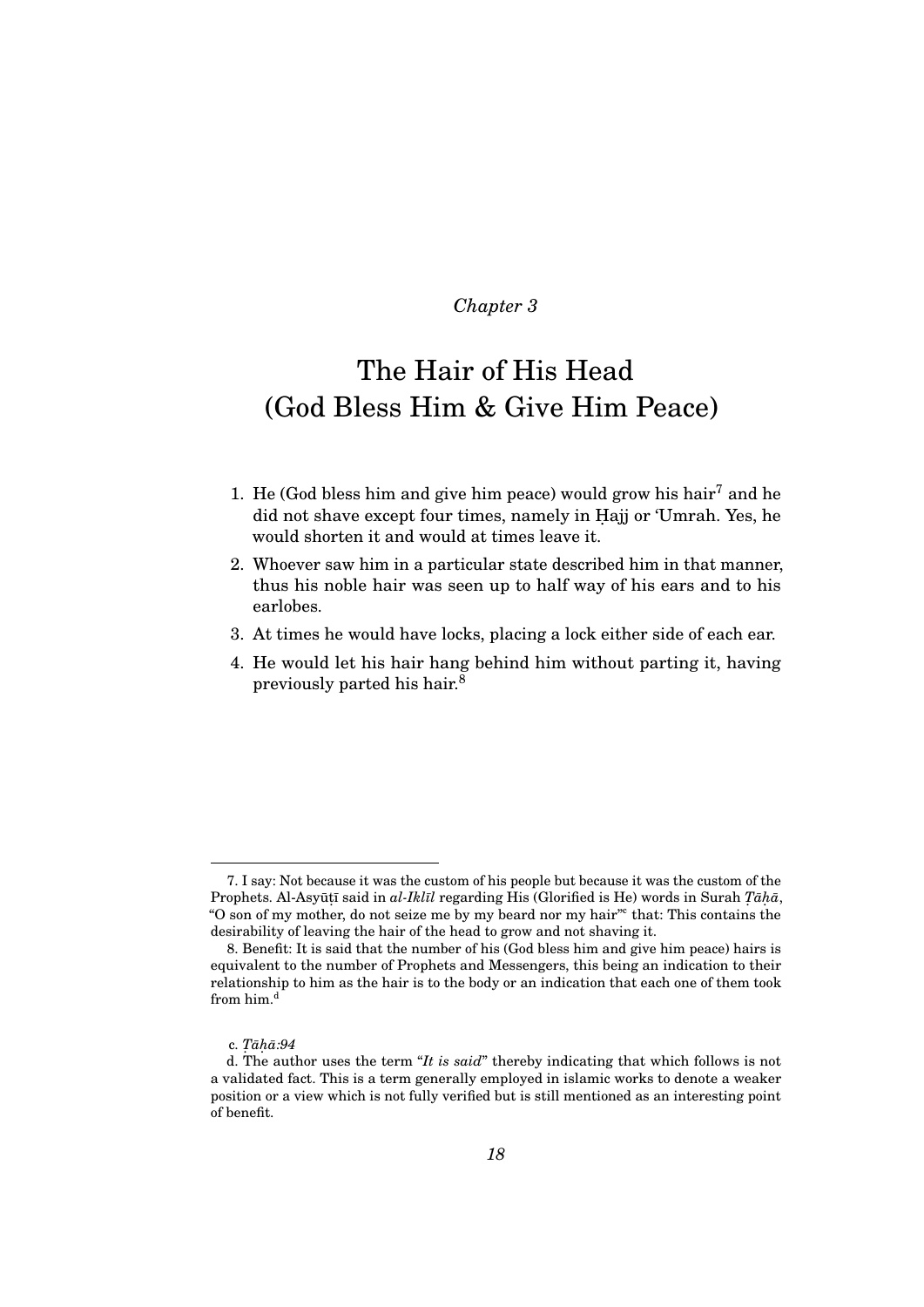## His Combing of His Blessed Hair (God Bless Him & Give Him Peace)

- 1. Our lady 'Ai'shah (God be pleased with her) would take care [of his ¯ blessed hair], even when she was menstruating.
- 2. He would take great care in applying oil and combing it just as with the hairs of his noble beard.
- 3. He would begin from the right side, rather this was his practice in every noble matter.
- 4. He did not comb his hair on a daily basis, but rather every few days, and he forbade us from practising that which conflicted with his practice.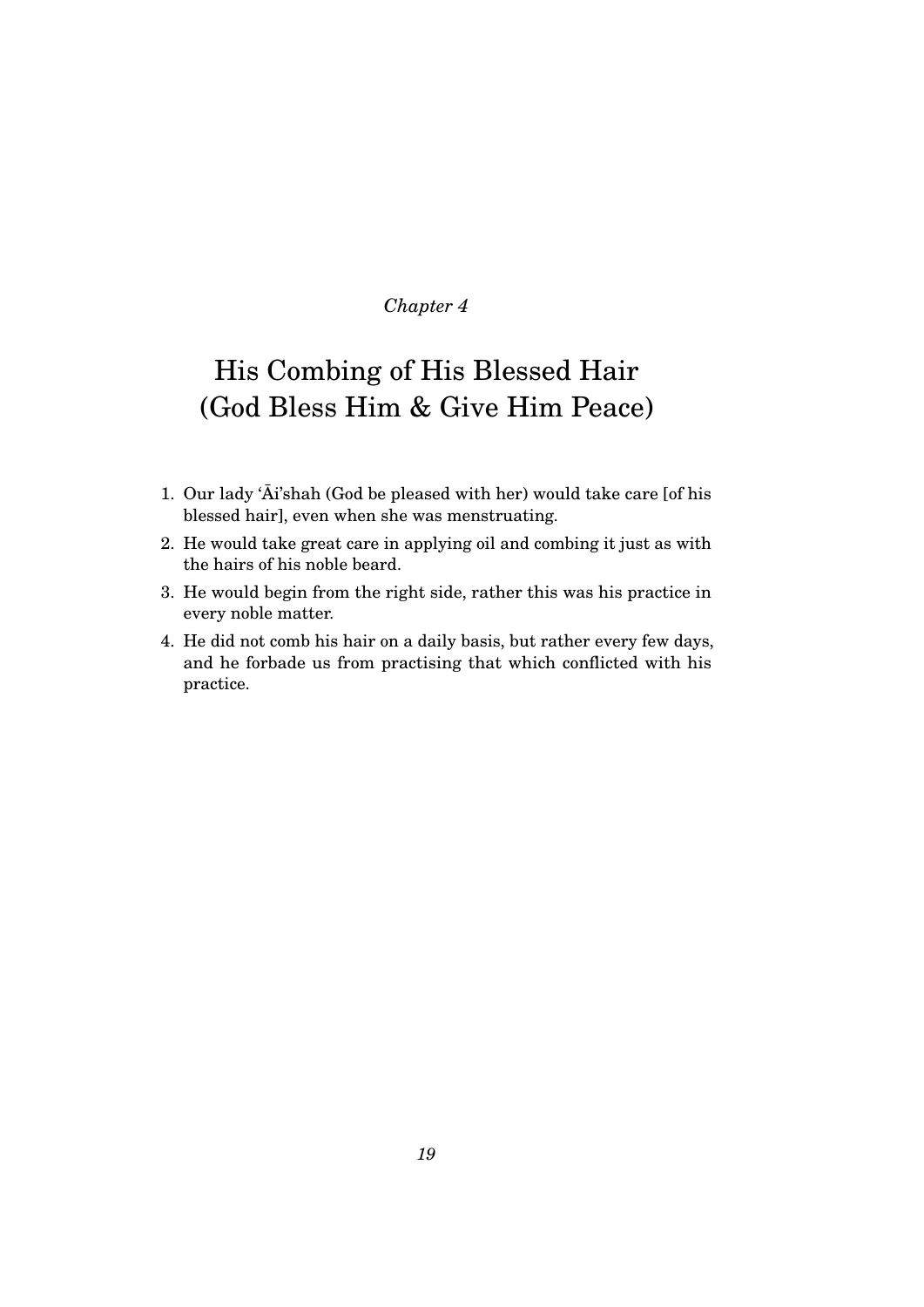## His Fragrant White Hairs & Pure Dying Of His Hair

- 1. That which we learn from the narrations is that his white hairs were in three places: At the parting of the hair, the temples and the chin area of the beard, which is specifically between the chin and lower lip, this area containing more white hairs than the other areas.
- 2. Collectively that which was in all of those areas came close to forty white hairs, thus the one who counted a lesser number observed that which was in a particular area.<sup>9</sup>
- 3. It is said: He dyed it with henna meaning changed the colour of his hair - when it became white, and it is said that he did not, and the correct view is that he did dye his hair and then left the practice.

<sup>9.</sup> I say: His hair did not turn white due to worry nor sorrow, but rather due to a spiritual matter arising from his concern for his community and his observing that which was between him and his Lord which that which the heavens all that is below it cannot bear.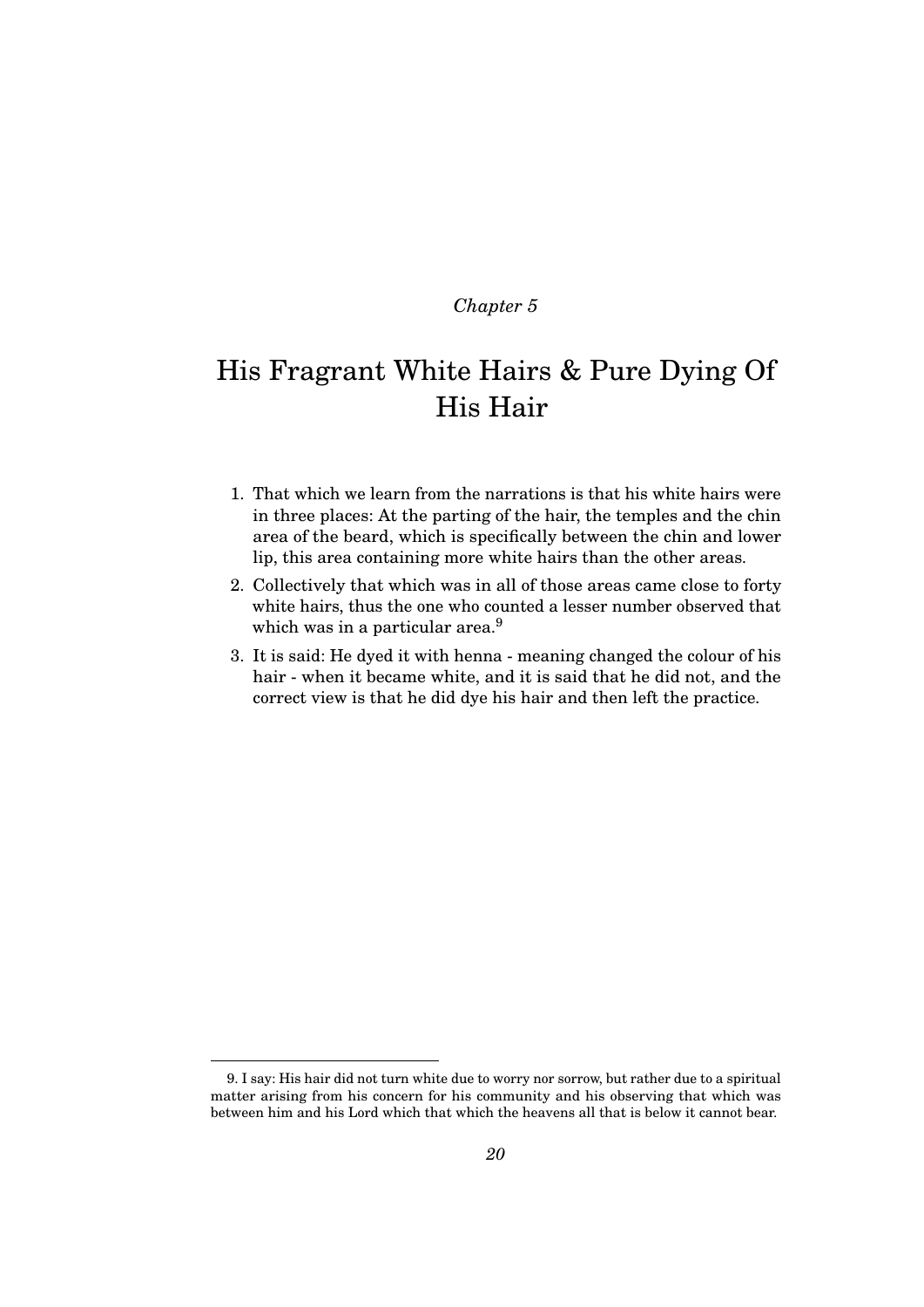## His Applying of Antimony (God Bless Him & Give Him Peace)

- 1. He possessed an antimony bottle from which he applied it every night before going to sleep, thrice in one eye and thrice in the other. He instructed us that we also do the same.
- 2. He encouraged the use of *Ithmid* saying, "It strengthens the eyesight – meaning increases its brightness – and nourishes the growth of the eyelashes."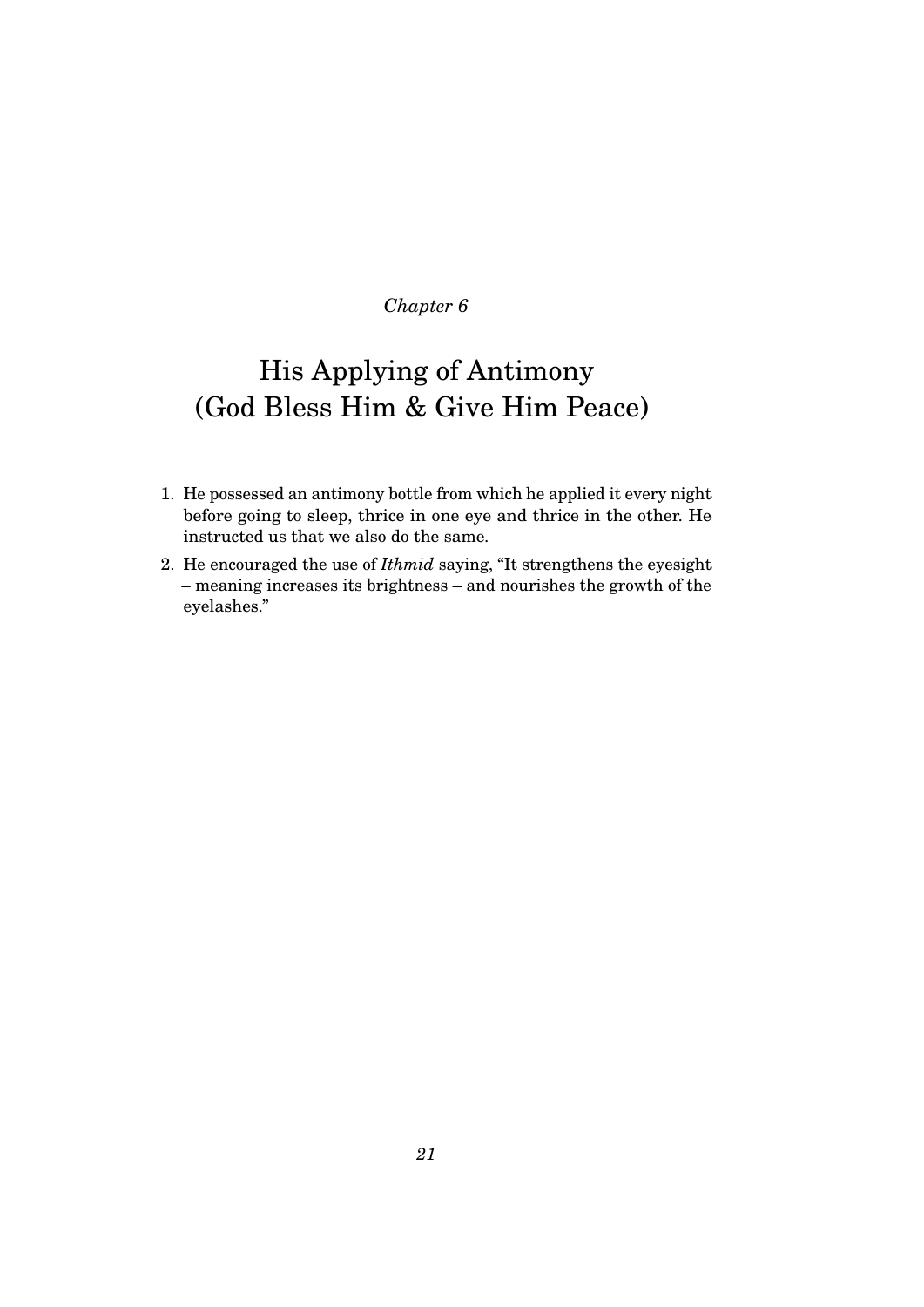### His Clothing (God Bless Him & Give Him Peace)

- 1. The most beloved of garments to him was the shirt.
- 2. His sleeve extended up to the wrist bone.
- 3. Sometimes he would unfasten the buttons and its placket (opening) was from the chest area.
- 4. He also wore clothing manufactured in Yemen containing a red colour and patterns, it was of a coarse texture, and he would place it upon his shoulders.
- 5. When he wore a new garment he would give it a specific name other than the name it was usually known by and say, "O God, to You belongs praise just as You have clothed me, I ask You of the goodness of it and the goodness of that which it was made for. I seek refuge in You from its evil and the evil of that which it was made for."
- 6. From the most beloved of garments to him were those made from cotton or linen which was embroidered and of a good quality.
- 7. He wore a red garment (*h. ullah*) , a green mantle meaning a garment which has green stripes. He also wore threadbare garments. On occasion his garments were dyed with saffron though his customary practice was to wear white. He instructed us to wear it and shroud [the deceased] in it.
- 8. He also wore clothing with black hairs and a roman long outer garment *(jubbah)* with narrow sleeves.<sup>1</sup>

<sup>1.</sup> I say: He also purchased a garment *(h. ullah)* for thirty odd camels and had specific garments for Juma'h and the two 'Eīds seperate from his general everyday clothing.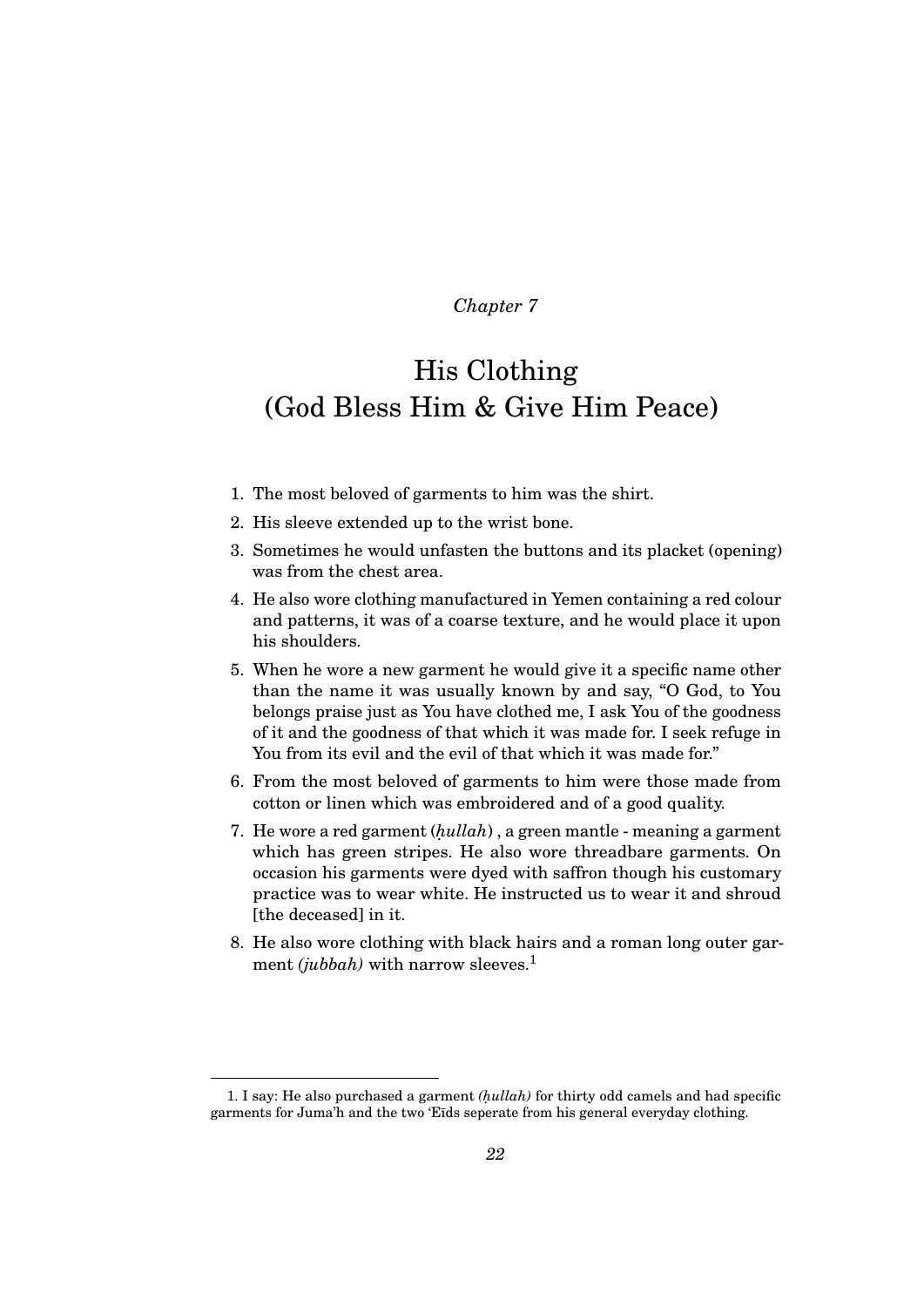### His Manner of Living (God Bless Him & Give Him Peace)

- 1. He (God bless him and give him peace) at the beginning could not find from poor quality dates that which to fill his noble stomach, this was out of his choice for this state, and this was not due to being compelled to do so.
- 2. A month would pass and a fire would not be lit in his home, nothing would be eaten in his home except for water and dates.
- 3. Sometimes he would tie a stone to his stomach due to the intensity of the hunger.
- 4. On occasion he would visit some of his companions to eat, such as the two Shaykhs, or accompany them and eat as occurred on the day when they visited Abū Haytham bin al-Tayyihān. He first brought them moist dates and then fresh dates still on their branch. He then sacrificed [an animal] for them and he (God bless him and give him peace) drank from the water that he fetched. He (God bless him and give him peace) in turn rewarded him for his generosity with a slave from the captives. He however freed him upon the advice of his wife, acting upon the counsel of the Messenger to do so.
- 5. People in the beginning of Islam lived under harsh conditions, from them being the members of an expedition who did not have food to eat except leaves which cut the insides of their mouth, and a single cloth was shared by a number of them. After the spreading of Islam each one of them became a governor of a city.
- $6.$  The Chosen One (Al-Muṣ $\tan 5$ ) informed us regarding his noble self with his truthful words, "I was threatened in the way of God like no one else has. I was injured in the way of God like no one else has. I

<sup>10.</sup> I say: After the conquest of Khaybar people began to live in comfort. He (God bless him and give him peace) ate fine food and flat soft (*muraqqaq*) bread, and the one who negates this is not aware of that which has been affirmed by others.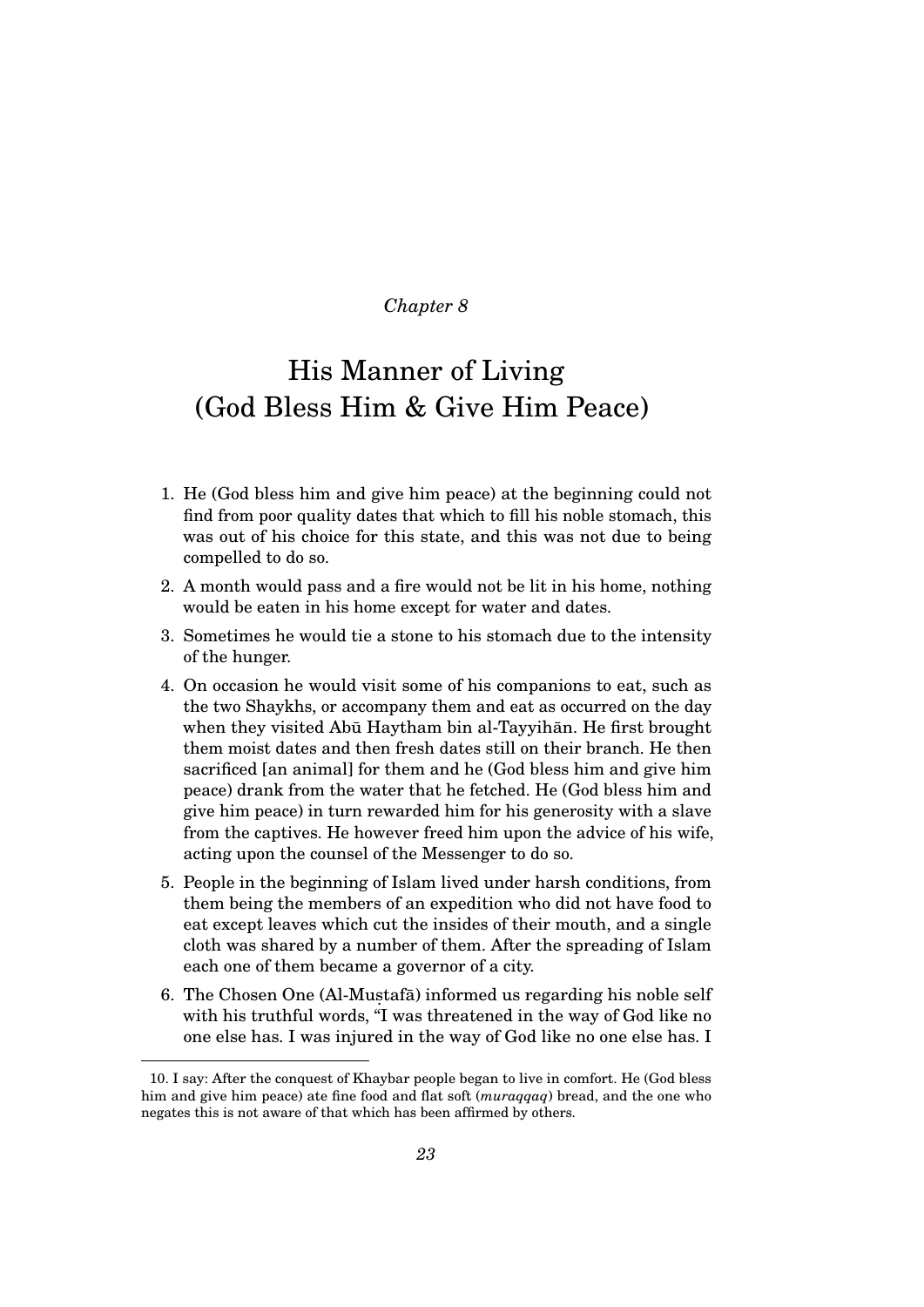### *His Manner of Living (God Bless Him & Give Him Peace)*

experienced a time in which thirty days and nights passed during which me nor Bilal had food which an animal could eat [meaning to their fill] except for something which could be concealed in the Bilal's ¯ armpit."<sup>10</sup>

*24*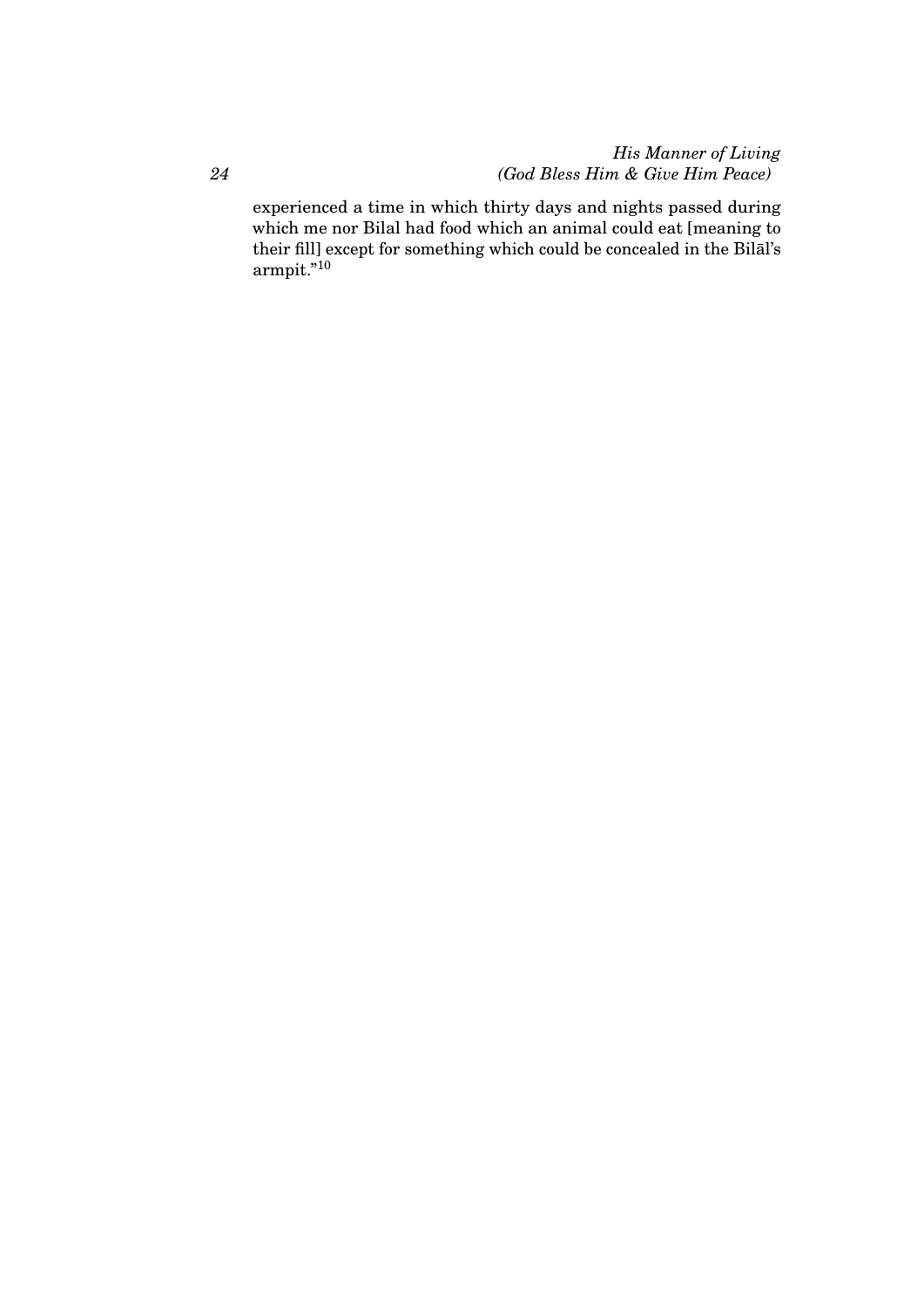## His Leather Socks (God Bless Him & Give Him Peace)

- 1. He (God bless him and give him peace) wore two plain black leather socks. They were from the gifts of al-Najāshi to him who was a non-believing King who them accepted Islam.
- 2. He performed  $W\bar{u}d\bar{u}'$  and wiped over them both and then prayed.
- 3. He did not ask whether they were from leather [which was from an animal] that had been slaughtered in the manner outlined in the sacred law.
- 4. He continued to wear them till they had significant tears in them.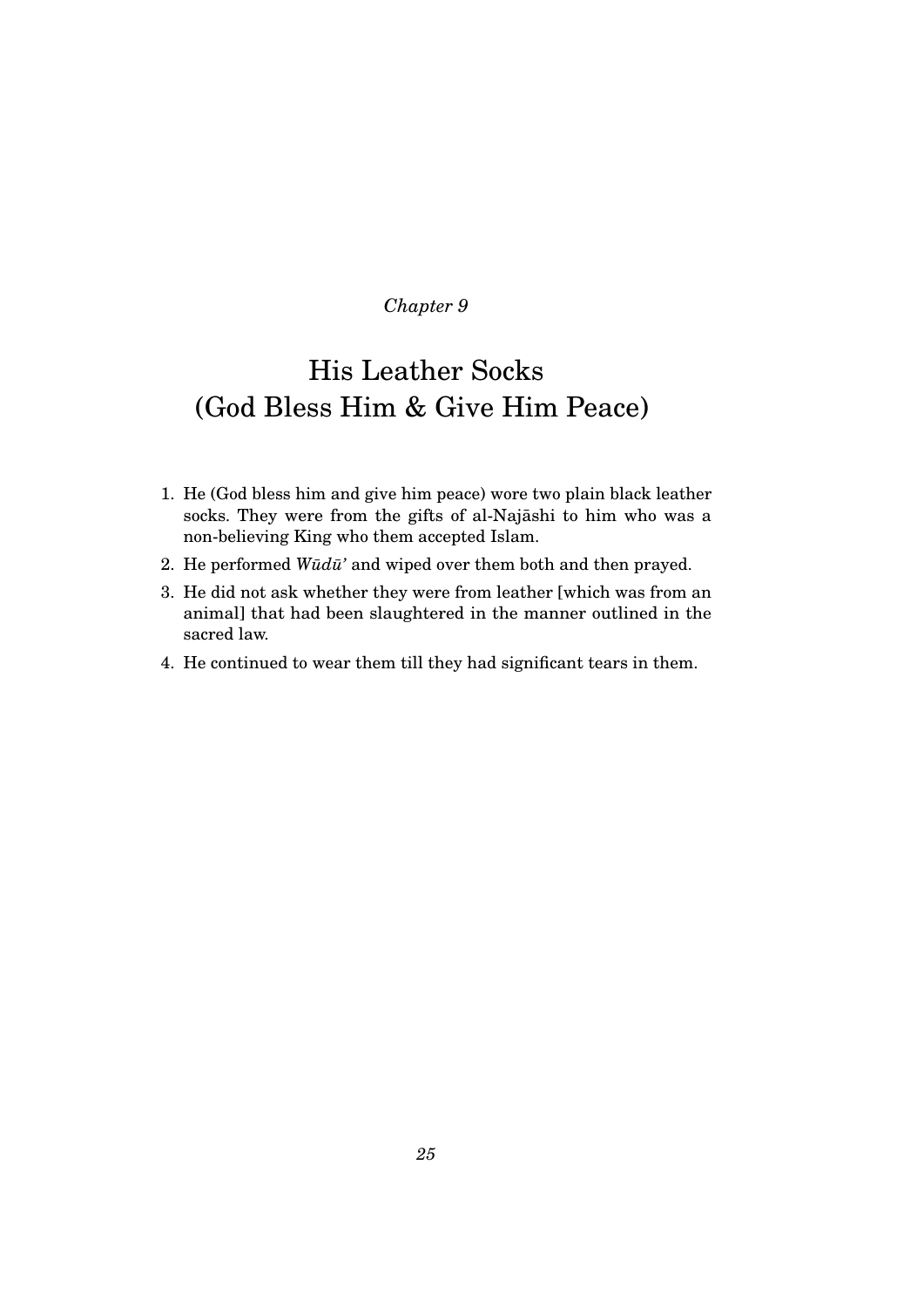## The Sandal of Our Master the Messenger of God (God Bless Him & Give Him Peace)

- 1. They both had two straps, a strap which was between the middle toe and the toe adjacent to it, and they both passed over the top of the foot.
- 2. There were no hairs upon them both, they were removed by tanning or another means.
- 3. He would pray in sandals which were stitched.
- 4. He forbade that any of us should walk whilst wearing one sandal, rather they should both be worn or both be taken off.
- 5. He likewise forbade that a man should eat with his left hand.
- 6. He instructed that the right sandal should be begun with when wearing a sandal and at the time of removal the left foot should be started with. This was because he loved to begin from the right hand side in all of his matters.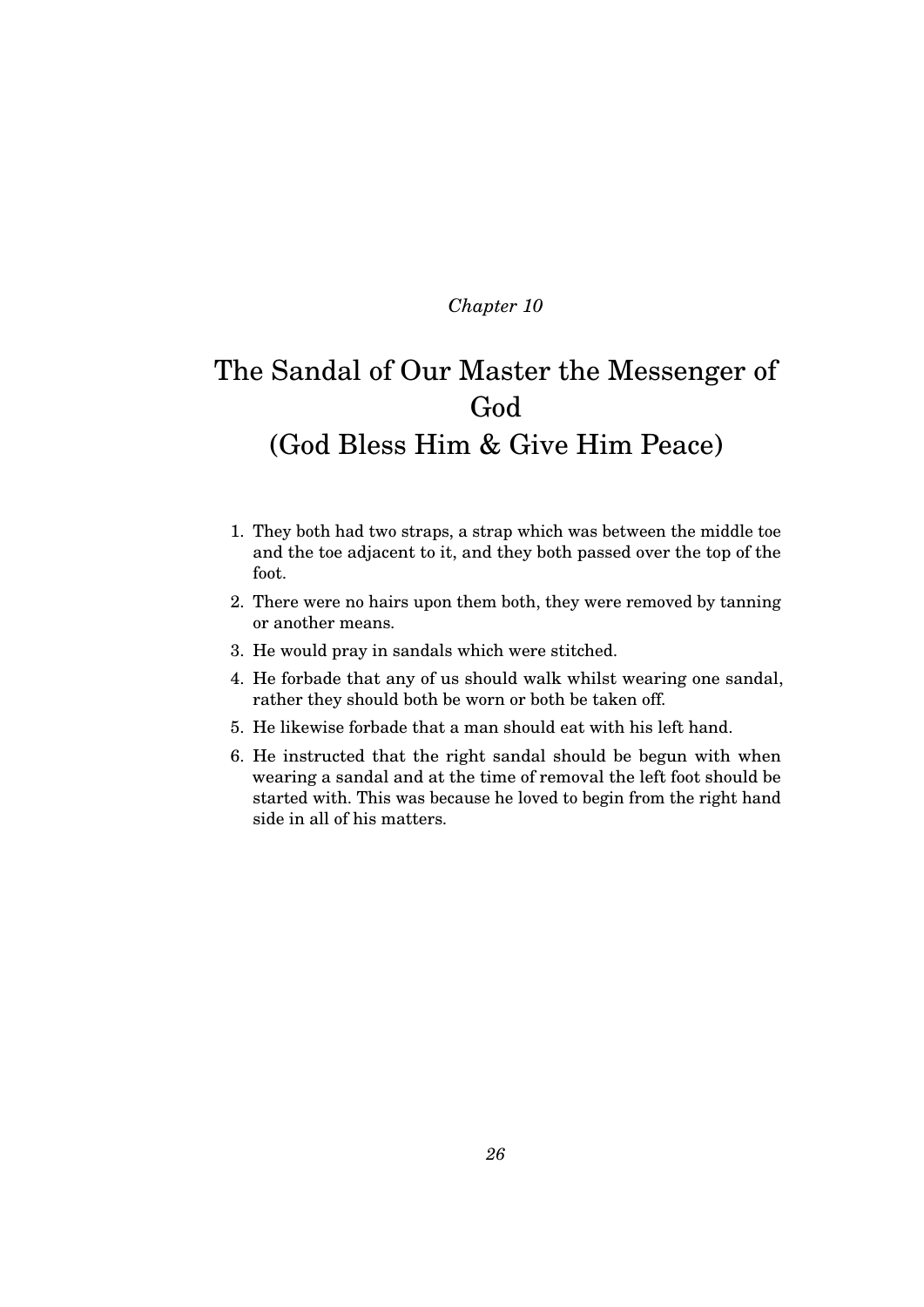### His Ring (God Bless Him & Give Him Peace)

- 1. At first he (God bless him and give him peace) wore a ring made of gold, which he subsequently discarded and forbade from wearing.
- 2. He wore a ring made of silver, the bezel being from  $jaz'$  or *'aq* $\bar{u}q$  which was brought from an Abysinnian mine.
- 3. He would turn it such that it faced the palm of his hand.
- 4. On occasion he would not wear it but rather use it to seal correspondences with Kings because they would only accept letters which were sealed.
- 5. Upon it was engraved Muhammad, Rasūl, Allāh, each word being on a line in an ascending order. It was due to this that when he entered the bathroom he would remove it.
- 6. It was passed on to Abū Bakr after him, then Umar, then 'Uthman until it fell from his hand in the well of 'Arīs. $^{11}$
- 7. He (God bless him and give him peace) would wear the ring on his right and left hands, and the one who saw him at such a particular time described it as he witnessed.

<sup>11.</sup> I say: There was in this an indication to the gradual breakdown of his affairs and that it was the beginning of the tribulations until the final hour and the gradual collapse of the Islamic state until our present time.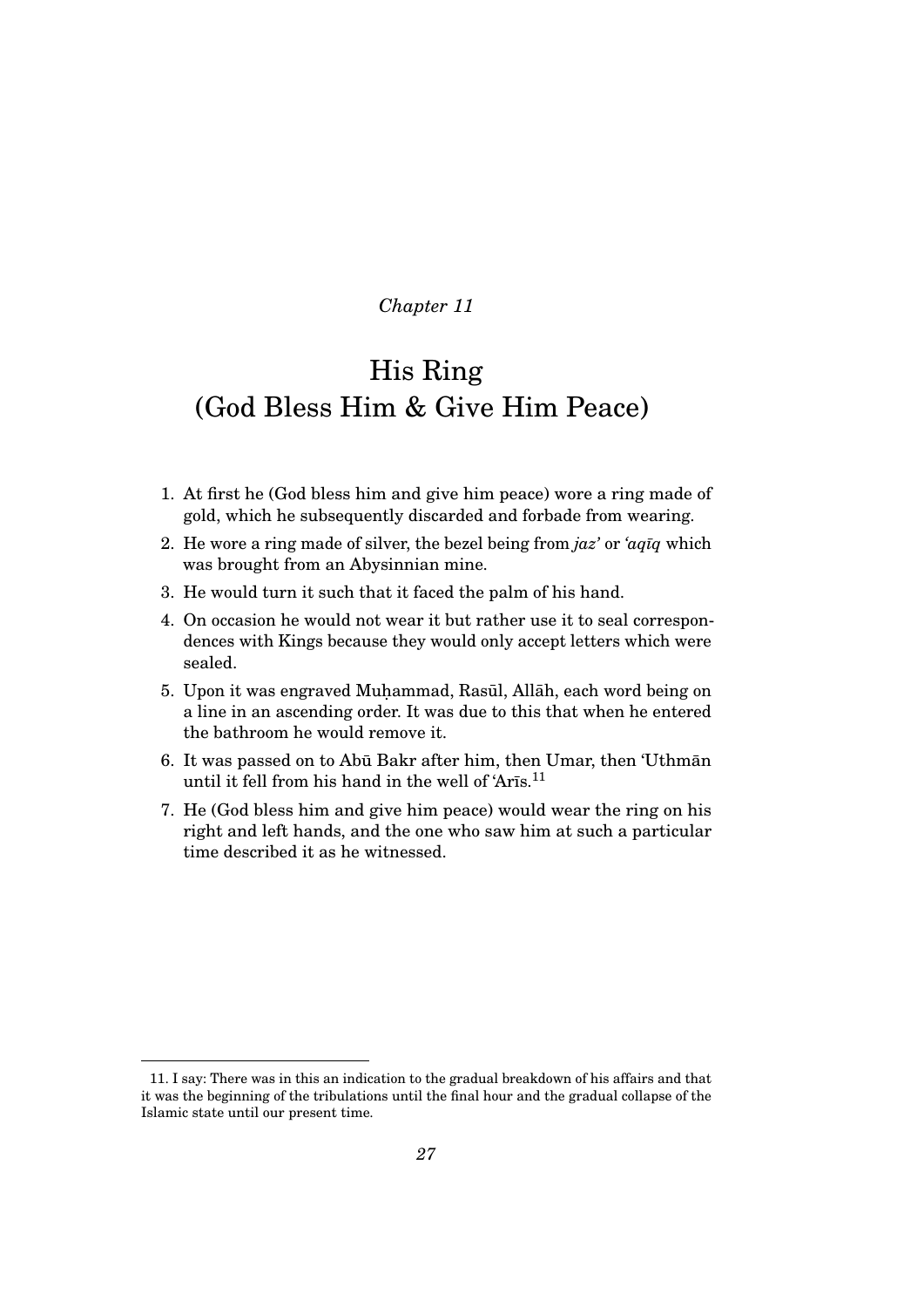## His Sword, Armour & Helmet (God Bless Him & Give Him Peace)

- 1. He (God bless him and give him peace) possessed a number of swords, the handle of which were of silver and they were produced in the style of the tribe of Banī Hanīfah.
- 2. At times of battle he would wear armour, which is interlinked chain mail.
- 3. On the day of Uhud he (God bless him and give him peace) wore two sets of armour, combining between both of them by wearing one over the other.
- 4. He also wore a coif, and it is that which is worn upon the portion of the head underneath a helmet.
- 5. He entered Mecca on the day of the conquest  $(al\text{-}Fath)$  whilst wearing a helmet.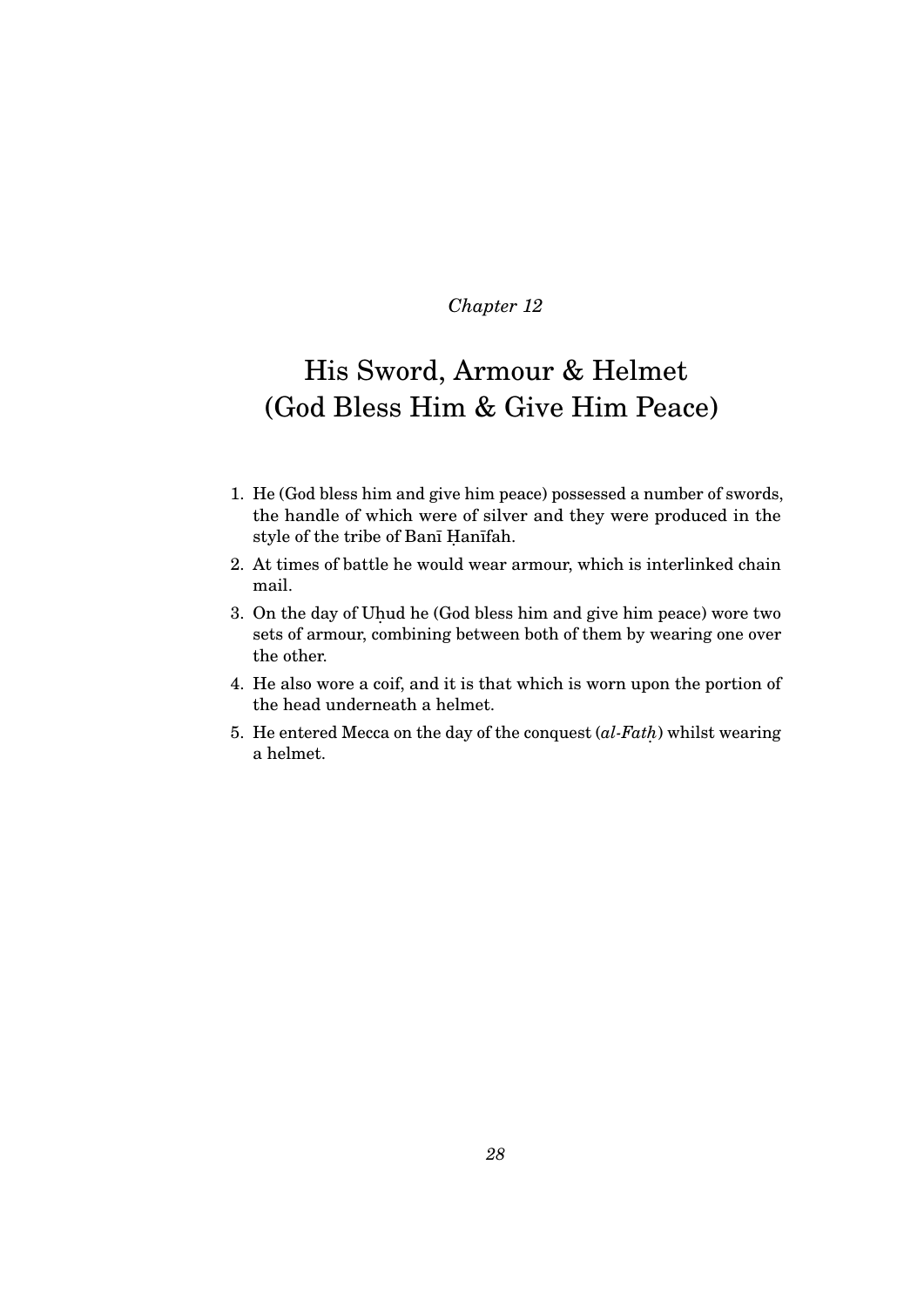### His Turban (God Bless Him & Give Him Peace)

- 1. He entered Mecca wearing a black turban, whilst wearing it he delivered the sermon.
- 2. When he wore a turban he hung its tail between his shoulders.
- 3. He delivered a sermon and upon his head was an oily cloth (*'Īsābah*), meaning its colour was altered by the fatty oil due to his copious application of oil to his noble head.<sup>12</sup>

<sup>12.</sup> I say: It does not have a specific amount, and it is said: It is between seven and twelve cubits.<sup>e</sup> An interesting point of benefit: Abū Hāmid Sayyidī al-'Arabī Ibn al-Shaykh Yūsuf al-Fāsī relates in his commentary on the *Dalā'il* from Shaykh Abū 'Abdullah al-Kharūbī the following: Our Shaykh Abū 'Abdullah al-Ḥaṭṭāb taught us the method which the Prophet (God bless him and give him peace) wore the turban, which was by hanging the tail, wound part of it under his chin and then wound it twice around the head, with the third on the middle of the top of the head, and the fourth around the head tying it all up. The Shaykh and most of his companions would tie the turban in this manner. And God knows best. I say: I had the turban tied upon me in Mecca by the its elderly historian, Shihab Ahmad bin Ḥasan al-Ḥaḍrāwī al-Shāfi'ī in the year 1323 *Hijri*, in the manner that he hung an end of the turban behind me and the other from the front, in front of the ear, and placed the end of the turban upon my neck like the *tahnik* of the Moroccan scholars and passed it over my mouth - which is an option - just as the turban was tied upon him by his Shaykh, the gnostic Muhammad bin Mas'ūd al-Fāsī al-Makkī, as the turban was tied upon him by Shaykh 'Abd al-Mu'min al-Tinbuktī, as the turban was tied upon him by Shaykh Hussain al-Ghatī, as the turban was tied on him by Qāḍī Shamhūrish al-Jinnī, as the turban was tied upon him by the Messenger of God (God bless him and give him peace).

e. This is a correction to a typing error in the Arabic edition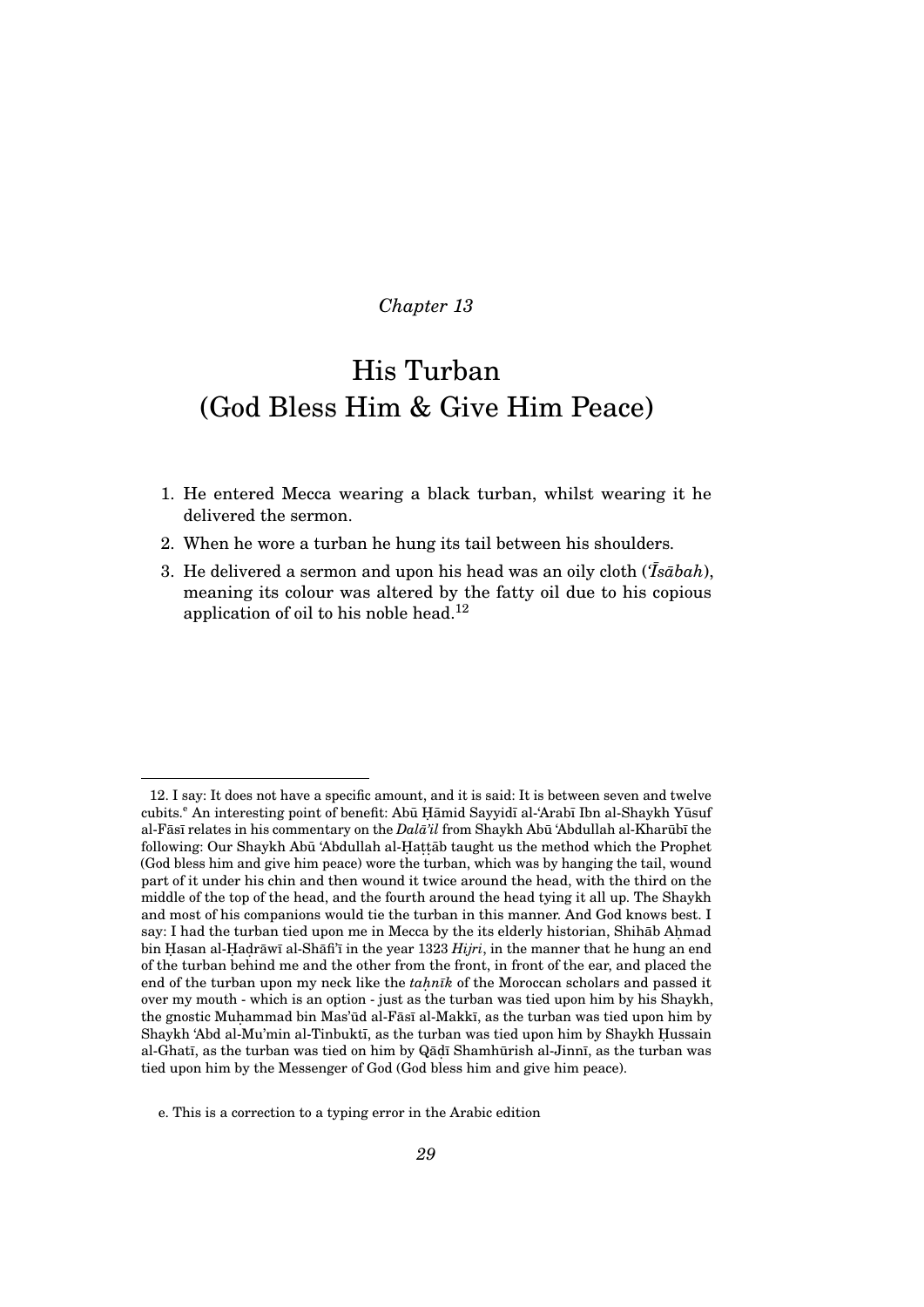## His Waist Wrap (God Bless Him & Give Him Peace)

- 1. It is that which covers the lower half of the body as opposed to the shawl which is for the upper half.
- 2. He had a thick cloth which he was wearing when he passed away.
- 3. It was up to half way on his shins and he forbade that it extend below this.<sup>13</sup>

<sup>13.</sup> I say: This was not address this to women nor children whom are those that people desire to look at their shins.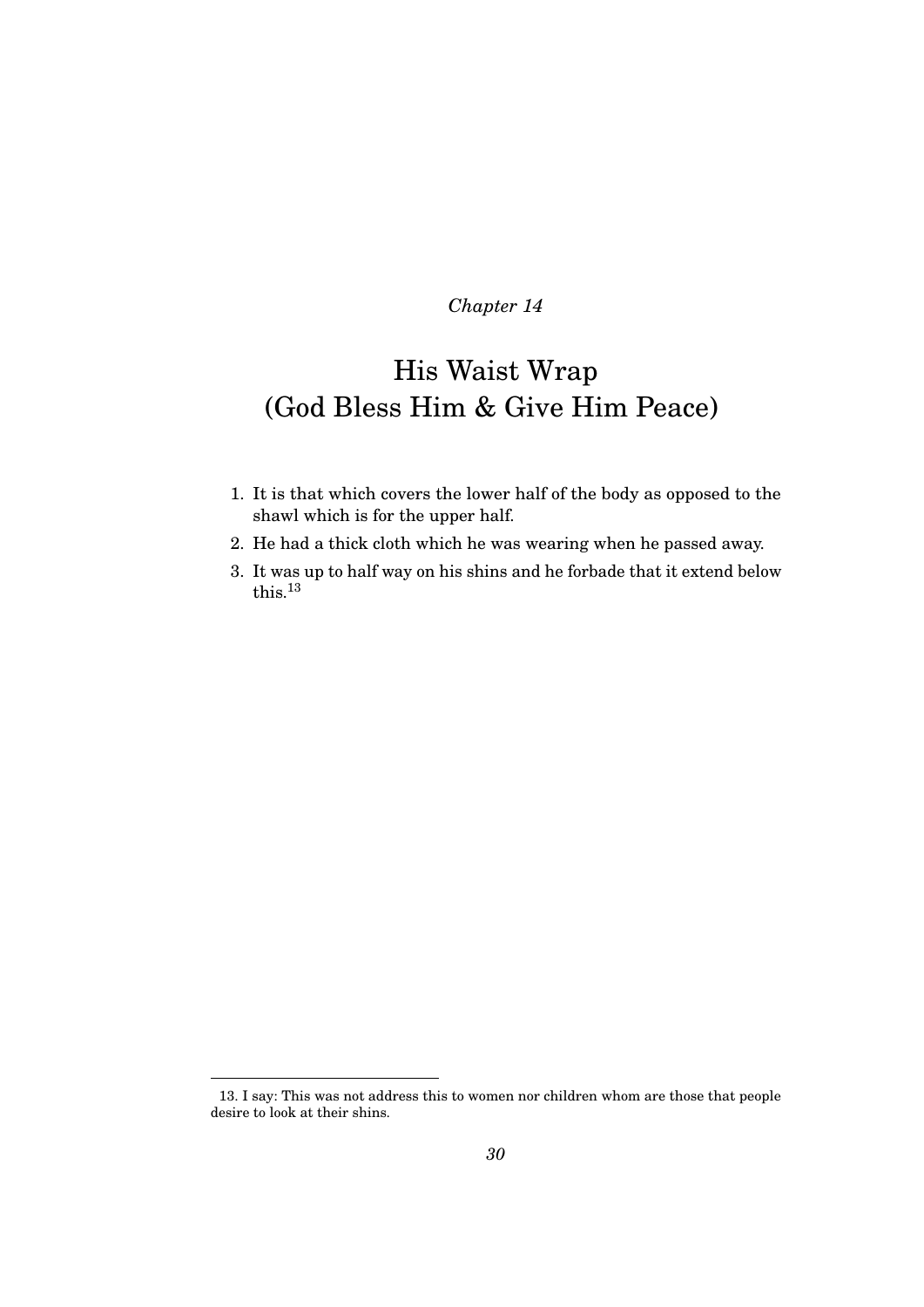## His Manner of Walking (God Bless Him & Give Him Peace)

- 1. When he walked it was as if the earth was rolled up for him. A companion said: We exert ourselves – meaning tire ourselves out and experience difficulty and exhaustion due to walking at a fast pace whilst he was at ease.
- 2. When he walked he did so with firm steps as if he was descending from a height – meaning as if stepping down in to a depressed area of the ground.
- 3. He would lean forward just as a ship leans forward when its sails.<sup>14</sup>

<sup>14.</sup> I say: He did not incline to the right and left, for that is the walk of the people of bad character. Our Master 'Abd al-'Azīz al-Dabbāgh's<sup>f</sup> mention of his seeing him (God bless him and give him peace) walking inclining to the left and the right was in a spiritual event.

f. Sayyidī 'Abd al-'Azīz al-Dabbāgh was of noble Idrisi lineage from Fes. He was a Sufi Shaykh who was born in the year 1095 Hijri and passed away on Thursday the 20th of Dhul Qa'dah in the year 1132 Hijri.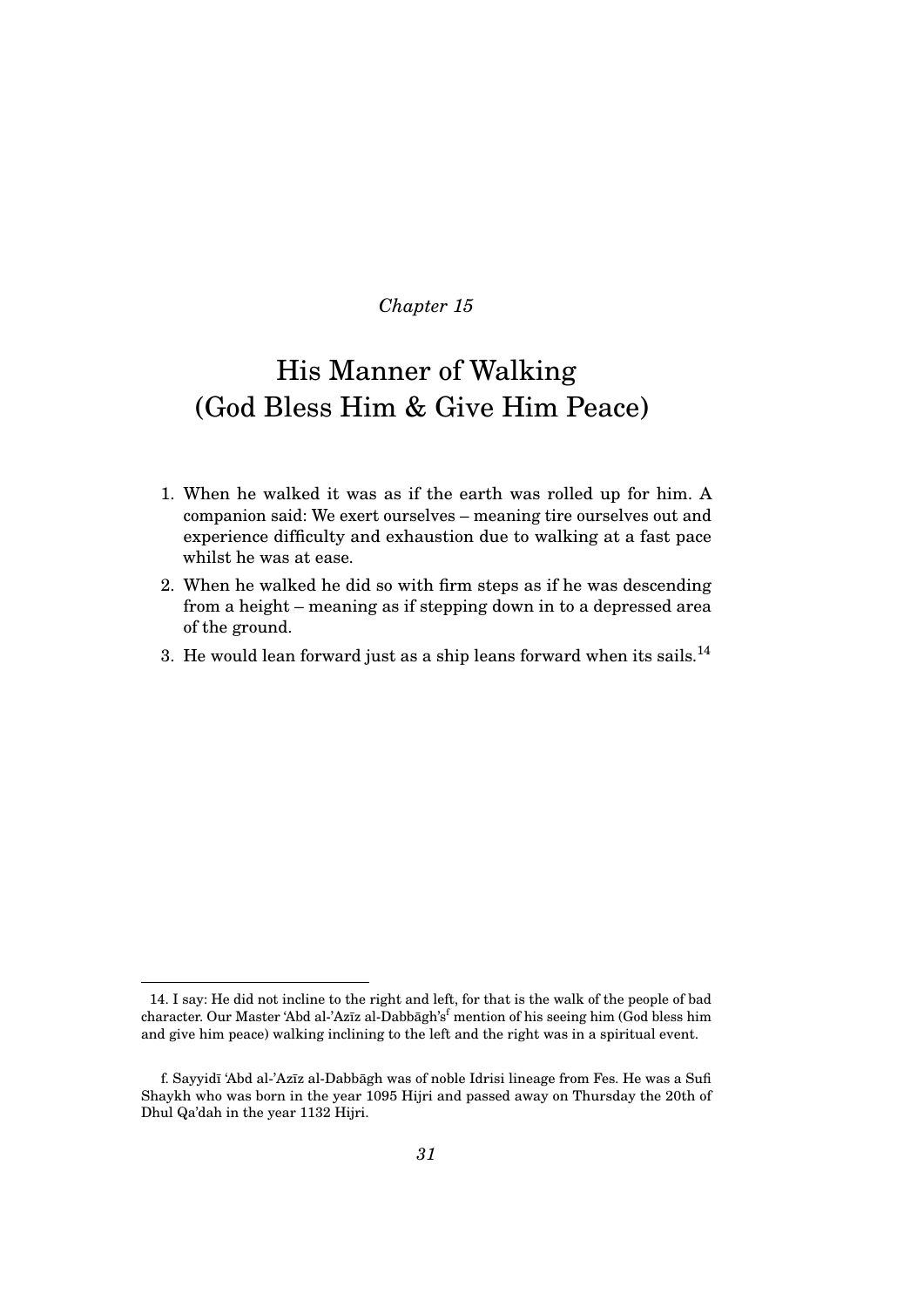# His Headcloth (God Bless Him & Give Him Peace)

- 1. He (God bless him and give him peace) would make extensive use of oil and wished to avoid discolouring his turban.
- 2. He would place a cloth between his turban and head.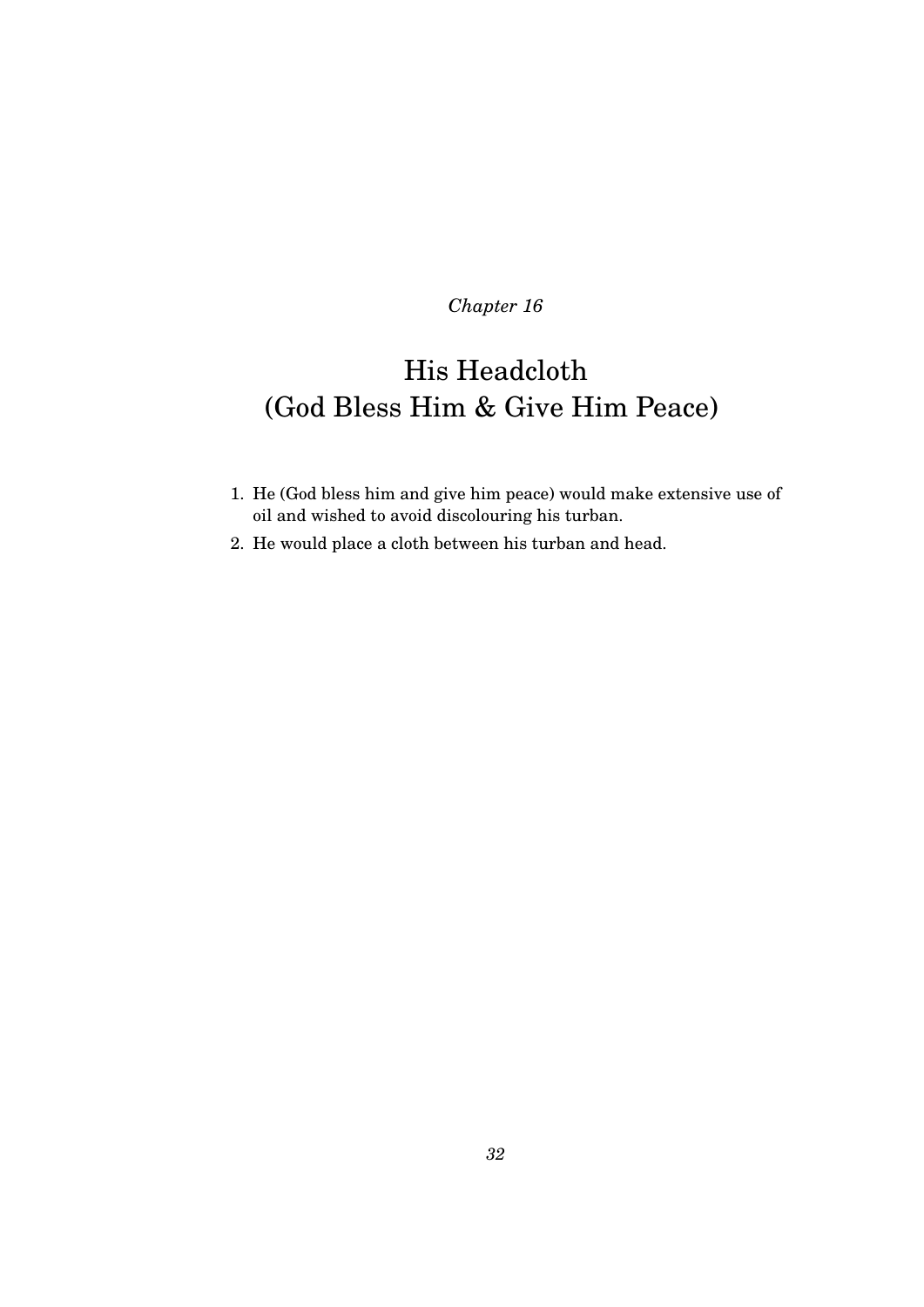# His Manner of Sitting (God Bless Him & Give Him Peace)

- 1. He (God bless him and give him peace) would support himself with his arms, and this was usually how he sat.
- 2. On occasion he would lie down in the masjid and place one of his legs over the other.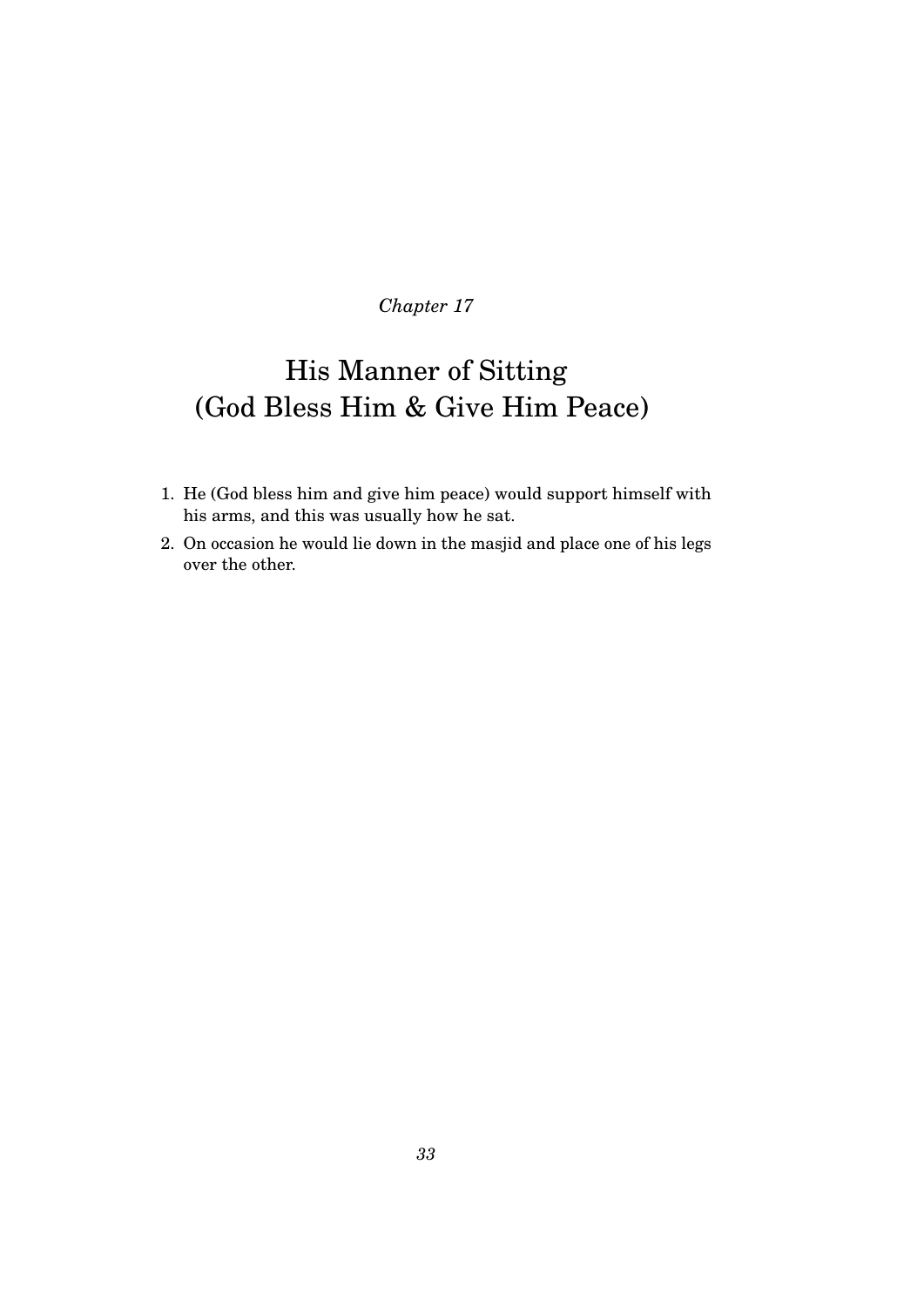## His Manner of Reclining (God Bless Him & Give Him Peace)

- 1. He would lean against cushions, at times on his left side and at times on his right side which was the most common.
- 2. He forbade that a person eat whilst reclining and did not do this himself.
- 3. When he was unwell and wished to go out he supported himself upon one of his companions such as Usāma or Ibn 'Abbās.<sup>15</sup>

<sup>15.</sup> I say: And also 'Alī (God be pleased with them all).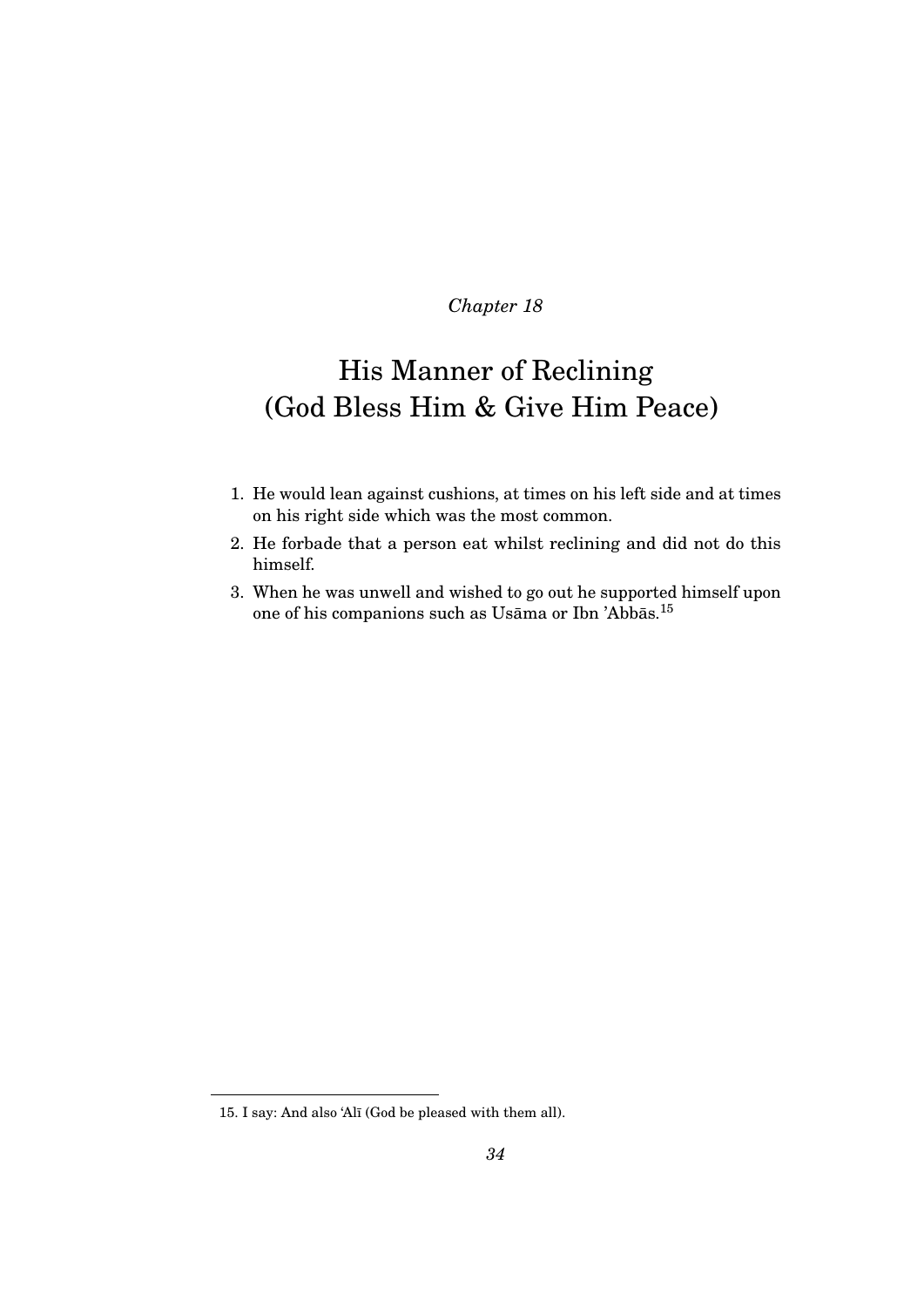## A Description of His Eating & Bread (God Bless Him & Give Him Peace)

- 1. When he would finish eating he would lick his fingers thrice or lick three of his fingers, for he usually would eat with three fingers.
- 2. He ate dates whilst he was reclining against a wall due to the intensity of his hunger.
- 3. A majority of that which he ate was bread made from barley. There would be nothing left over from the barley bread for his family due its scarcity.<sup>16</sup>
- 4. He did not eat from a table consisting of legs which is also called a Khiwān. Neither were small plates which are passed around when eating for digestion [of food] presented to him. $^{17}$
- 5. He (God bless him and give him peace) did not eat his fill of bread and meat twice in one day.<sup>18</sup>
- 6. He did not eat his full of barley bread for two consecutive days until he passed away.<sup>19</sup>

<sup>16.</sup> I say: Towards the end of his worldly life he ate finely ground bread  $(al-Huww\bar{a}\bar{a})$ , which is flour that is sifted a number of times, whereas this was not the case before, as they did not possess sieves. They would blow in to the barley grains and some of the chaff would fly away, after which they would knead the dough.

<sup>17.</sup> I say: In *Sahih Muslim* the narrator said: "If a *khiwan* was brought close to them." Al-Qurtubī said: In this is the permissibility of the using a *khiwan* and eating from it, for he (God bless him and give him peace) had a *khiwan* which was eaten from in his presence. That which is related that he did not possess one, rather only his companions did, and that they would eat upon a mat, then that was most of the time.[End of quote] This is a great point of benefit which gives joy, and God knows best.

<sup>18.</sup> I say: This does not negate eating till satiated once during the day, for example once in the morning or once in the evening.

<sup>19.</sup> I say: All of this was out of his own personal choice, not due to being compelled. For the treasures of the world were presented to him and he refused in order to comfort the weak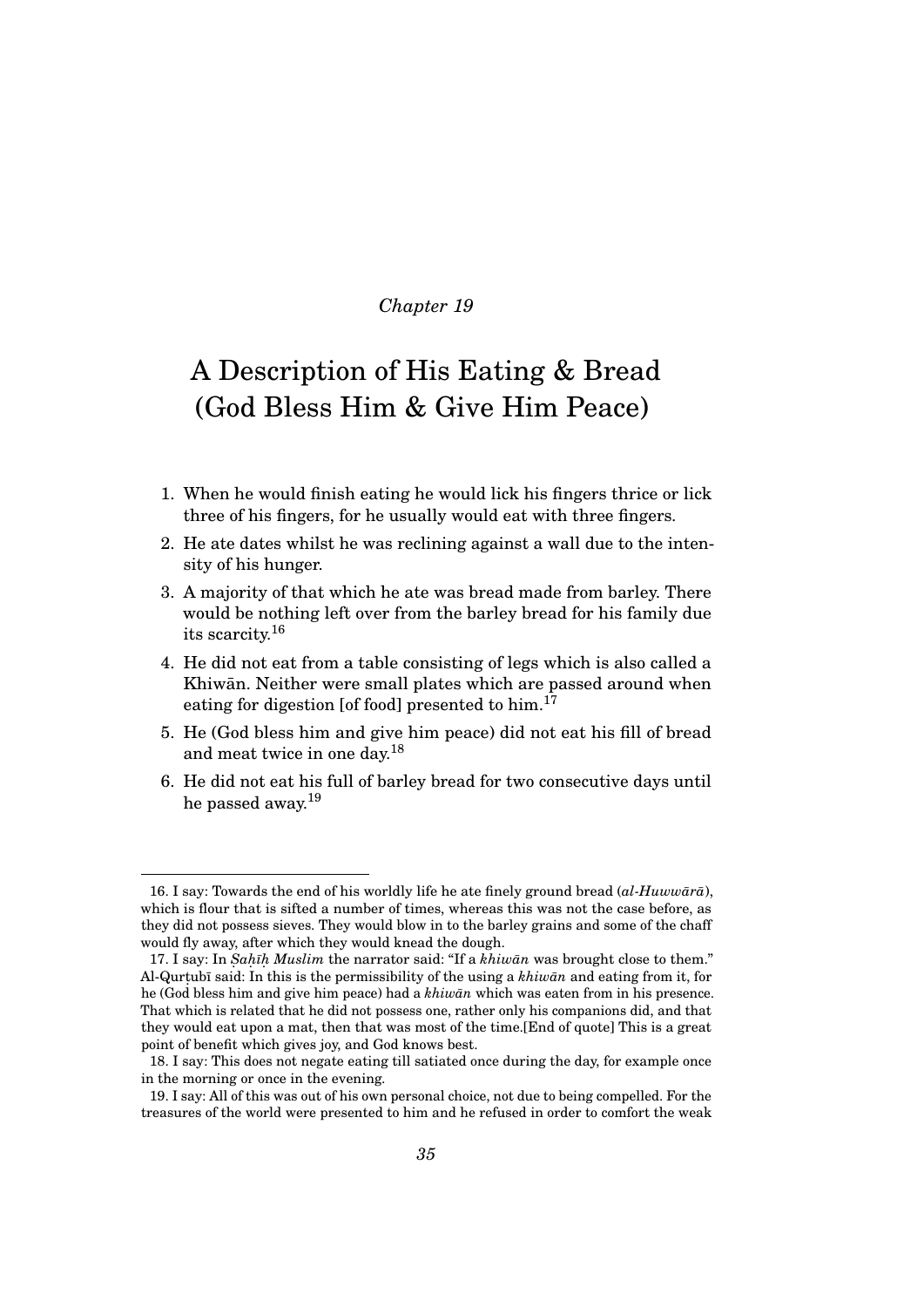*A Description of His Eating & Bread (God Bless Him & Give Him Peace)*

g. Duhā:8

*36*

ones of his community, despite the easing of general living conditions due to increasing number of military conquests. Entering in to a state of disbelief is feared for the one who says that he (God bless him and give him peace) was poor, because God has affirmed his being wealthy in the Qurān, "He found you in need and made you wealthy."<sup>g</sup>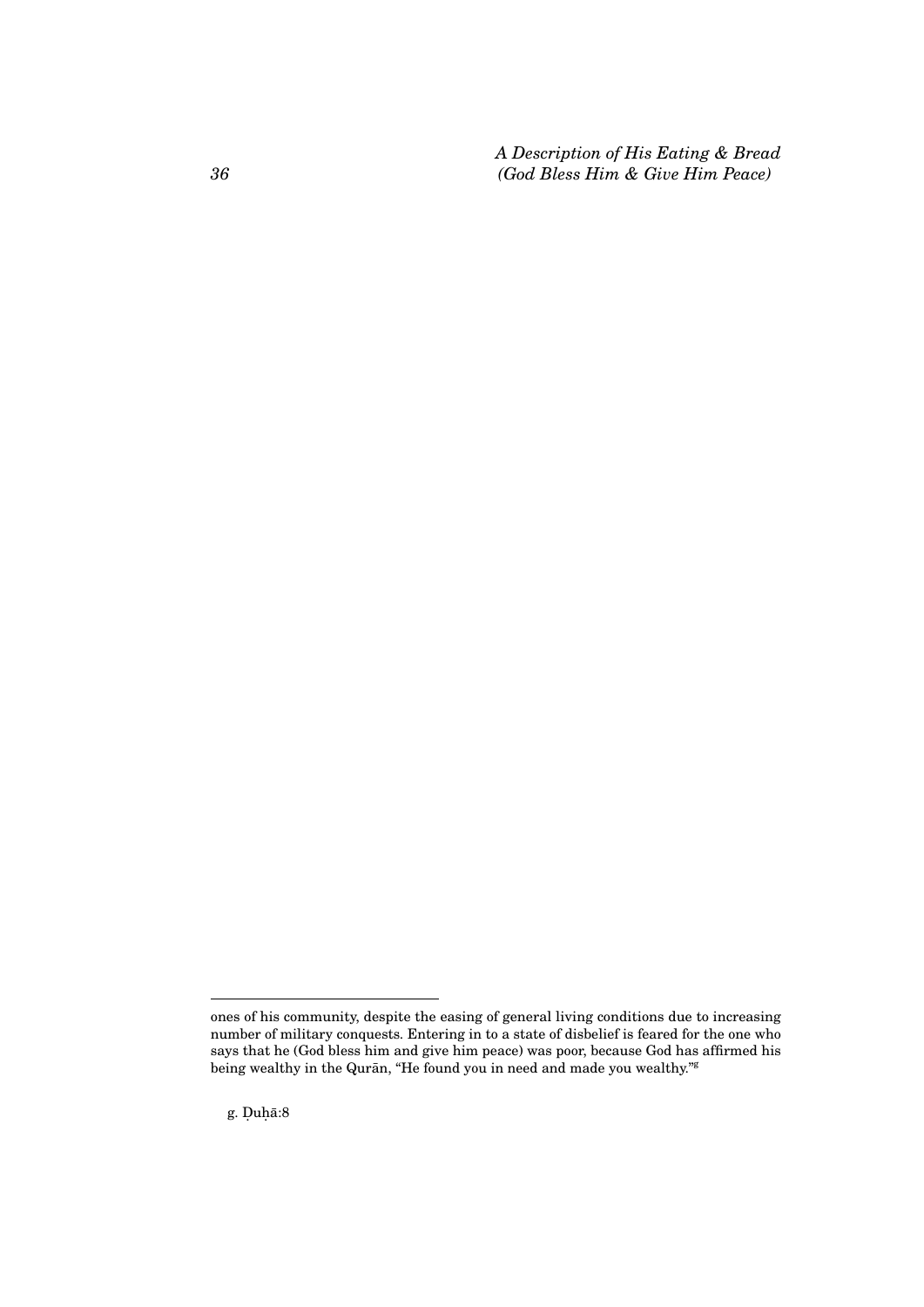## His *Idam* (God Bless Him & Give Him Peace)

- 1. He would say, "Vinegar is a fine  $id\bar{a}m$ ."
- 2. He (God bless him and give him peace) ate chicken<sup>20</sup> and also ate bustard meat which is better known as *Hubar* in our times.
- 3. He said, "Partake of oil and apply it for it is from a blessed tree."
- 4. He loved pumpkin and would seek it out from the plate, and it would be prepared for him to honour him.<sup>21</sup>
- 5. He (God bless him and give him peace) loved sweet items (*h. alw ¯a*) and honey.

h. It is reported that Ibn 'Umar (God be pleased with him) would cage a chicken for three days before slaughtering and consuming it. Imam Malik saw no harm in consuming without following this procedure. See *Subul al-Salām* (4/1831) of al-Sanānī.

<sup>20.</sup> I say: It is mentioned [the authenticity of which] has been discussed by scholars that it was after it was caged for three days. $<sup>h</sup>$ </sup>

<sup>21.</sup> I say: There is some difference of opinion regarding them both Shaykh Ahmad bin 'Abd al-Qādir al-Qādirī in his travelogue *Tuhfat al-Ās s*aid that the gourd (*Qar'*) which he (God bless him and give him peace) loved does not exist in the *Maghrib*. His contemporary, Imām Abū Zayd 'Abd al-Rahmān bin 'Abd al-Qādir al-Fāsī said in one of his books: It is better known today as the *Sillawī* gourd, and he argued this from a number of points, amongst them being: First: That it is the best type in terms of quality and he (God bless him and give him peace) did not love except that which was the best. Second: They have mentioned when describing it that it was long and round, its inside at the furthest tips goes bad. It is used as a vessel for things, and this is the form which we have mentioned. Third: That which I was informed by the Qadi, Abūl 'Abbās Humayd bin Muhammad bin 'Abd al-Salām Bannānī by way of *ijāzah* from Abū 'Abdullah Muḥammad bin Abū al-Naṣr al-'Alawī al-Ismai'l I from his Shaykh by way of spiritual unveiling (*kashf*) (It is supported by that which is in the two *Saḥīhs* regarding his (God bless him and give him peace) forbidding the manufacture of *nab¯ıdh* from pumpkin, and the Arabs until now do not manufacture  $nab\bar{a}h$  for the  $Sillaw\bar{\imath}$  gourd and this.) It remains to be said: God named  $al$ -*Yaqtīn* which is a gourd as a tree, when it has no trunk, and a tree is used for that which possesses a trunk, and it is possible to say: God created for it at that point a trunk as a miraculous event and to honour it. And it is said: It is specific, because it was not possible for it to cover him and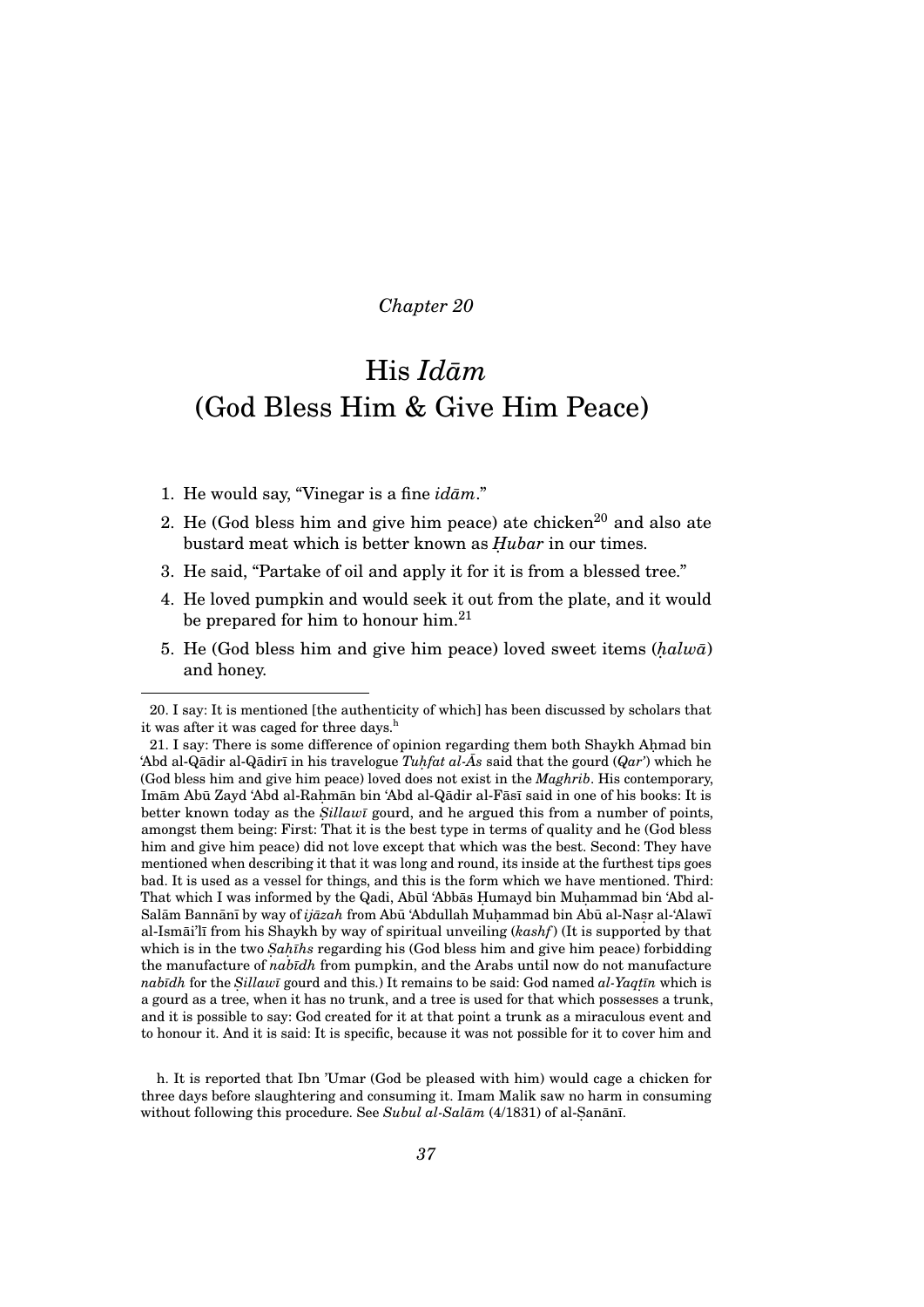### *His* Idam¯ *(God Bless Him & Give Him Peace)*

- 6. He (God bless him and give him peace) was brought roasted side meat which he ate from, and he did not regard touching that which was cooked well over fire to invalidate ablution, so he prayed and did not perform ablution.
- 7. On occasion he would use a knife and on occasion tear the meat with his hand.
- 8. The fore-leg piece was the most beloved of the meat to him, he would bite it [and eat], and it would increase for the Prophet (God bless him and give him peace) if it was a small amount. $^{22}$
- 9. He gave preference to *thartd* over other foods, and it is crumbs/pieces of bread in something similar to a broth.
- 10. When he had his wedding feast for Safiyyah (God be pleased with her) he served dates and *sawiq*, which is wheat or barley which is fried, then ground and to which fat and honey are added.
- 11. He liked it when barley was ground, placed in a pot, after which oil, fine pepper and spices were added. He enjoyed eating it and thought it excellent.
- 12. Fruits such as moist dates were presented to him on a plate.
- 13. He partook from dates on their branches, but forbade 'Alī to eat with him because he had an eye complaint. He instructed him to eat from that was brought to them both from the well known *silq* plant and barley.
- 14. He would enter upon  $\tilde{A}i\$ ah, if he did not find any food with her he would say, "I am fasting." On one occasion when *Hays* had been gifted to them, which consists of dates and fat without their both mixing. She said: He would eat after he had started fasting, because the person fasting an optional fast is in charge of himself.

i. Muslim (2687)

*38*

protect him except if it was standing upon a trunk. I say: Some of the righteous people of Sale' narrated to me from him that he would say: This (gourd) is attributed to Sale' because our Master Yunus was washed up by the sea there, and it was there that God caused the al-Yaqtīn tree to grow, and claimed that he was buried there, and God knows best.

<sup>22.</sup> I say: The unique Imām, Safī al-Dīn Abūl Abbās Ahmad bin Idrīs al-Arāishī said: His (God bless him and give him peace) love for the fore-leg piece is in accordance with the hadith: "Whoever draws closer to me a handspan I draw closer to him an arms length."<sup>i</sup> Also, one of the scholars was mistaken when he said: They would not fully cook the meat, for the fore-leg and shoulder meat is quick to cook. He also said: He (God bless him and give him peace) loved the fore-leg and shoulder piece. His love for the shoulder was because God placed his hand which is free of anything resembling it between his shoulders. This is what is mentioned in *'Iqd al-Nafis*, and God knows best.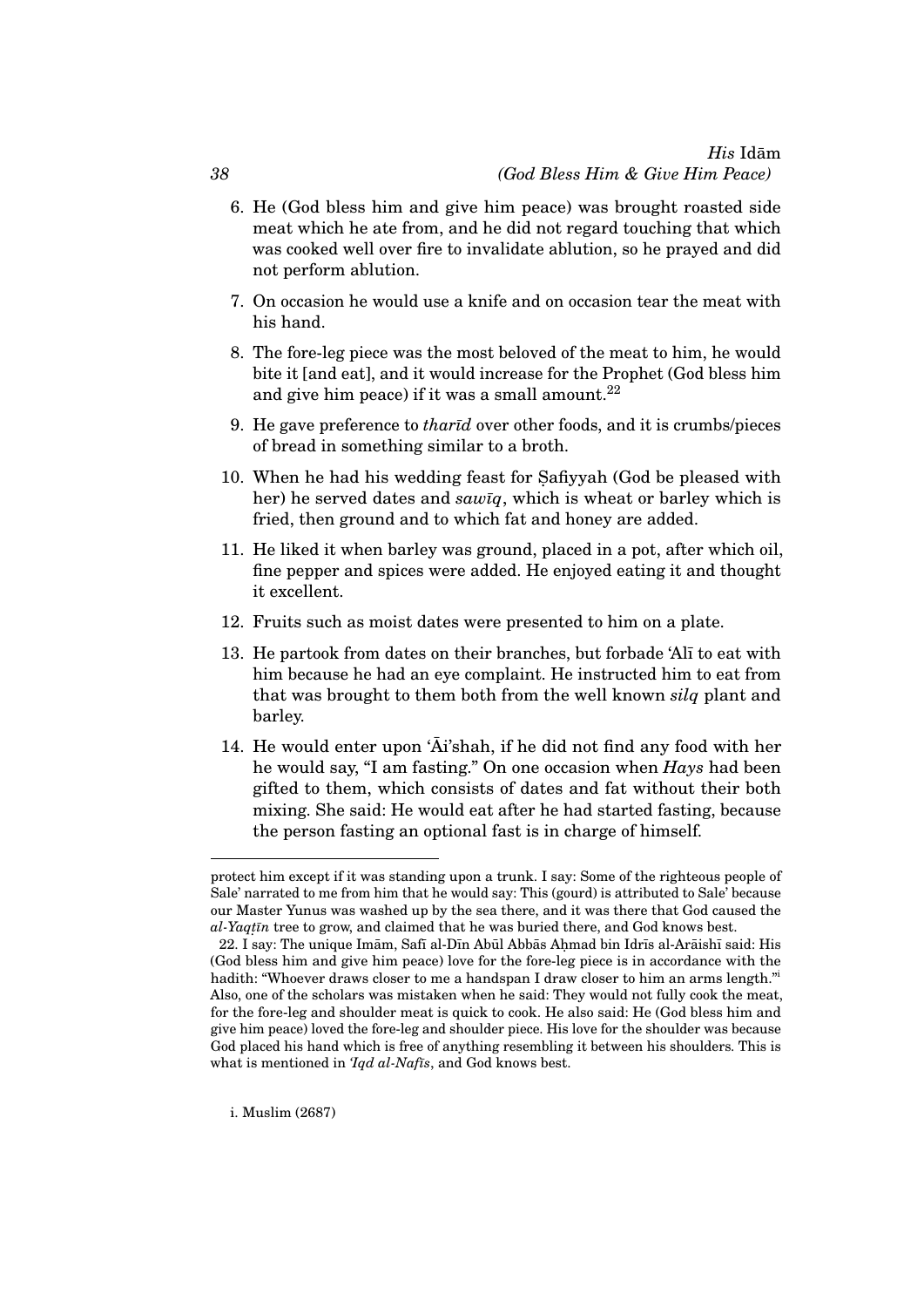### *His* Idam¯

#### *(God Bless Him & Give Him Peace) 39*

- 15. On occasion he took a piece of barley bread and placed a date upon it and said: "This is the *idam* for this", and then ate it.
- 16. He loved *al-Thufl*, meaning the leftovers from food.<sup>23</sup>

j. Al-Sāffāt:146  $k.$  Al-'Anām:90

<sup>23.</sup> A fine point: All of that which he (God bless him and give him peace) loved was in accordance with that which the Prophets loved. Thus he (God bless him and give him peace) loved pumpkin because it grew over Yūnus, He (Most High) said, "We grew over him a Yaqtīn tree."<sup>j</sup> He loved the staff because of the staff of Mūsā (upon him be peace), the shirt because of the shirt of Yusuf (upon him be peace), the *Salat al-Ibrahīmiyyah* due to the mention of Ibrāhīm therein, and the ring due to the ring of Sulaymān. This was in accordance with His (Most High's) words, "Follow their guidance."<sup>k</sup>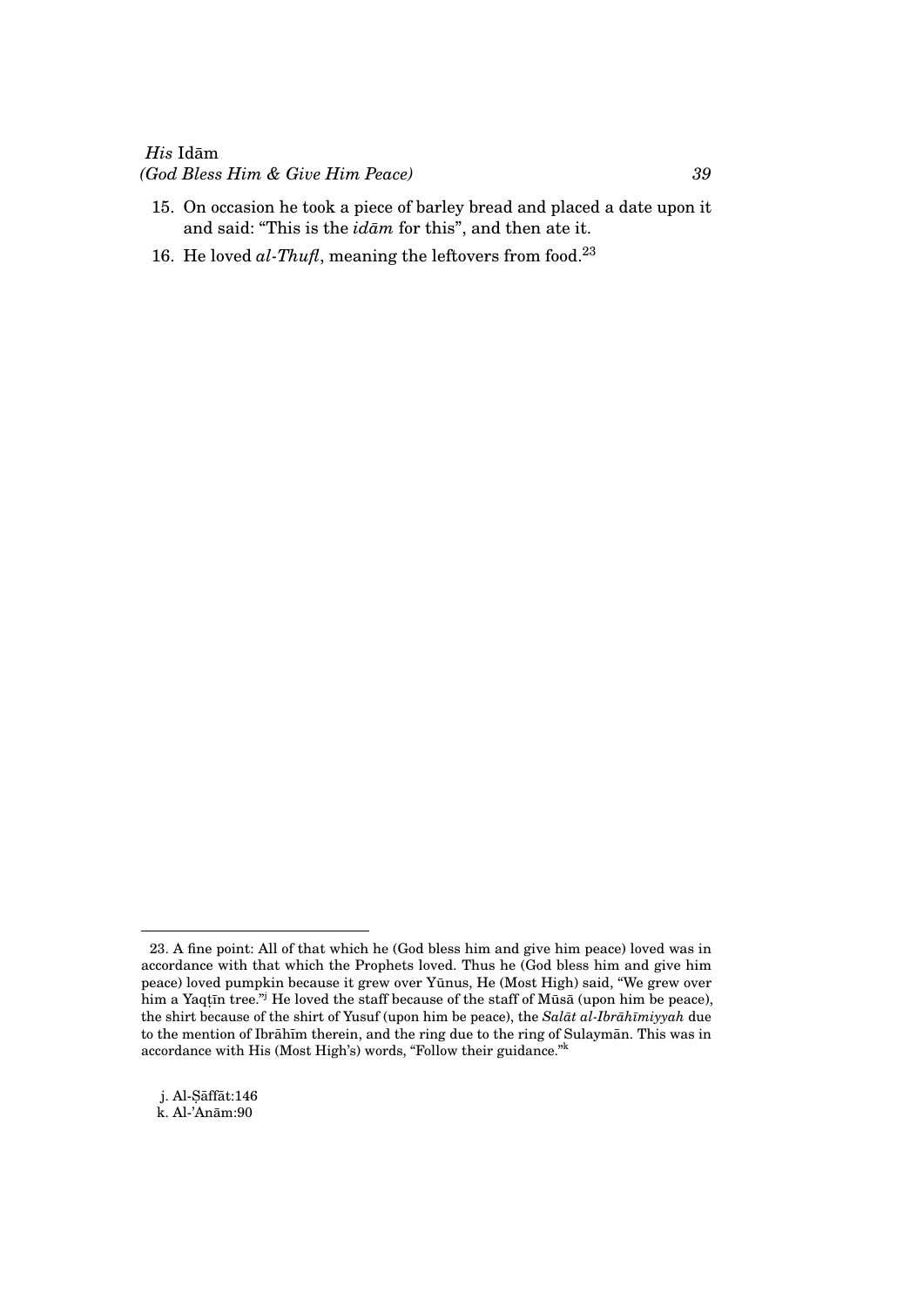# The Ablution of our Master the Messenger of God Before & After Eating (God Bless Him & Give Him Peace)

- 1. He (God bless him and give him peace) came from the bathroom, food was brought to him and they said: Shall we bring you water to perform ablution? He replied, "I have been ordered to perform ablution when I stand to pray."
- 2. The washing of the hands before eating is a sunnah, and after it is a sunnah of Moses, for Salman al-Farisi said: I read in the Torah, the blessing of food is in washing the hands after eating it, so I mentioned this to the Prophet (God bless him and give him peace) who said, "The blessing of food is to wash the hands before and after eating it."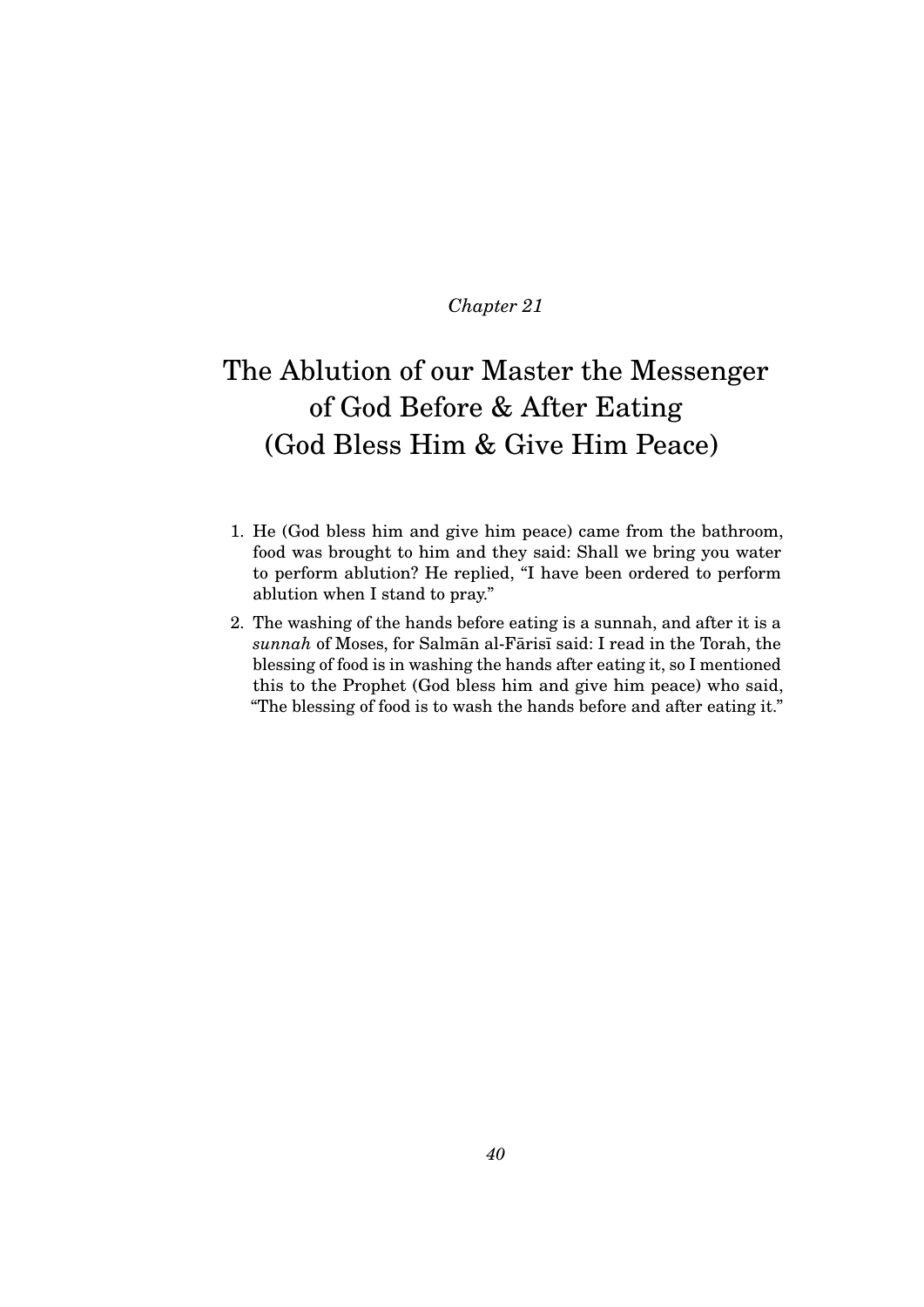# The Invocation of the Prophet Before Eating Food & After It (God Bless Him & Give Him Peace)

- 1. His habitual practice was to begin eating with the *basmalah*. A man once ate and did not recite the *basmalah* such that the food not being sufficient became apparent, so he said, "I mentioned the name of God when we ate – meaning because of this the blessing became evident and then said - Whoever eats and does not mention the name of God has the devil eat with him."
- 2. He said, "If any of you eats and forgets to make remembrance of God - meaning upon his food - should say: In the name of God at its beginning and end."
- 3. Umar bin Abī Salamah entered upon the Prophet (God bless him and give him peace) when he had some food before him. He said, "Come closer my son, make mention of the name of God (Most High), eat with your right hand and eat from that which is before you." $24$
- 4. The Prophet (God bless him and give him peace) would say after he finished eating, "All praise is due to God who has fed us, given

<sup>24.</sup> I say: We have received this narration in an elevated form by means of the Jinn. The elderly scholar Mūsā bin Muhammad bin Ahmad al-Marsafī at the Harrāh al-Za'farānī in Egypt in 1323 *Hijrī*; from 'Alī al-Khanā'ī from Abū 'Alī al-Hasan bin Darwesh al-'Alawī al-Quwaysānī from Abū Hurayrah Dāwūd bin Muhammad al-Qal'ī who said; we were informed by Ahmad bin 'Abd al-Mun'im bin Yūsuf al-Madhāhibī al-Damanhūrī. [Another chain] I was informed of this more elevated by a two levels by Ahmad bin Sālih al-Suwaydī al-Baghdādī; from Jamāl al-Dīn Murtaḍa al-Wāsiṭī; from Khalīl bin Shams al-Dīn Ibn Ahmad bin Zuhr, both of them from 'Abd al-Dā'im bin Ahmad bin Salām al-Ajhūrī who said; we were informed by 'Alī bin Ibrāhīm bin Ahmad bin 'Abdullah al-Shāfi'ī; from Muhammad bin Ahmad bin 'Abd al-Fattāh on the island of Shandawayl in the year 1071 who said; we were informed by Qāḍī 'Abd al-Rā'uf al-Jinnī who said; we were informed by Qāḍī Shamhūrish who said: The Prophet (God bless him and give him peace) was brought food whilst his foster son 'Umar bin Abī Salamah was with him and then he mentioned the hadīth.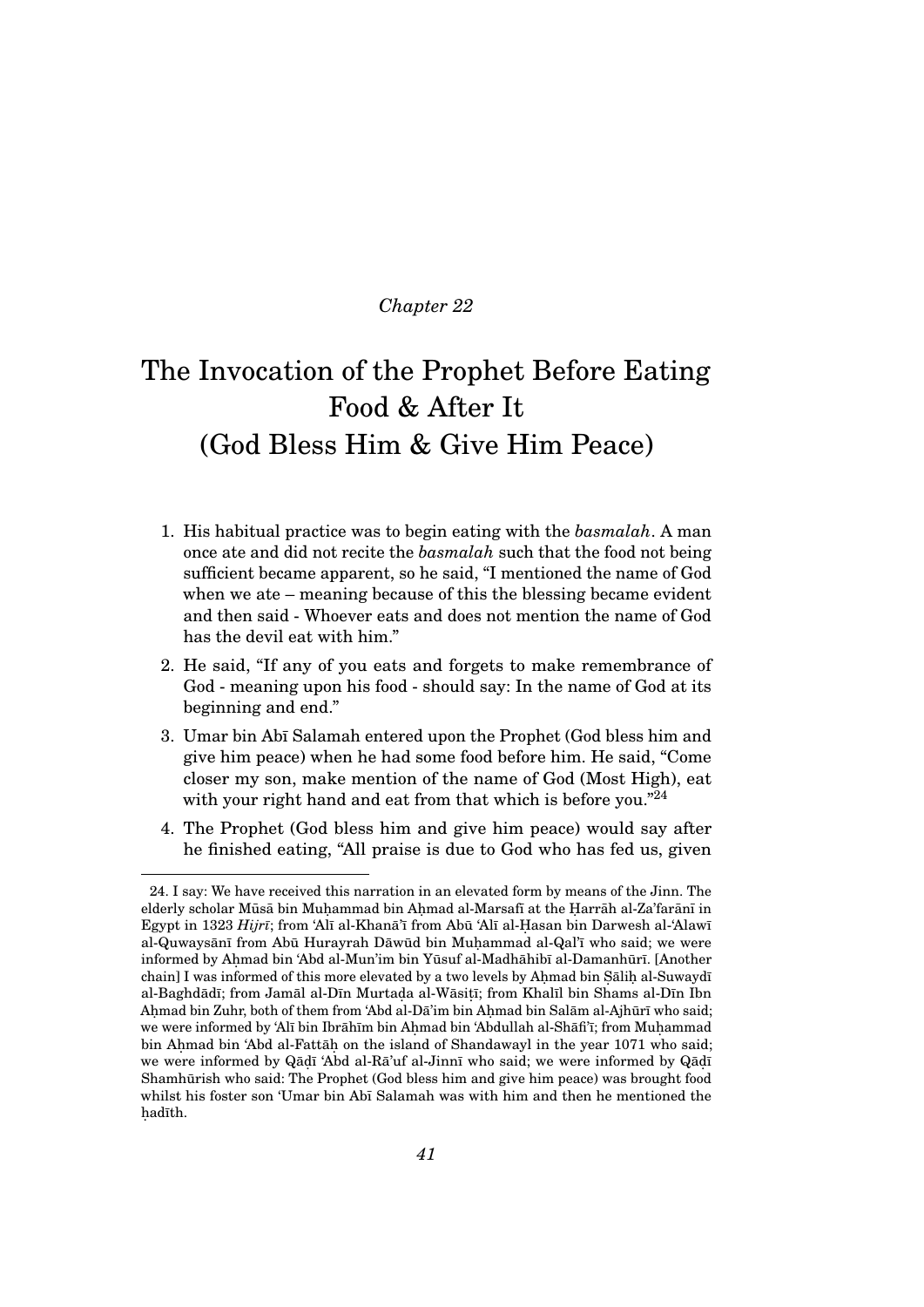*The Invocation of the Prophet Before Eating Food & After It (God Bless Him & Give Him Peace)*

us to drink and made us from the Muslims." When the small table *(khiwān)* was removed from in front of him he would say, "All praise is due to God abundantly, our Lord who is never abandoned and whom all are in need of praising."

*42*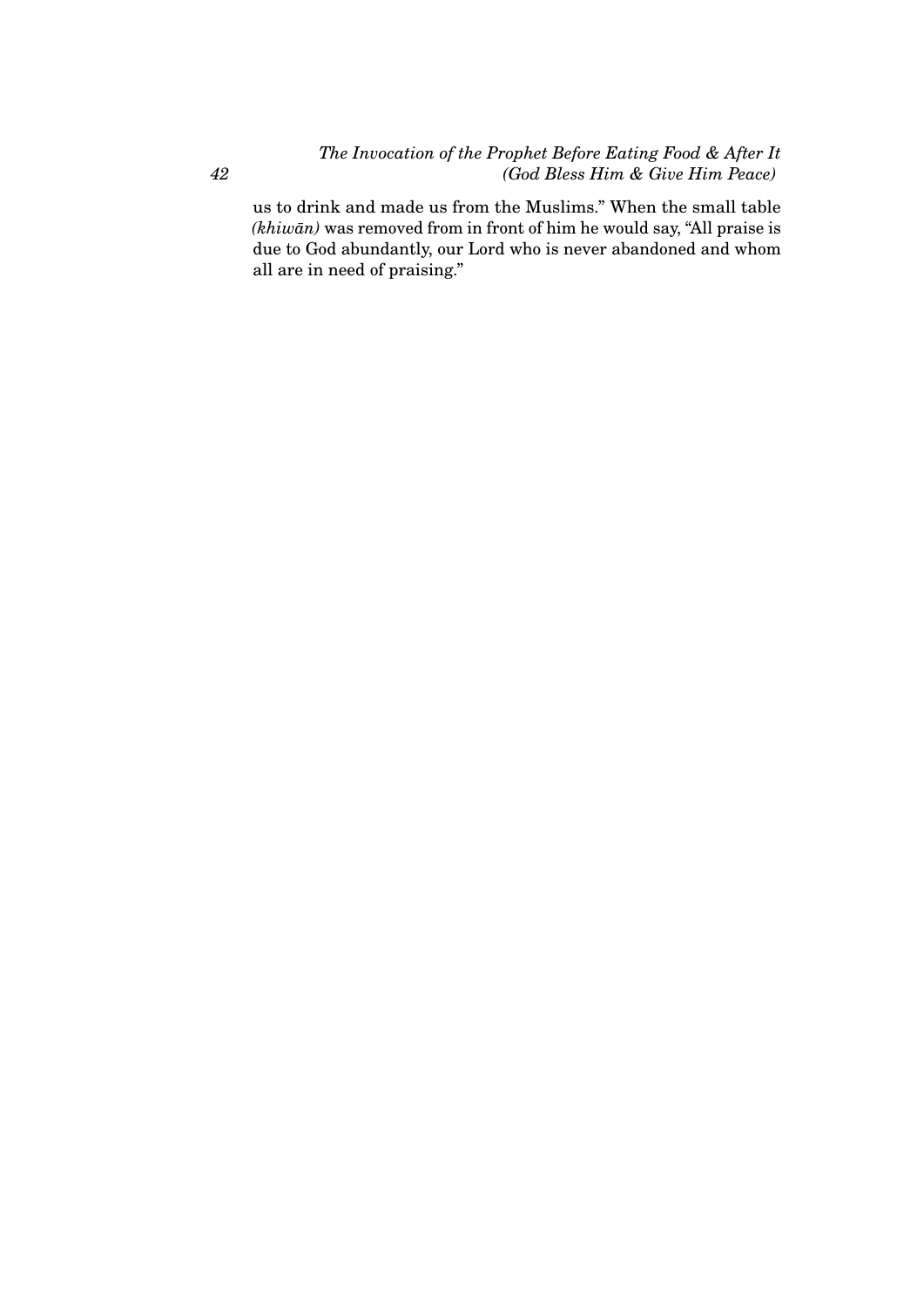# His Cup (God Bless Him & Give Him Peace)

- 1. He possessed a wooden cup, which was bridled with iron to prevent it breaking.
- 2. He would drink water,  $nab\bar{u}h$ , honey and milk from it.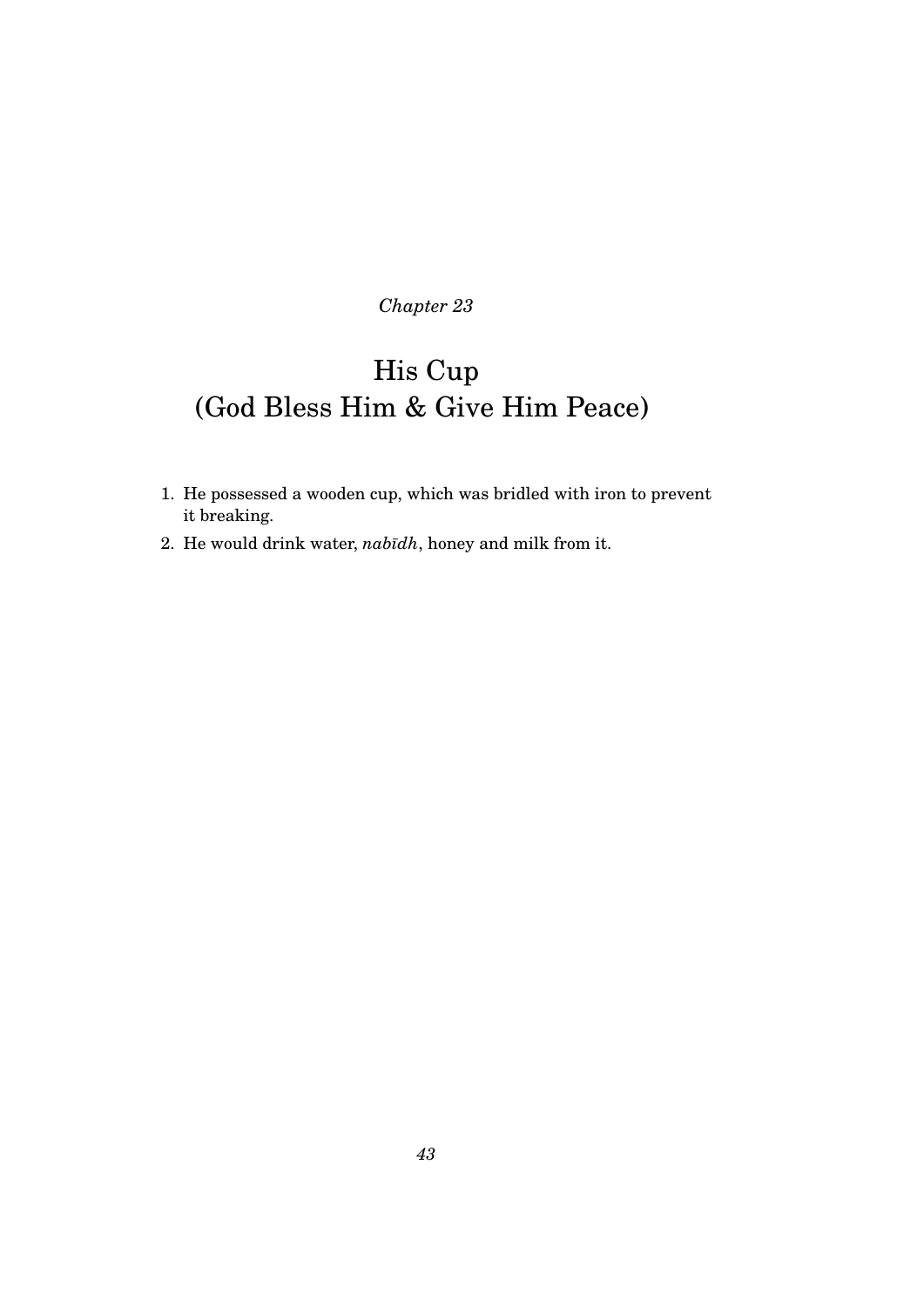## His Fruit (God Bless Him & Give Him Peace)

- 1. He ate cucumber, which is a type of  $khiy\bar{a}r$  with wet dates.<sup>25</sup>
- 2. He ate watermelon along with wet dates.
- 3. When people would see the first crop of dates they would bring it to the Prophet, who when taking it would say, "O God, bless us in our fruits, bless us in our city (Medina), bless us in our  $S\bar{a}'$ , bless us in our *Mudd*. O God, Ibrāhīm is Your slave, intimate friend and Prophet, and he supplicated to You for Mecca. I supplicate to You for Medina for the likes of that which he supplicated for Mecca, and the equivalent of it in addition." He would then give that date to the youngest child present that he saw.<sup>26</sup>

<sup>25.</sup> I say: So that the warmth of this would be cancelled out by the coolness of this. This contains a taking in to account of the natures [of food].

<sup>26.</sup> I say: He ate grapes, pomegranates, raisins and other than them from the fruits of al-Shām and Tā'if.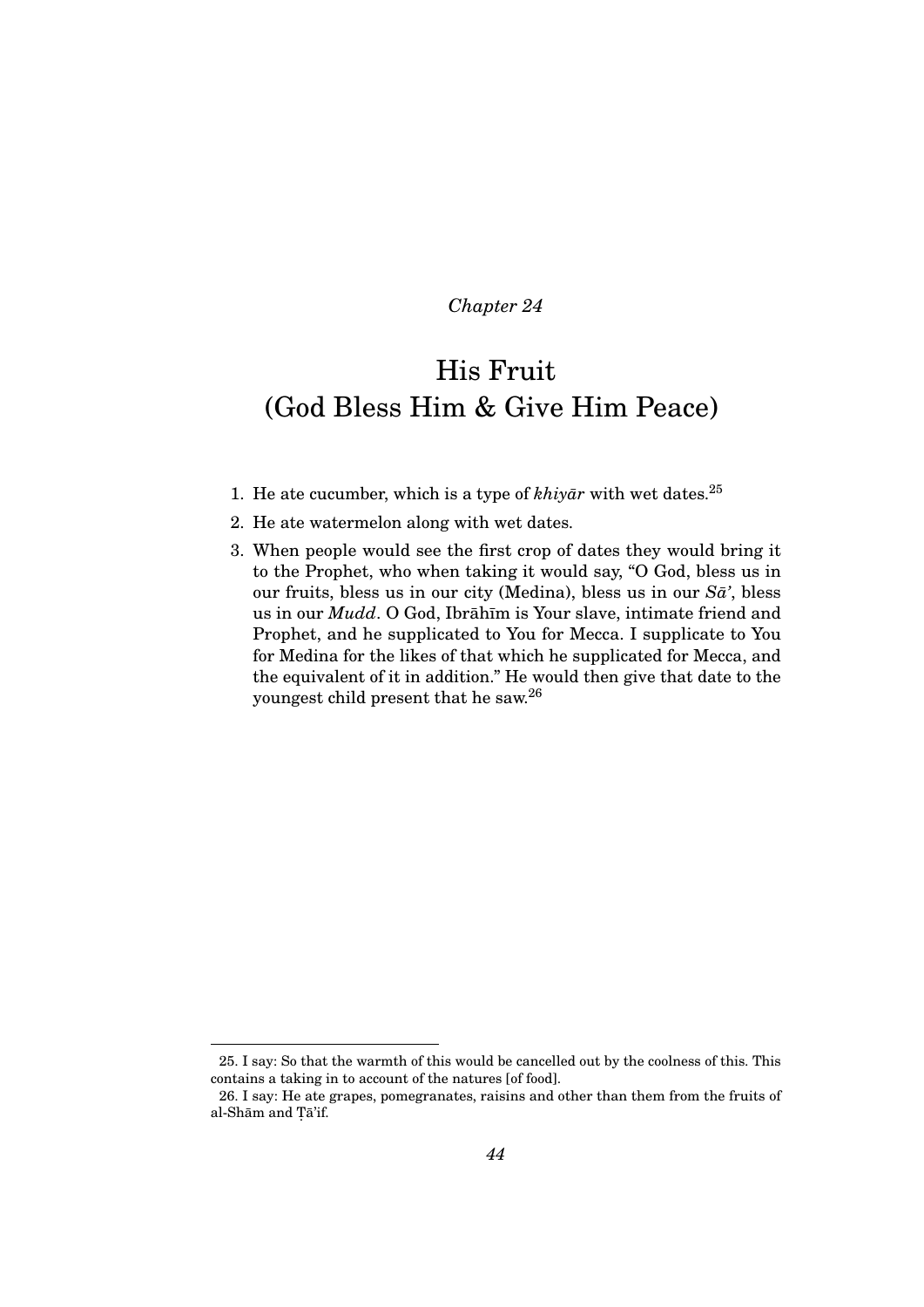## The Prophet's Drink (God Bless Him & Give Him Peace)

- 1. The most beloved of drinks to him was that which was sweet and cold, admixed with honey, dates or raisins (*zabīb*).
- 2. When he drank he gave preference to whom was on his right hand side and say, "It is your turn to drink."
- 3. He also said, "Whomever is given food by God to eat, he should say: O God, bless us in it and give us to eat that which is better than it. If he is given milk to drink he should say: O God, bless us in it and give us increase of it."

#### 4. He also said, "Nothing suffices like milk as both a drink and food."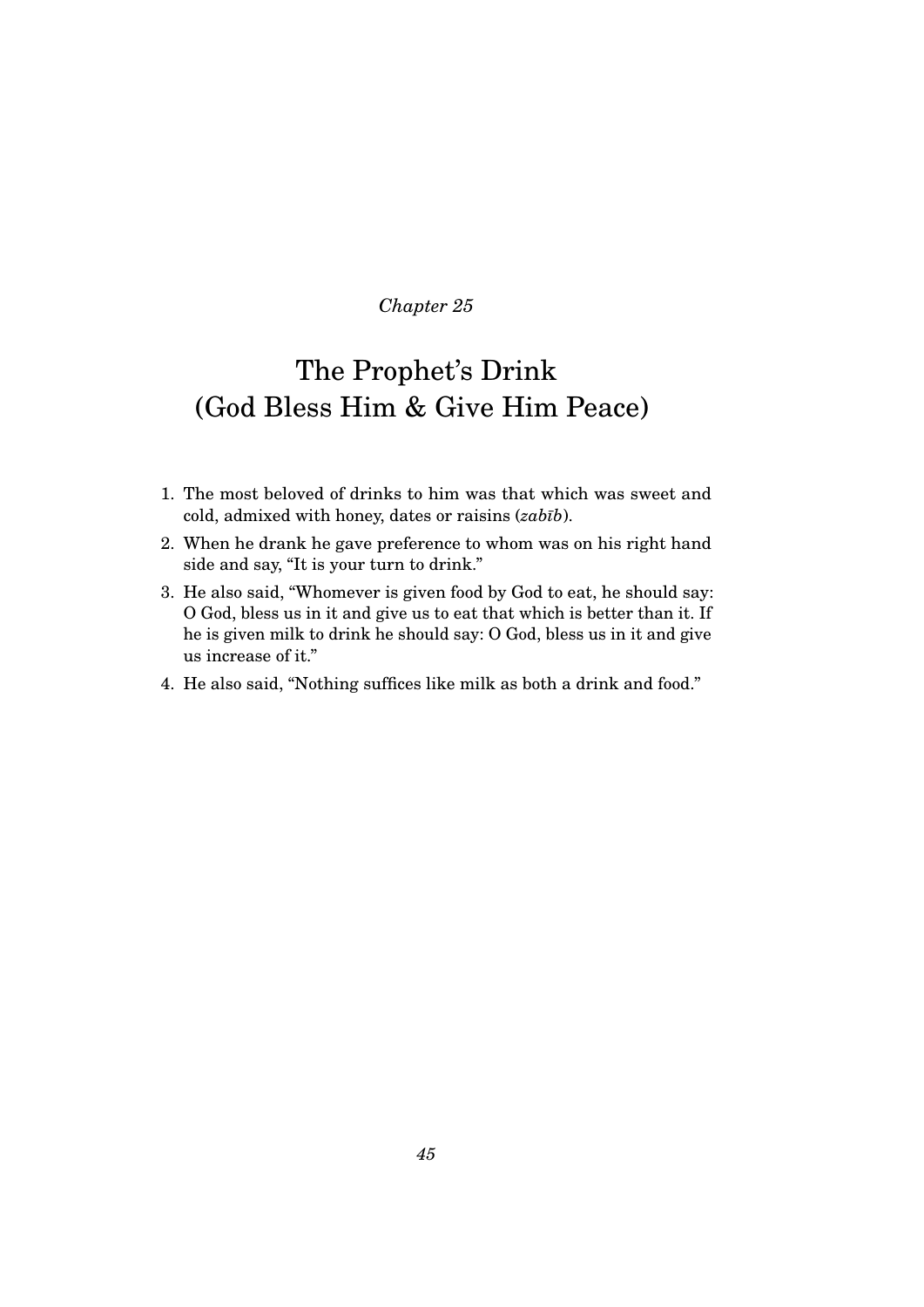## The Prophet's Method of Drinking (God Bless Him & Give Him Peace)

- 1. He drank both standing and sitting.<sup>27</sup>
- 2. He would breathe in his vessel three times when he drank.
- 3. He drank from the mouth of a leather water bag which was subsequently cut off for seeking blessings.

<sup>27.</sup> I say: The second was his usual habit, perhaps the first being to indicate the permissibility of doing so, or you may say that it specifically applies to when drinking Zamzam.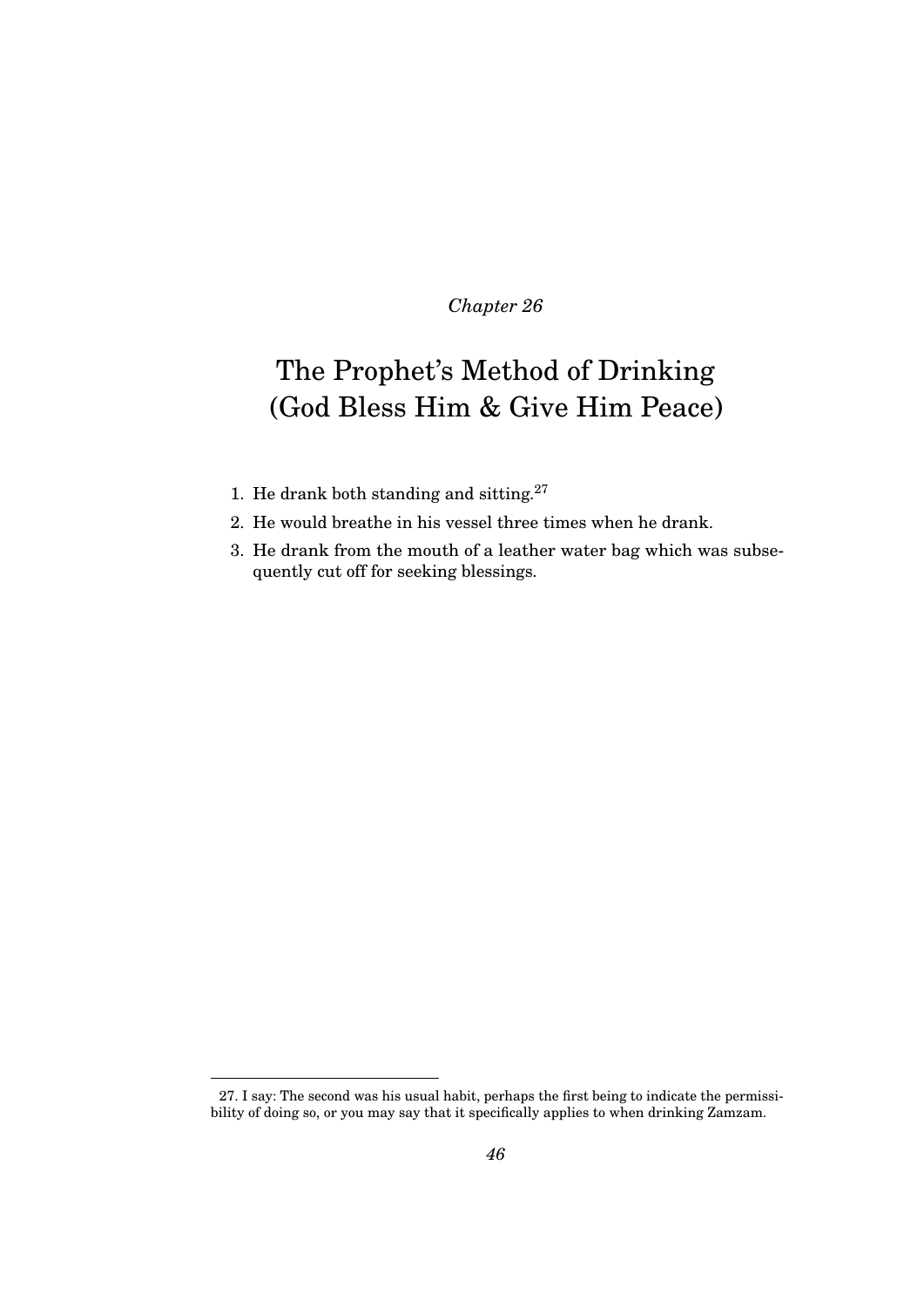## The Prophet's Fragrance (God Bless Him & Give Him Peace)

- 1. He had fragrance which was made from a black substance, which was admixed with musk.
- 2. He said, "Three things are not rejected, cushions, oil and milk."<sup>28</sup>

<sup>28.</sup> Likewise fragrance is neither rejected.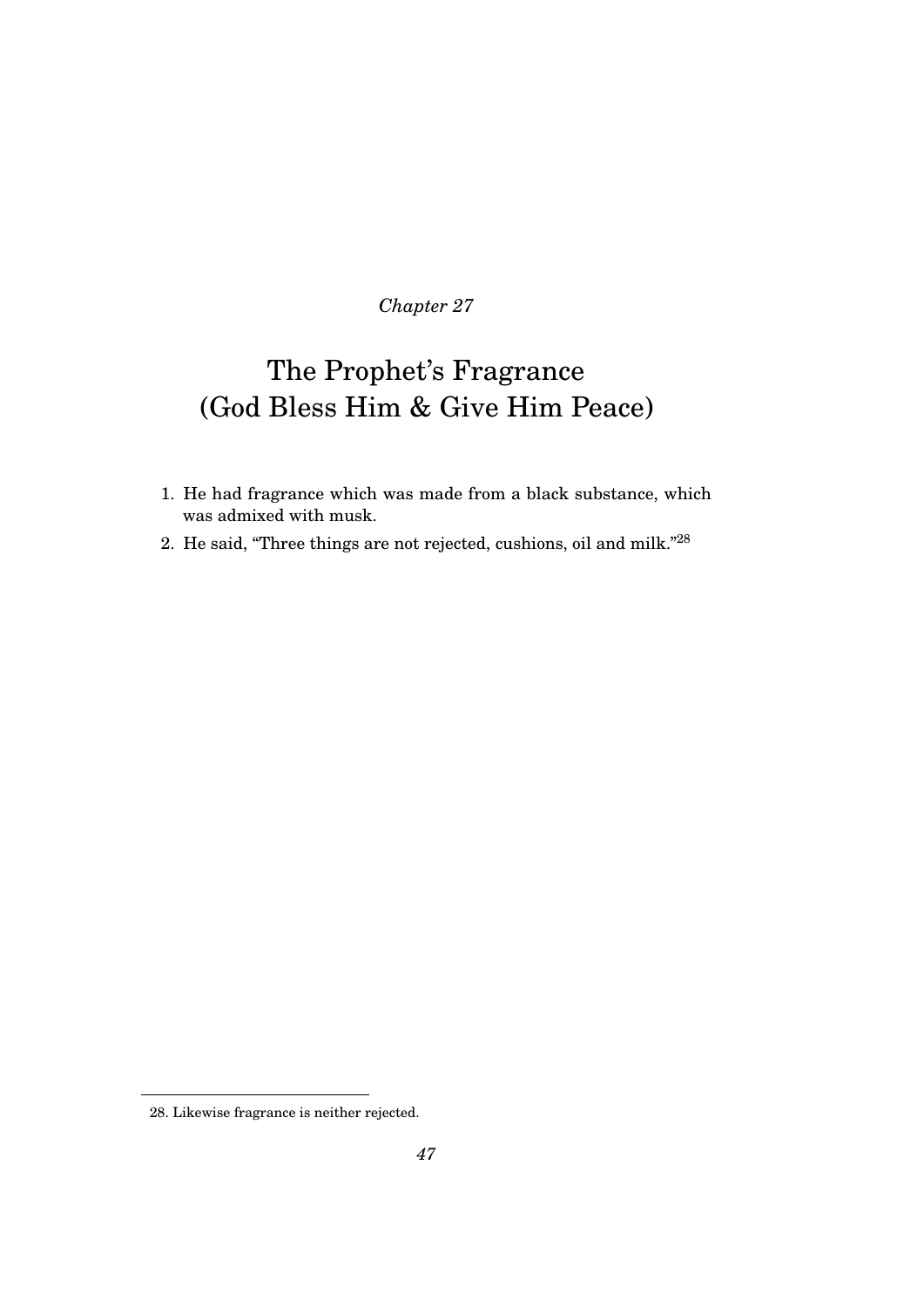### His Manner of Speaking (God Bless Him & Give Him Peace)

- 1. He spoke in a clear manner such that each word could be understood, those in attendance being able to memorize it.
- 2. He repeated a word thrice in order that it be understood.
- 3. He always appeared concerned.<sup>29</sup>
- 4. He (God bless him and give him peace) was perpetually in a state of deep reflection from which he had no break, maintaining long periods of silence, not speaking without a need.
- 5. When he spoke he would use his whole mouth and not limit himself to just moving his lips as is the habit of the arrogant.
- 6. His speech was comprehensive in nature, meaning he used words which were small in number but contained multiple layers of mean $ing.<sup>30</sup>$
- 7. His blessed speech differentiated between truth and falsehood, and

<sup>29.</sup> I say: Ibn al-Qayyim regarded this as problematic and said: How could he always appear concerned when he was forgiven, moreover he was always of a cheerful disposition.\* The correct view is that there is no contradiction between both of these descriptions. The soundest explanation which can be offered is that he was in a state of concern inwardly and joyful outwardly. The inner sorrow was in relation to the immensity of what he knew was incumbent for God or in relation to the immense divine manifestations upon his noble inner self. For God does not manifest Himself to a thing except that it humbles itself, and this in turn becomes evident outwardly. This does not negate a joyful disposition with those whom he met out of necessity, not withstanding that he was also addressed with conveying to the ummah, and he is pure mercy. Thus he would couple conveying the message with a joyful disposition in order to put the people at ease and dispel any feelings of fear so that they be able to take from him.

<sup>30.</sup> I say: All of his (God bless him and give him peace) speech was like this. Thus the one who confined his comprehensive speech to a small number of words did so on the basis of his comprehension, for we find that all of his words are comprehensive in nature whether they are lengthy or short.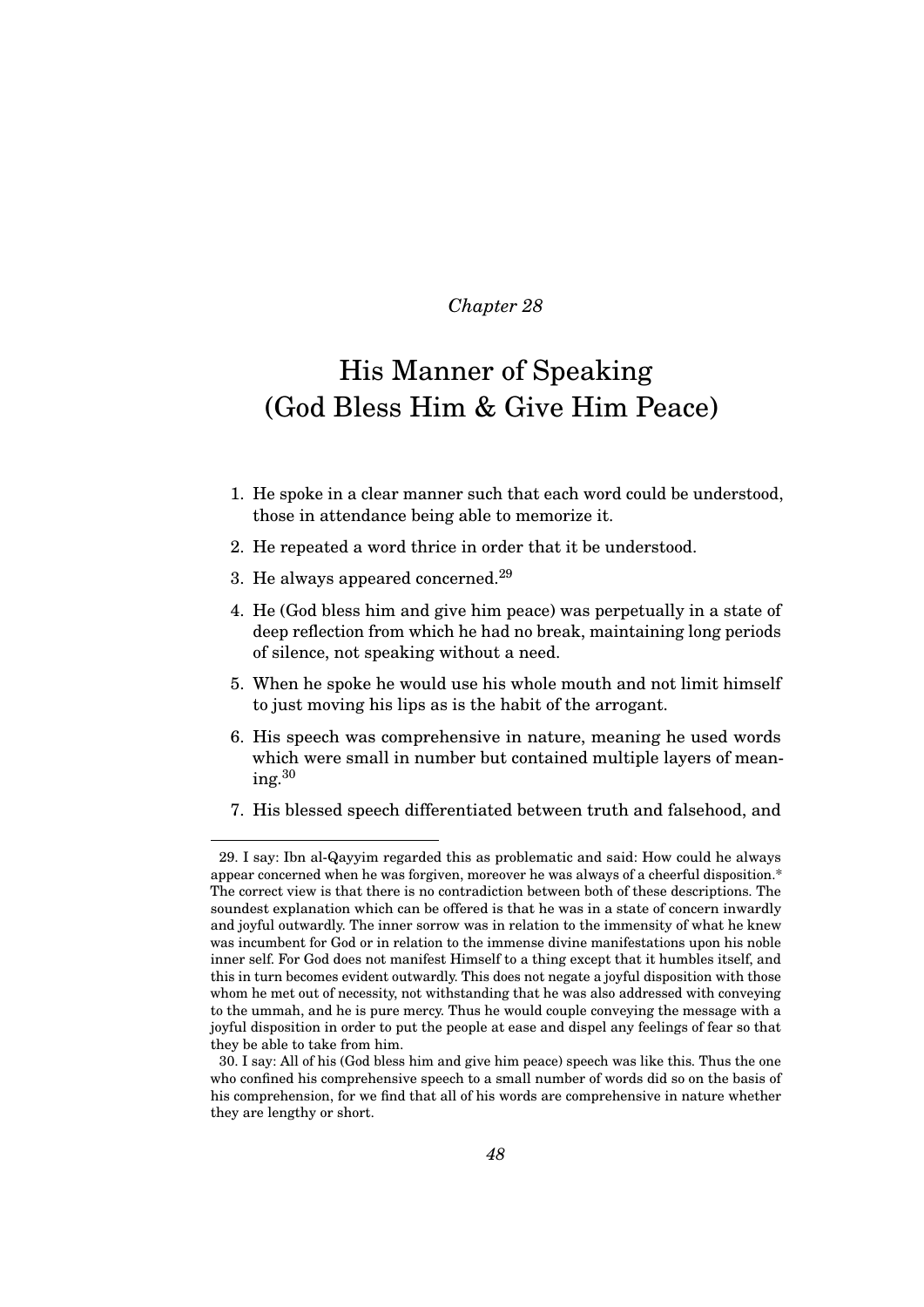### *His Manner of Speaking (God Bless Him & Give Him Peace) 49*

did not extend beyond the meaning that he intended. It was neither too brief nor lack necessary detail.

- 8. He was not of a foul temperament and did not ridicule those who kept his company.
- 9. He would honour a blessing even if it was small and not find fault with anything.
- 10. He would not criticise food nor praise it.
- 11. He was not angered by the world, such as the matters related to it, nor was he personally unconcerned regarding the world.
- 12. When he pointed he pointed with his whole hand. When he was amazed by a thing he turned his hand over.
- 13. When he spoke he struck the palm of his right hand with the thumb of his left hand.
- 14. If he became angry he distanced himself and turned away.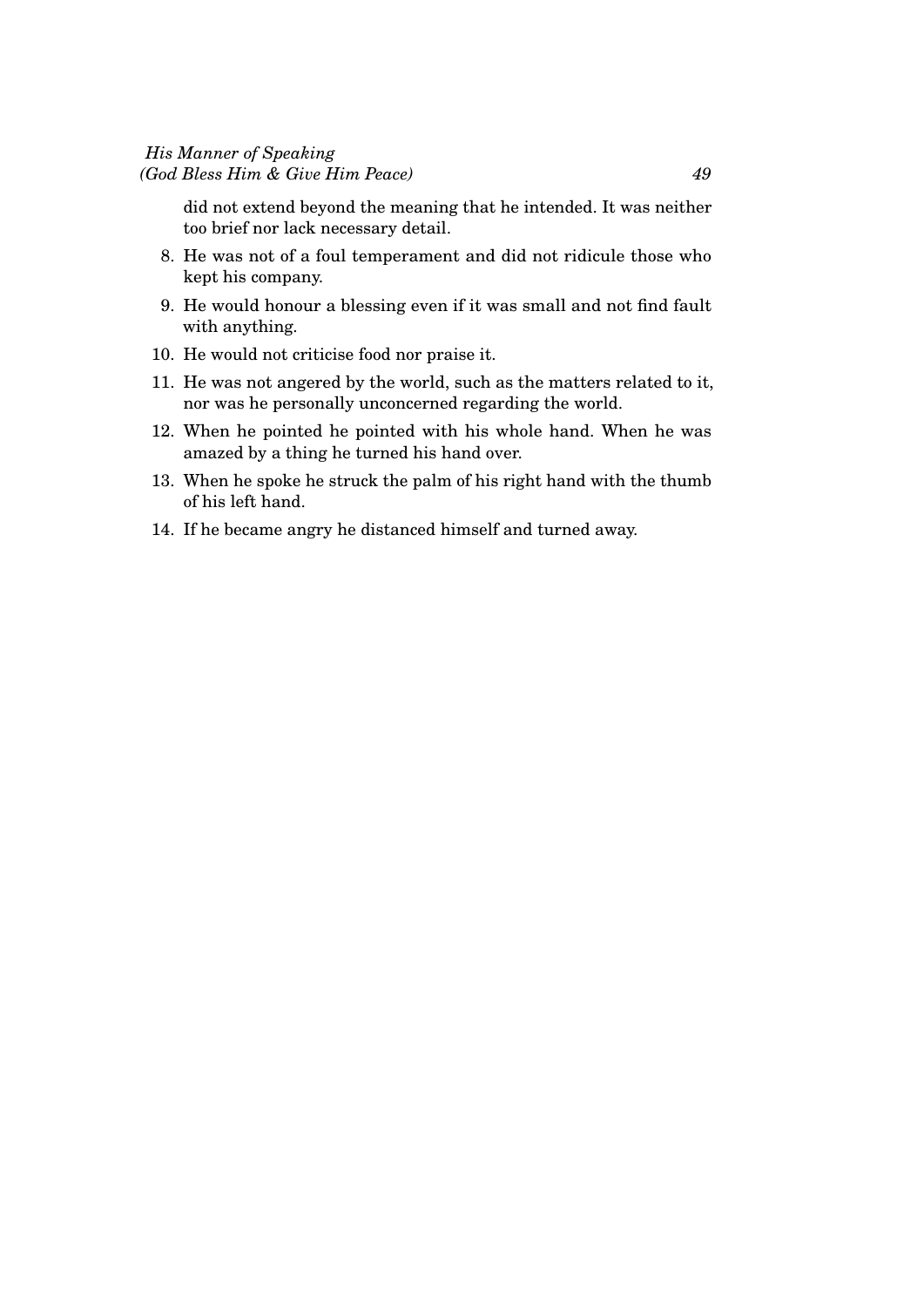## His Laughter (God Bless Him & Give Him Peace)

- 1. He would relate astonishing incidents and laugh such that his molar teeth would become apparent, though his laughter usually consisted of smiling which he would do often.
- 2. He would specify some his companions with a smile whenever he saw them.<sup>31</sup>

<sup>31.</sup> I say: When he laughed he would place something over his mouth.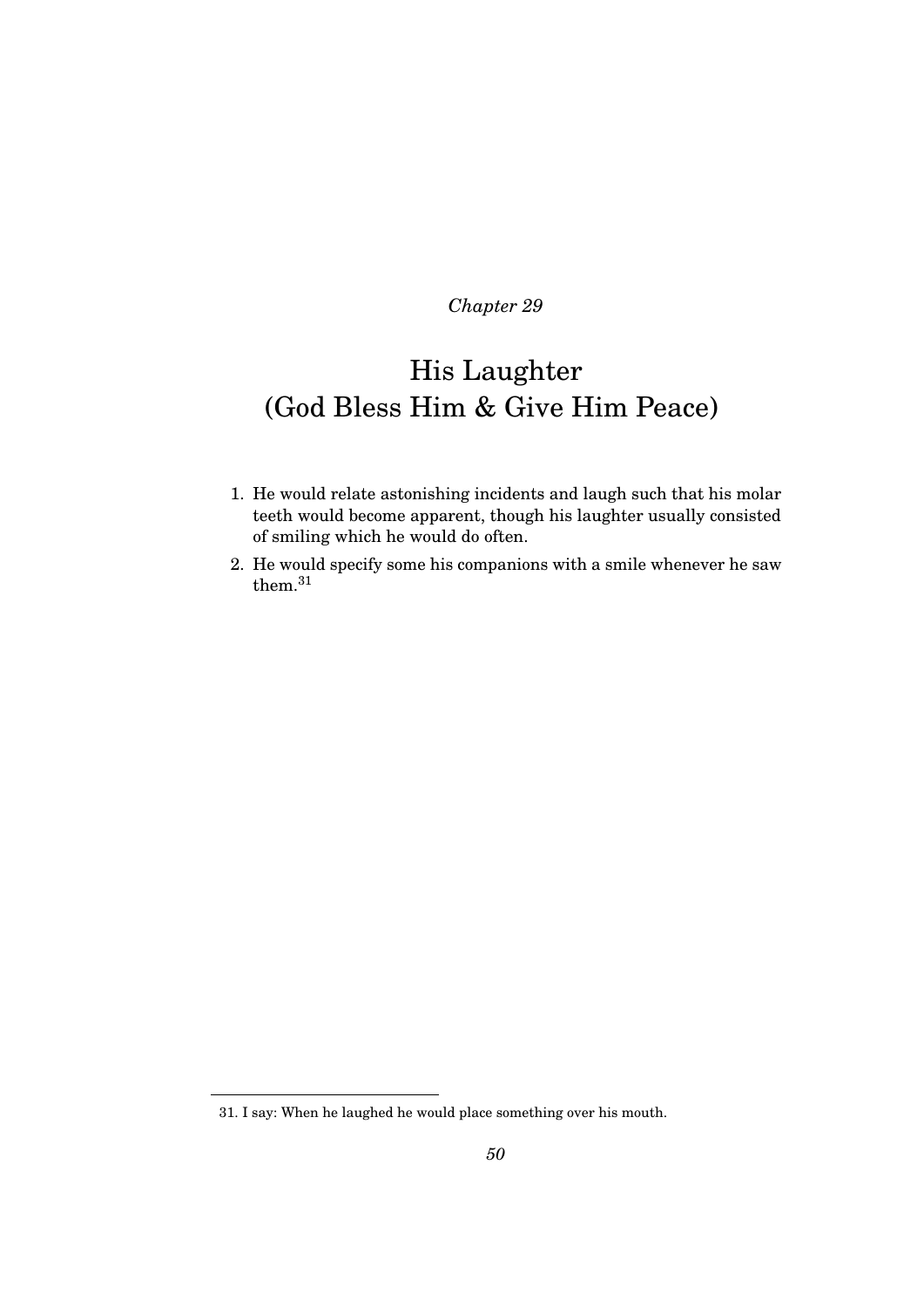## His Humour (God Bless Him & Give Him Peace)

- 1. He would say to Anas, "O two eared one!"
- 2. Anas's younger brother had a bird, he (God bless him and give him peace) would say to him, "O Abū Umayr, what happened to the *Nughayr*?"
- 3. Along with this he only spoke the truth, thus he said to the elderly lady who asked him regarding entering Paradise, "The elderly will not enter it" meaning by it that she would enter it as a young person.<sup>32</sup>

<sup>32.</sup> I say: One of the early Muslims (*Salaf*) was asked regarding his (God bless him and give him peace) humour, he replied: He had an awe inspiring presence and so would make people feel at ease by means of humour.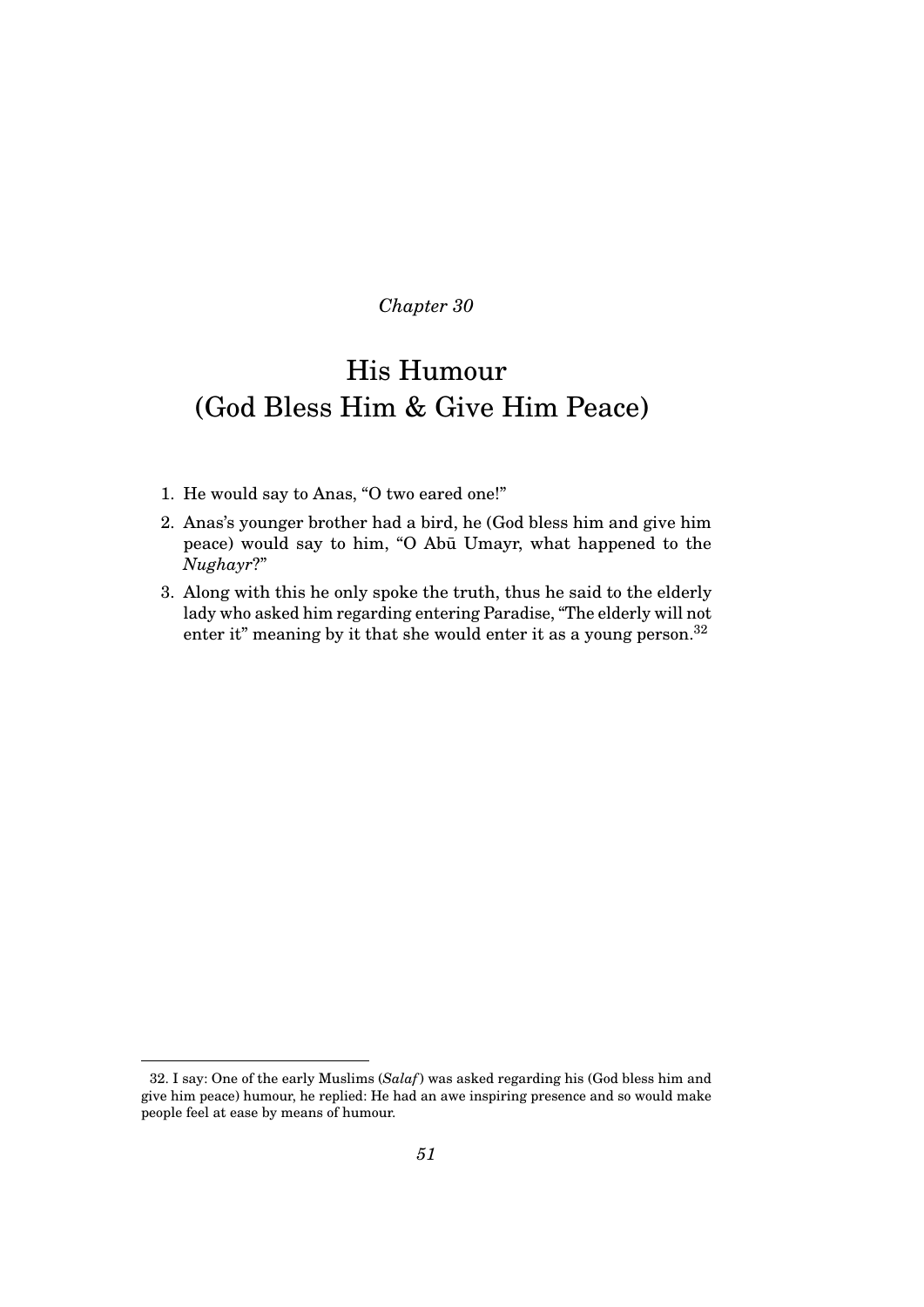### Description of His Speech

33. I say: I saw in Medina the illuminated the nobleman of his generation Sayyid Muhammad bin 'Abd al-Rasūl al-Barzanjī al-Hussainī's affirmation of writing, reading<sup>m</sup> and poetry for the Prophet (God bless him and give him peace) in a treatise in which he said: It is established in the hadith that poetry is wisdom and it is not befitting that he (God bless him and give him peace) should be lacking in any aspect of perfection, as he is the comprehensive and perfect embodiment of the attributes of human perfection, rather also the angelic. As for the accusation that could be levelled with regards to the Quran, then it would be levelled if it was before the descending of revelation and confirmation of Prophethood, as for after it then no, as it is also said regarding writing and reading. All that emanated from him from the reciting of poetry was after Prophethood, for he (God bless him and give him peace) recited it and related it and this is not a deficiency in his Prophethood but rather an additional miracle and aspect of perfection, thus there is nothing preventing the possibility of this. This is a summary of his words. I say: Rather it related that he (God bless him and give him peace) recited poetry as well.<sup>n</sup> Our lady 'Ai'shah (God be pleased with her) said: He did not combine between two verses of poetry except his words:

*Take good omen from that which you wish, it will come to be For rarely it is said for something "Be" except it is realised*

This was related by al-Hākim and al-Bayhaqī.<sup>o</sup> Al-Dārqu tnī relates that the Prophet (God bless him and give him peace) would say in his prostration the verse of poetry:

I cover my face in dust for my Master My Master,

it is befitting that my face be covered in dust<sup>p</sup>

l. In the *Shamā'il* only the first verse is mentioned.

m. The majority of the scholars of the *Ahl al-Sunnah* hold the view that the Prophet (God bless him and give him peace) was unlettered. For further details interested readers can refer to the work *Ummiyah al-Nabī al-Karīm Sallahu 'Alaihiī Wa Sallam* by Dr. Khalīl Mullā Khāṭir on this issue.

n. The Quran negates the recitation of poetry by the Messenger of God (God bless him and give him peace) as in the verse, "We have not taught him (the Prophet) poetry, nor could he ever have been a poet." Yasin:69

o. *Sunan al-Kubra* of al-Bayhaqi (13070); the editor of the Arabic orginal could not locate this narration al-Hakim. The Arabic text of the poem does not fit the criteria of poetry and thus cannot be strictly described as Arabic poetry.

p. The editor of this text could not locate this narration in the reference provided, and  $\rm God$  knows best. Shaykh Muḥammad bin Darwesh al-Ḥūt in his work Asnā al-Maṭālib (220) said regarding this narration that it was attributed to Dāwūd (Upon him be peace), however this is not authentically established as his language was Hebrew. This narration was cited by Shaykh 'Abd al-Ḥayy al-Luknawī in his *Athār al-Marfūah fī Akhbār al-Mawḍūah* (p.114)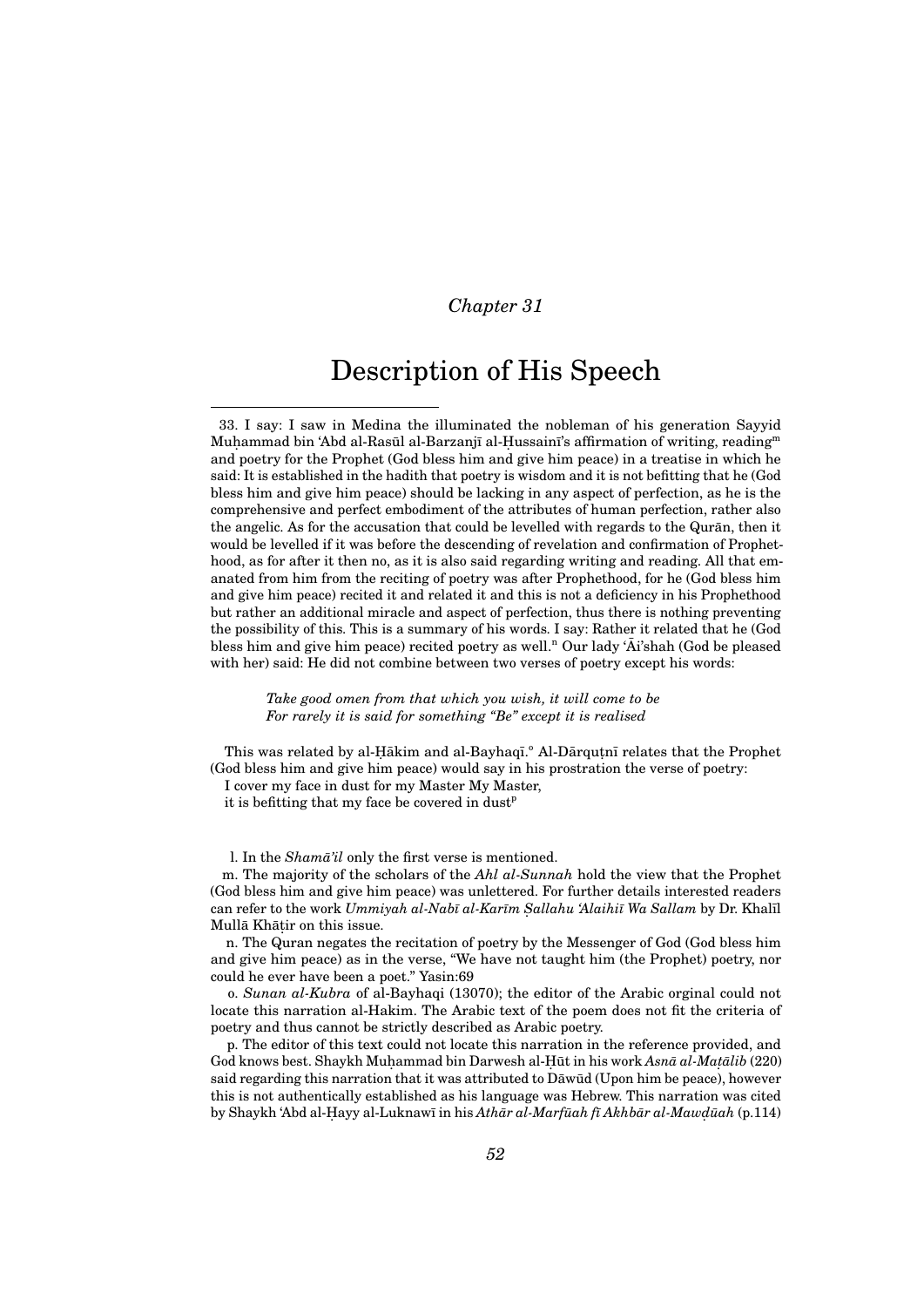### (God Bless Him & Give Him Peace)

1. He would cite the poetry of the earlier poets such as Ibn Rawaha and ¯ Umayyah and say: Everything apart from Allah is false; and every blessing will no doubt pass.<sup>1</sup>

2. He placed a pulpit in the masjid for Hassan bin Thabit which he would stand upon and recite his (God bless him and give him peace) excellent qualities.<sup>33</sup>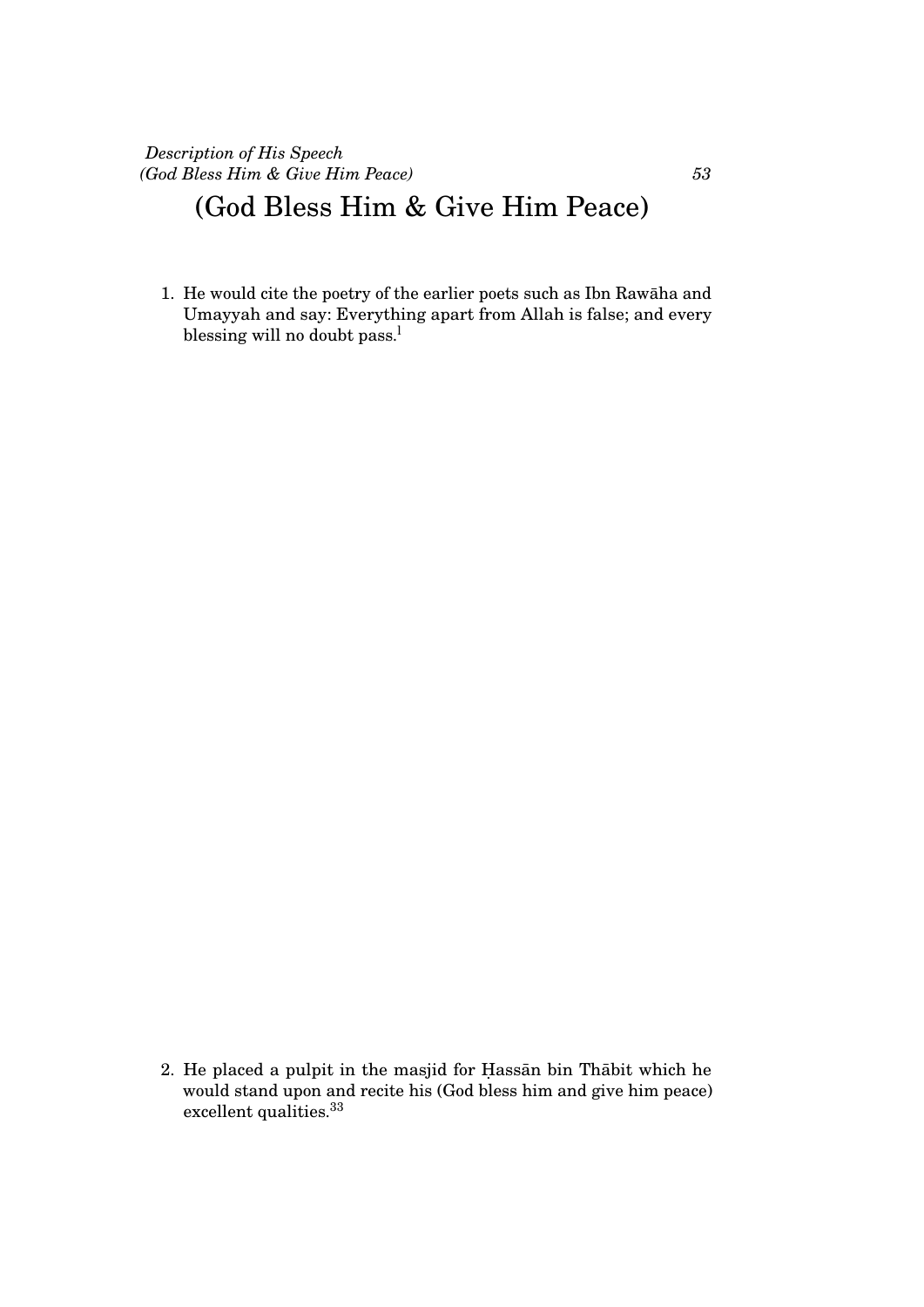## His Speech at Night (God Bless Him & Give Him Peace)

- 1. His companions would discuss in front of him the matters of the pre-Islamic times (*Jāhiliyyah*) and he would remain silent and not speak.
- 2. He would occasionally join in with them and benefit them with information regarding that period such as with the hadith of Khurafah ¯ and the hadith of Umm Zar'.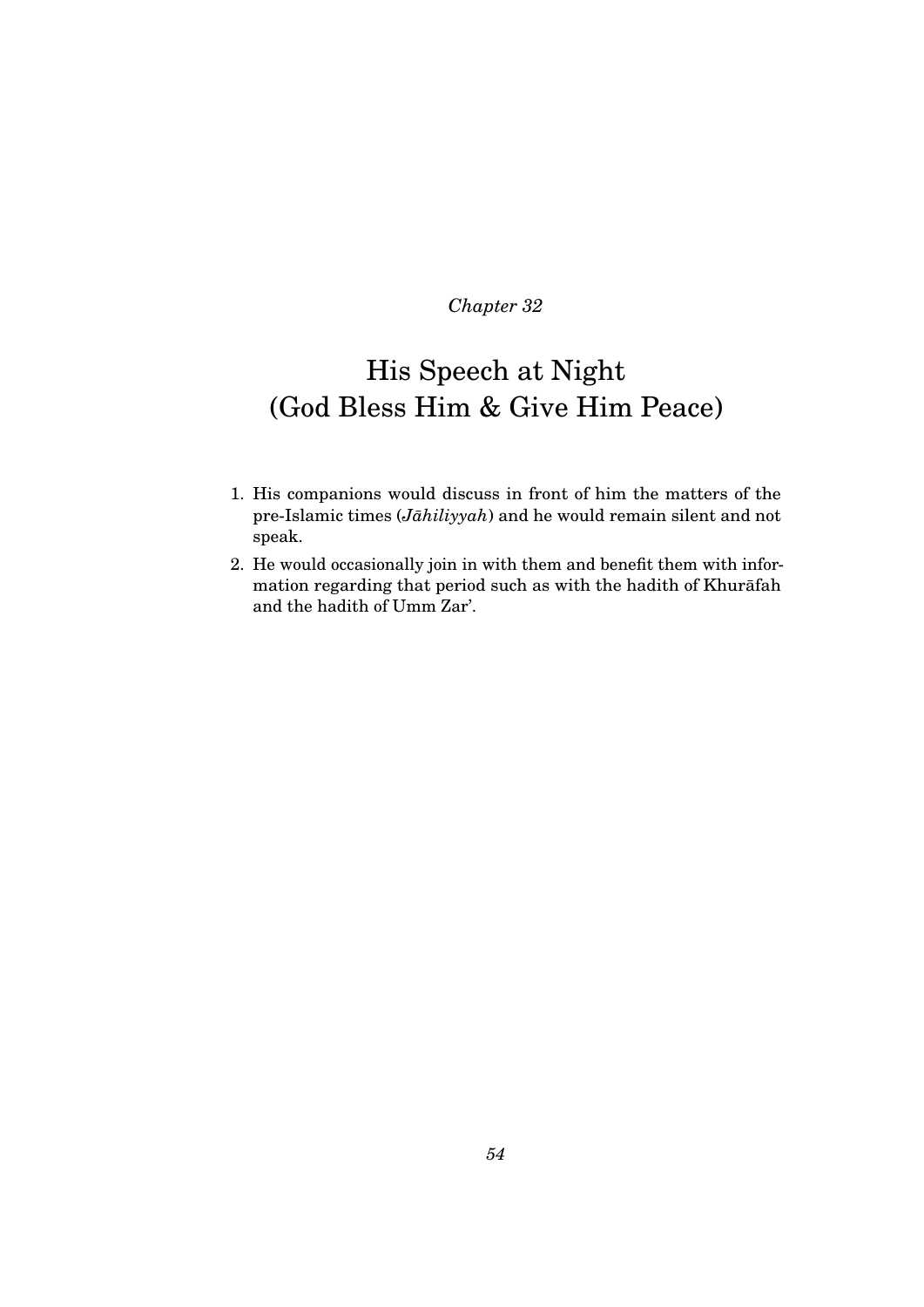## A Description of His Sleep (God Bless Him & Give Him Peace)

- 1. When he lay down on his bed he would place the palm of his right hand below his right cheek and say, "O God, protect me from Your punishment on the day you send forth Your servants."
- 2. He would join the palms of his hands and lightly spit in them, recite *al-Ikhl ¯as*, the *Mu'awadhatain* and then wipe with both hands that which he was able to of his body, starting from his head and face and the front part of his body. He would repeat this three times.
- 3. When he slept he would breathe heavily via his mouth and thereafter pray without performing *wudu*', because his sleep did not invalidate  $wud\bar{u}'$ .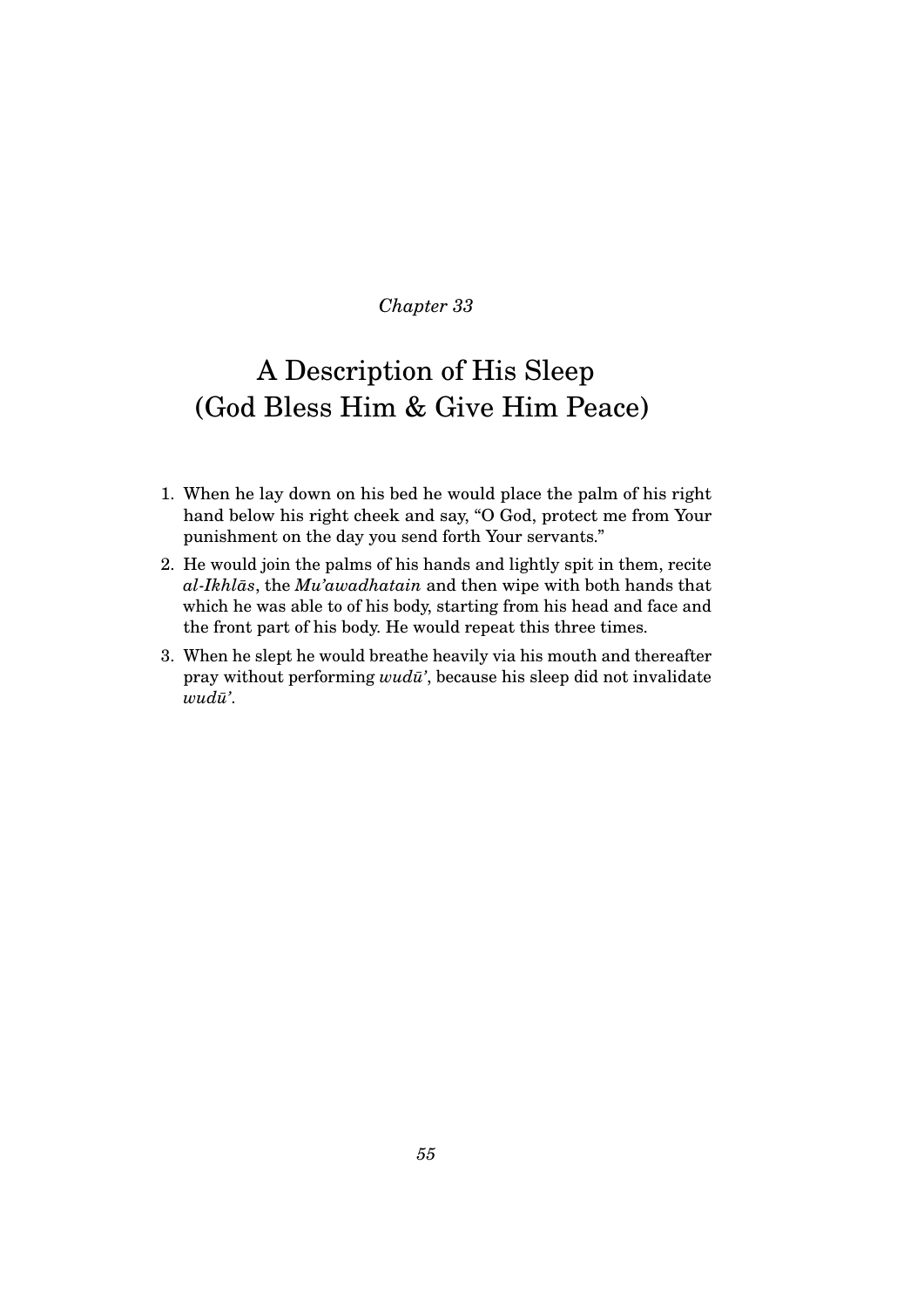### The Worship of the Prophet (God Bless Him & Give Him Peace)

- 1. He prayed standing to the point that both his feet swelled, it was said to him, "Why do you exert yourself when you are infallible? He replied: Should I not be a thankful servant?"
- 2. He slept for the first part of the night and then would awake, if it was the time closely preceding dawn (*Sahr*) he would offer the *Witr* prayer, after which he would retire to his bed.
- 3. If he wished he would have marital relations with his wives, and if he heard the call to prayer (*Adhān*) he would immediately stand up. If he was at this time in a state of major ritual impurity *(janābah*) he would purify himself with water, otherwise he would perform  $wud\bar{u}$ <sup>'</sup> and go out to the prayer.
- 4. If he did not pray during the night, having been prevented from doing so by sleep or falling asleep due to tiredness he would offer twelve *rak'āts* during the day.
- 5. Our lady 'Ai'shah (God be pleased with her) said, "He would not exceed in Ramadān nor outside of Ramadān upon eleven units. He would offer four units, and do not ask about their beauty and length. He would then offer four units, and do not ask regarding their beauty and length. He would then offer three units."
- 6. Our lady  $\overline{Ai}$ 'shah said, "O Messenger of God, do you sleep before you

 $34.$  I say: That which was negated by  $\overline{A}$  shah (God be pleased with her) was in accordance with what she was aware of, as I have seen in the *Musnad* of 'Abd bin Humayd: Abū Nu'aym narrated to us saying; from Abū Shaybah; from Al-Hakam; from Muqsim; from Ibn 'Abbās who said that our Master the Messenger of God would offer twenty units of prayer in Ramadan and perform *Witr* with three units. This was graded as Hasan by some of the later scholars due to its multiple chains of transmission.

<sup>35.</sup> I say: As he became heavier he would pray sitting down until their remained from his portion of recitation thirty or forty verses, at which point he would stand and recite, then bow and then prostrate. In the second unit he would repeat the same as this.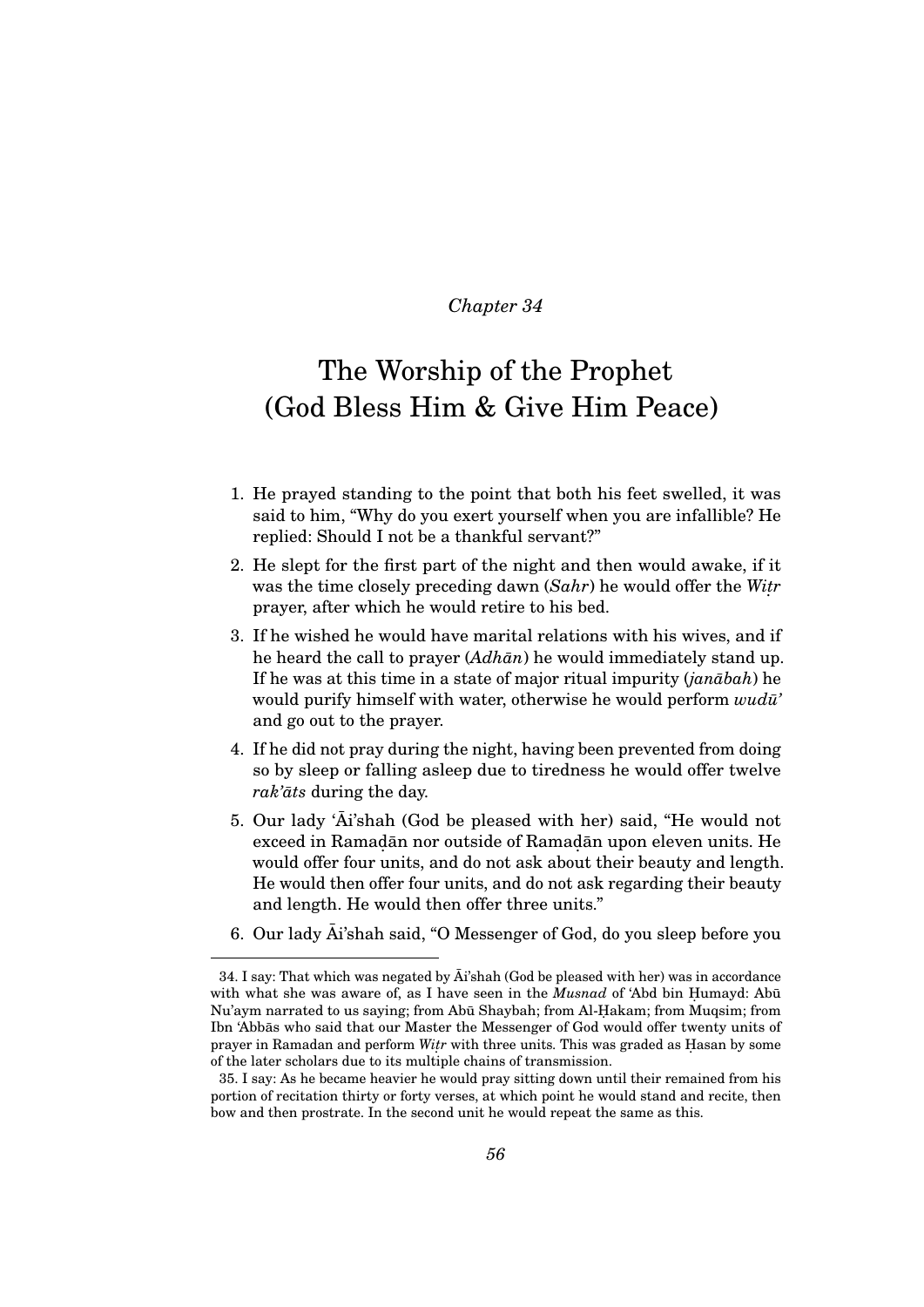offer the *Witr* prayer? He replied, "O  $\overline{Ai}$ 'shah, both of my eyes sleep, but heart does not sleep."<sup>34</sup>

- 7. At the end of his earthly life he sometimes stood for the whole night reciting one verse.<sup>35</sup>
- 8. He would offer two units before the Zuhr prayer, and two units after it, two units after Maghrib in his home, likewise two units after 'Isha in his home.
- 9. He would offer the Duha prayer as four units and increase upon it as he wished. He also offered it as six as well as eight. $36$
- 10. He offered four units after the decline of the sun, this was before the Zuhr prayer. He said, "It is an hour in which the doors of heaven are opened, so I love that my good action ascend at this time."
- 11. He loved to offer the optional prayers in his home despite its close vicinity to the mosque, and he would give that as an answer to whoever asked him regarding it.<sup>37</sup>

*The placing of the hand upon the hand is related From the H. ¯ashim¯ı Prophet and is not rejected* It was narrated by Malik and the authors of the Sunan works *Also by Muslim and al-Bukh ¯ar¯ı, so know this He who claims it is an innovation has lied Leave him and do not venture to where he has gone Thus the placing [of the hands] below the navel Or above it or upon the chest is not disliked However the narrators have authenticated above the chest*

<sup>36.</sup> I say: He did not go beyond eight units, and did not exceed in his encouragement of it beyond twelve units. The most detailed statement in regards to it is the statement of Abū Sā'id al-Khudarī who said, "He would pray until we would say that he would not leave them, and leave them until we would say that he would not pray them." It was due to this that they were negated and affirmed.

<sup>37.</sup> I say: It was requested from me that I add a section here regarding his (God bless him and give him peace) method of prayer, which you may not come across except after the review of numerous works spanning several generations. So I say:

HIS METHOD OF PRAYER (GOD BLESS HIM & GIVE HIM PEACE)

<sup>1.</sup> His (God bless him and give him peace) habit was that the person calling the *Iqamah* would not pronounce the words *Qad Qāmatis Salāh* until all of the companions were standing.

<sup>2.</sup> He would then order them to straighten their rows, and they would tightly fill their rows such that each of them would adjoin his ankle to the ankle of the person adjacent to them and likewise their shoulder.

<sup>3.</sup> He (God bless him and give him peace) would then raise his hands for the ihram and pronounce the *takbūr* loudly.

<sup>4.</sup> His left hand would be grasped by his right hand and placed upon the chest. There is nothing in contravention of this *sunnah* established from the Prophet (God bless him and give him peace), and this was indicated to by Shaykh Muhammad Sa'id al-Madanī Safr in his poem: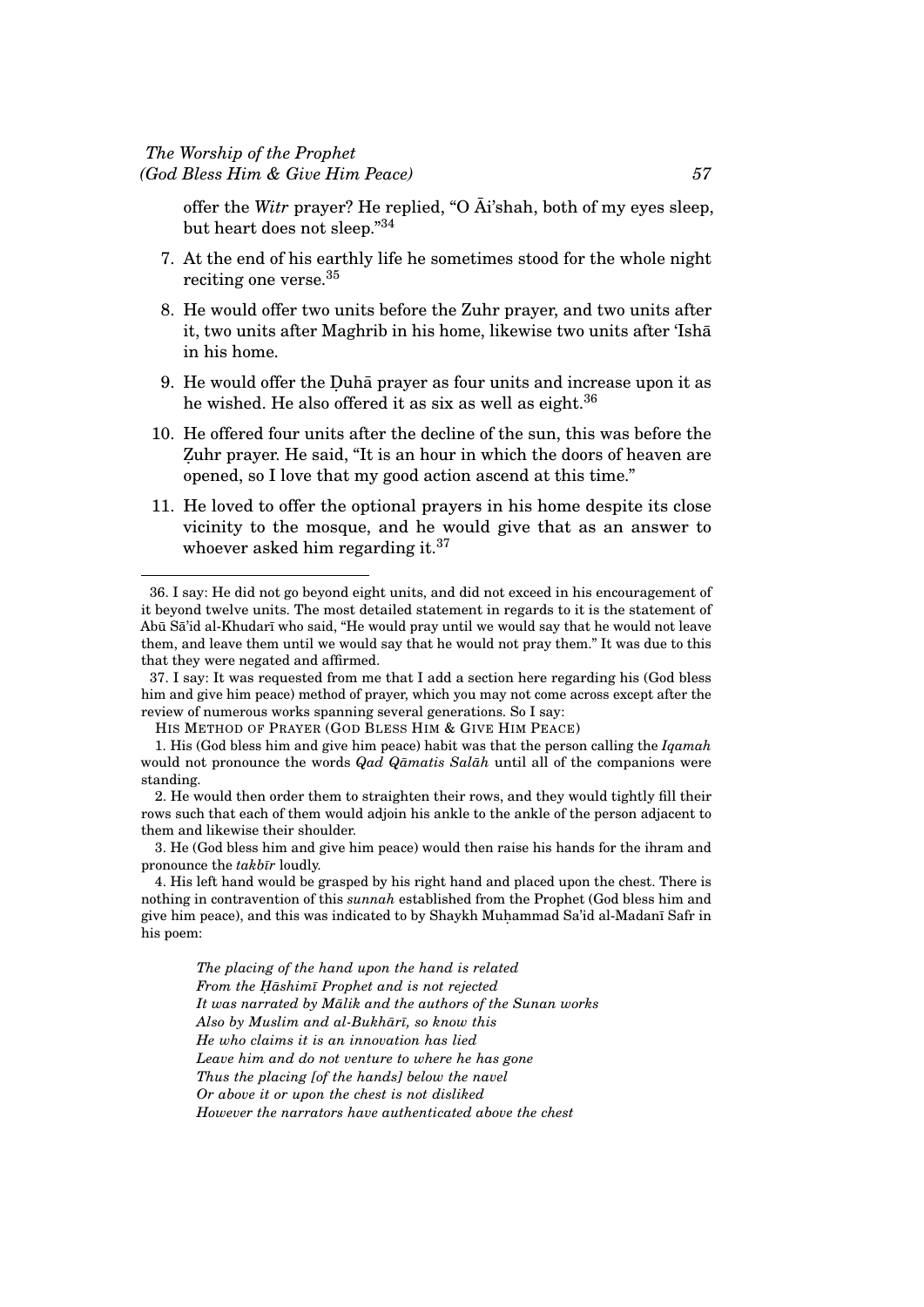As is narrated by Wa'il bin *Hujr* 

5. All of his companions would pronounce *takbūr* after him in unison, falling silent after the opening *takbir* and before his recitation, reciting in this period of silence on occasion the following: *Subh. ¯anak Allahumma wabi H. amdika, Tab ¯arakasmuka, Wa T ¯a'ala Jadduka, Wa L ¯a Il ¯aha Ghayruka*

6. He would then recite the *Ta'awudh*, the recite the *basmalah*, occasionally loudly in prayers of loud recitation and silently in the silent prayers, and on occasions not at all.

7. He would then recite the Fātiha and pause at the end of each verse.

8. He would prolong his voice with the  $Am\bar{i}n$ .

9. Those praying behind him would say it such that the masjid would reverberate. On some occasions he would recite it silently.

10. He would then pause silently between the *Fatiha* and the *Surah*, the pause being for the duration that the follower was able to recite the *Fatiha*, whilst he (God bless him and give him peace) would recite *tasbih* as he wished.

11. When he estimated that they had completed their recitation he would begin the *Surah* with *basmalah* also, pausing at the head of the verses as with the *Fatiha*, then he would pause for a brief moment and then descend for the *takbir*\* whilst raising his hands and reciting the *takbūr*, prolonging in until he came to rest. Those praying behind him did so in unison, reciting the *takbīr* silently.

12. He recited the glorification thrice up to ten times or fifteen times on occasion in his  $ruk\bar{u}'$ .

13. He would then raise his head from  $ruk\bar{u}'$  whilst also raising his hands saying:  $Sami'Allahu Liman Hamidahu, Rabbanā Wa Lakal Hamd Mila' al-Samawāt wal-Ard Wa$ *Mila' Ma Baynahuma Ma Shi'ta Min Shayin Ba'd.*

14. He then descended to prostration whilst reciting the *takbūr*, however no one else would descend with him until his forehead would be placed on the ground and he would complete pronouncing the *takbūr*, at which point they would follow him, reciting the *takbūr* silently in unison.

15. He would say in his prostration (*sujud*): *Subh ¯ana Rabiyyal 'Ala*

16. He would then raise his head from prostration reciting the *takbūr* and no one would raise their heads along with him until he was fully seated in an upright position and had completed pronouncing the *takbūr*.

17. When he would be seated in an upright position he would say: *Allahumma-ghfirl¯ı Warh. amn¯ı, Wasturn¯ı, Wajburn¯ı, Warzuqn¯ı, Wahdin¯ı, Warfa'n¯ı, Wans.urn¯ı, Wa'fu Ann¯ı,*  $A\hat{f}$ *inī*, Wa Tajāwaz Annī.

18. He would then prostrate for another prostration in a similar fashion, and when he wished to stand for the second unit he would seat himself in an upright position and the ascend to a standing position coupled with the *takbūr* from his raising his head from the ground to his completing the standing up, repeating in the second unit that which he performed in the first except for the pause of silence before the *Fatiha*. As for the *Dua*' which is in it then no\*

19. When he had completed the second unit in the manner of the first he sat and recited the *tashahhud*, and then stood for the third pronouncing the *takbūr* from the time he began standing up till he was standing upright, raising his hands with the *takbūr*. This is the fourth place in which he (God bless him and give him peace) raised his hands according to the more well-known narrations, as was his practice in all of his prayers.

20. His *tashahhud was: Attaḥiyātu Lillāhi, Wassalawātu Wattayyibātu, Assalāmu 'Alaika*  $A$ yyuhan Nabiyyu Wa Rahmatullahi Wa barakātuhu. Assalamu alayna wa 'ala Ibādillahis  $S$ ālīhin. Ashadu an Lā Ilaha Illa Allah, Wa Ashadu Anna Muhammadan 'Abduhu Wa *Ras ¯uluhu*. Other than this is also reported, however the most authentic is the *tashahhud* of Ibn Mas'ūd which is that which we have mentioned, then the *tashahhud* of Ibn 'Abbas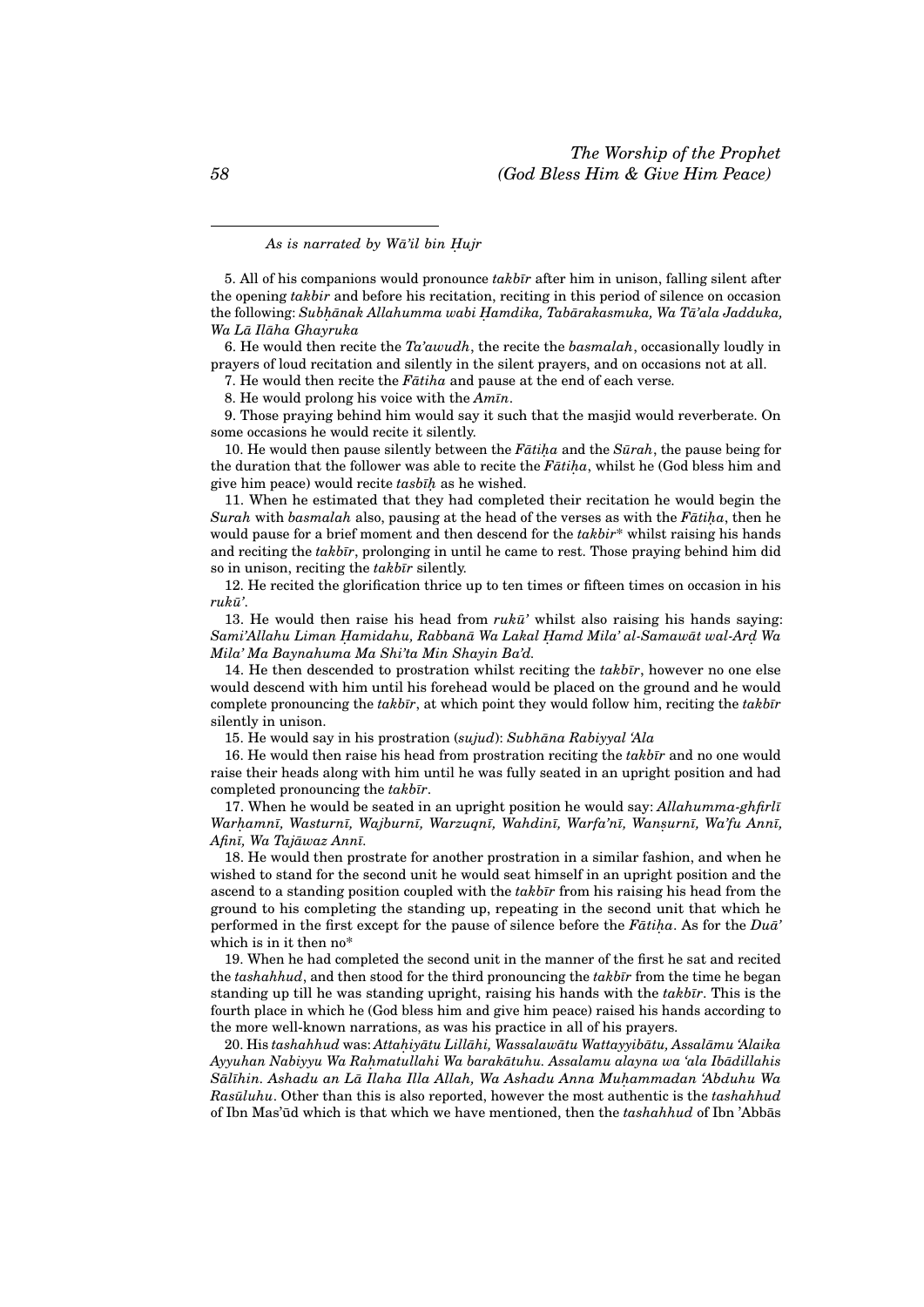*The Worship of the Prophet (God Bless Him & Give Him Peace) 59*

and Ibn 'Umar. Or you could say: They are like the variant readings of the Quran, all of them are sufficient and blessed however we select that which we have mentioned just as in the case of the salutations.

<sup>21.</sup> Then after this he (God bless him and give him peace) would select a prayer with which he would supplicate.

<sup>22.</sup> He would then give two salutations, to his right and his left with: *Assalamu 'Alaikum* Wa Rahmatullah, Assalamu 'Alaikum Wa Rahmatullah.

This is the Muhammadan prayer which we have been ordered to in his (God bless him and give him peace) words: "Pray as you have seen me praying" regarding which there are numerous authentic narrations for each of its constituent parts that it may even be mass transmitted (*tawātur*) as was stated by the *Qutb*, Abūl 'Abbās Sayyidī Ahmad bin Idrīs al-Maghribī (God be pleased with him) who is buried in Yemen, and God knows best.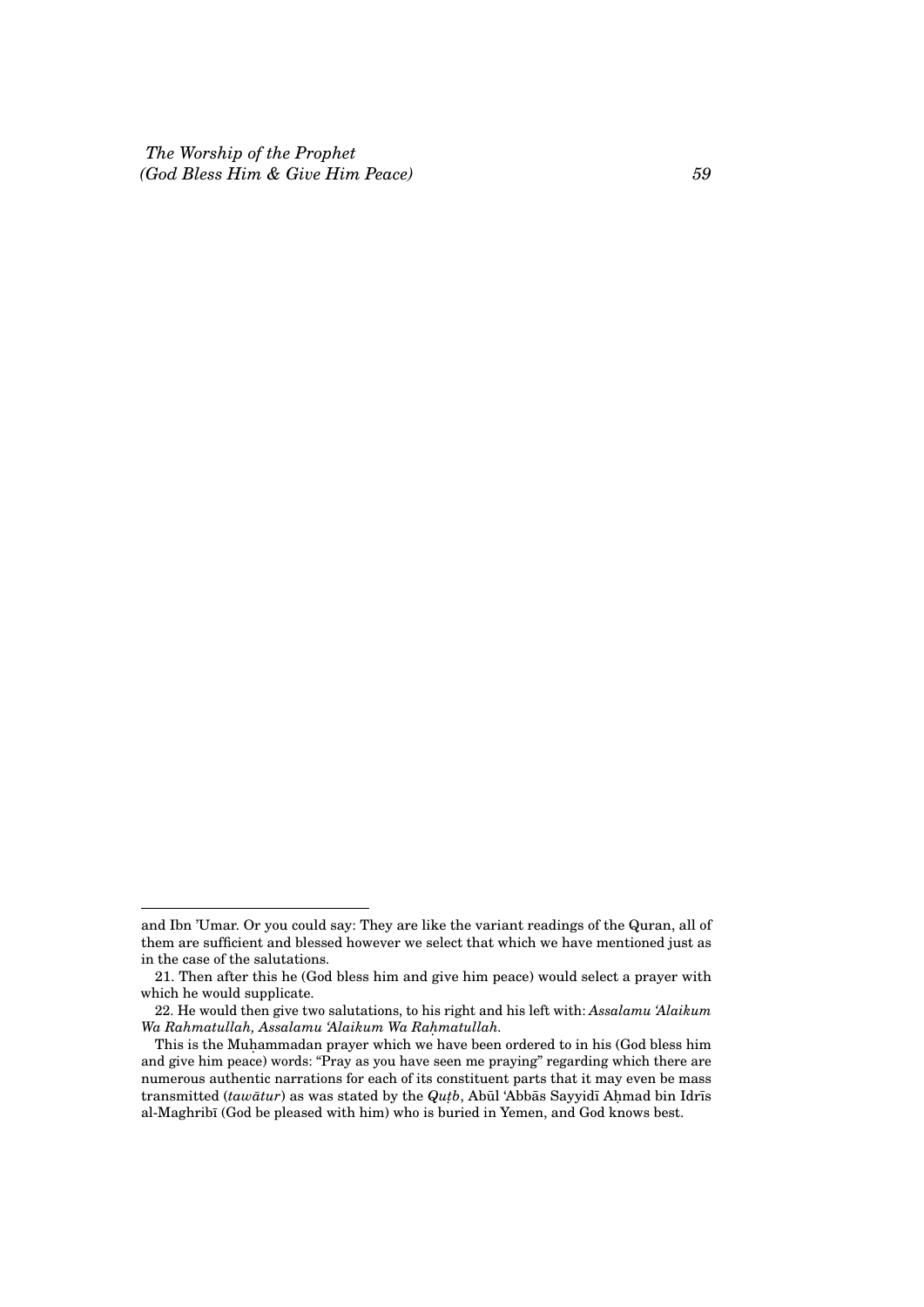## His Fasting (God Bless Him & Give Him Peace)

- 1. He would fast to the point it was said he would never stop fasting, and at other times he did not fast to the point it was said he would not fast again.
- 2. Since his arrival in Medina he did not fast a complete month except for Ramadan.
- 3. He fasted most of the month of Sha'ban.
- 4. He fasted the first days of each month for a period of three days.
- 5. He was particular in fasting on Mondays and Thursdays and said, "Actions are presented on Mondays and Thursdays, and I love it that my action is presented whilst I am fasting."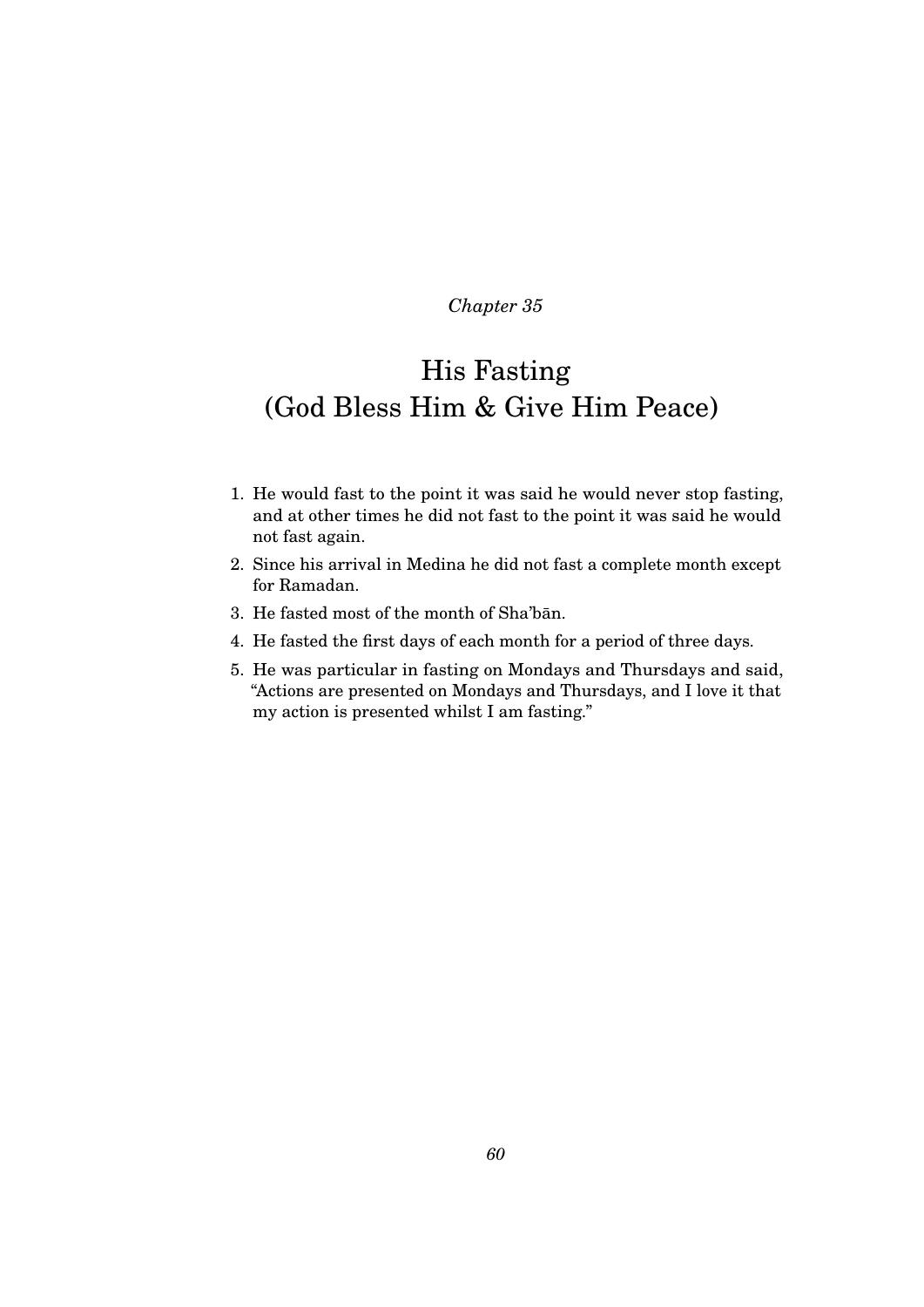## The Prophet's Recitation (God Bless Him & Give Him Peace)

- 1. His recitation was clear such that each letter could be clearly heard. It was also lengthened (*Madd*).
- 2. He would pause in his recitation, he would say: *Alh. amdulillah Rabbil*  $'A$ *lamīn* then he would say: *Ar-Rahmānnir Rahīm* then pause.<sup>38</sup>
- 3. He (God bless him and give him peace) would sometimes recite silently and at other times recite loudly.

<sup>38.</sup> I say: I recited the *Fātiḥa* to the elderly Khaṭīb Abi 'Alī Ḥasan bin Muḥammad al-Faraghlī al-Shāfi'ī al-Miṣrī in the Jāmi' al-Ḥussaini in Egypt in the year 1323 along with the *Isti'ādhah* and the *Basmalah*, pausing upon the word *al-Raḥīm*. He recited to his grandfather, the teacher of the teachers, Abī al-Ma'Alī al-Saqqā al-Azharī al-Shāfi'ī, he likewise recited it to the Muftī of Alexandria Muhammad bin Mahmūd al-Jazā'irī al-Ḥanafī. He likewise recited it to his father Mahmud; he likewise recited it to his father Muhammad bin Hussain by his reciting it, likewise to his uncle Shaykh Mustafā bin Ramadān by his recitation of it, likewise from his Shaykh Muhammad bin Shaqrun al-Maqqarī al-Tilmisānī by his reciting of it, likewise from Abi 'Abdullah Muhammad al-Jazarī who recited it to the notable companion, the Qāḍī of the Jinn, Shamhūrish who recited it in this manner to the Messenger of God (God bless him and give him peace). Shamhūrish reported that he (God bless him and give him peace) would lengthen his recitation and pause upon the  $\sigma$ words: *Al-Rajīm, Al-Raḥīm, al-ʿĀlamīn, al-Rahīm, Al-Dīn, Nasta'īn,* the first '*Alaihim* and *D. ¯al¯ın*. He (God bless him and give him peace) would recite, "*M ¯al¯ıki Yaum al-D¯ın*" I say: In a version it is *Malīk* with a *Madd*, and this how many recite it. For it was recited to me in this form by Abū Muhammad 'Abdullah bin al-Hashimī in the year 1319 *Hijri* from his Shaykh Aḥmad Zayn al-'Ābidin in Mecca from 'Uthmān bin Ḥasan al-Dimyāṭī from 'Abdullah al-Sharqāwī, the Shaykh of *Jāmi' al-Azhar* from Abī al-Hussain 'Alī al-Sāi'dī, the author of marginal notes upon the text of al-Zarqānī and al-Kharashī. He said: It was recited to me by 'Alī al-Fayyūmī who said: It was recited to me by Muhammad bin 'Īsā al-Burullasī who said: It was recited to me by Sayyid al-Jazīrī who said: It was recited to me by Qāḍī Shamhūrish al-Jinnī who said, "I heard the Messenger of Allah (God bless him and give him peace) recite the *Fatiha*, and I heard him recite *Maliki* with a *madd*." [This is how this patter chain narration (*Musālsal*) was cited by Imām al-Sharqāwī in his *Fihrist*.] We also narrate it as *Malik* in the *Fatiha* also without the *alif* from Shihab al-Suwaydi in a written form from Abī al-Fayd al-Zabidī from Ibn Sinnah from Muhammad bin Abi Bakr al-Murābiṭ reciting from Shamhūrish. This is how it was related by the Imām, the hadith master, Sayyid 'Alī bin 'Abd al-Barr al-Wanā'ī in *Sharh al-Awrād al-Bakriyyah*.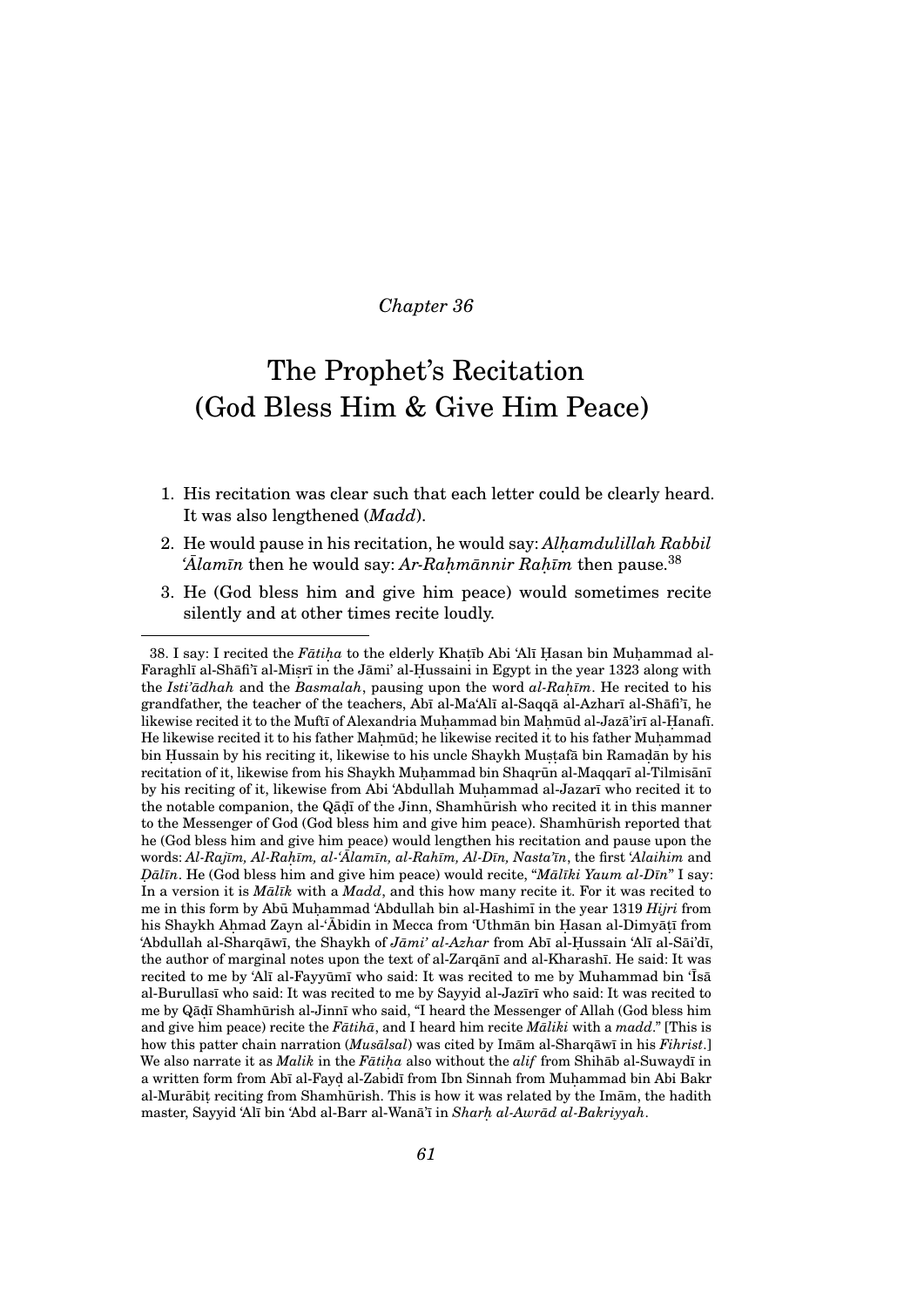### *The Prophet's Recitation (God Bless Him & Give Him Peace)*

- 4. He possessed a beautiful voice.
- 5. There were occasions when those present in a room of his home heard his voice whilst he was in the house.

*62*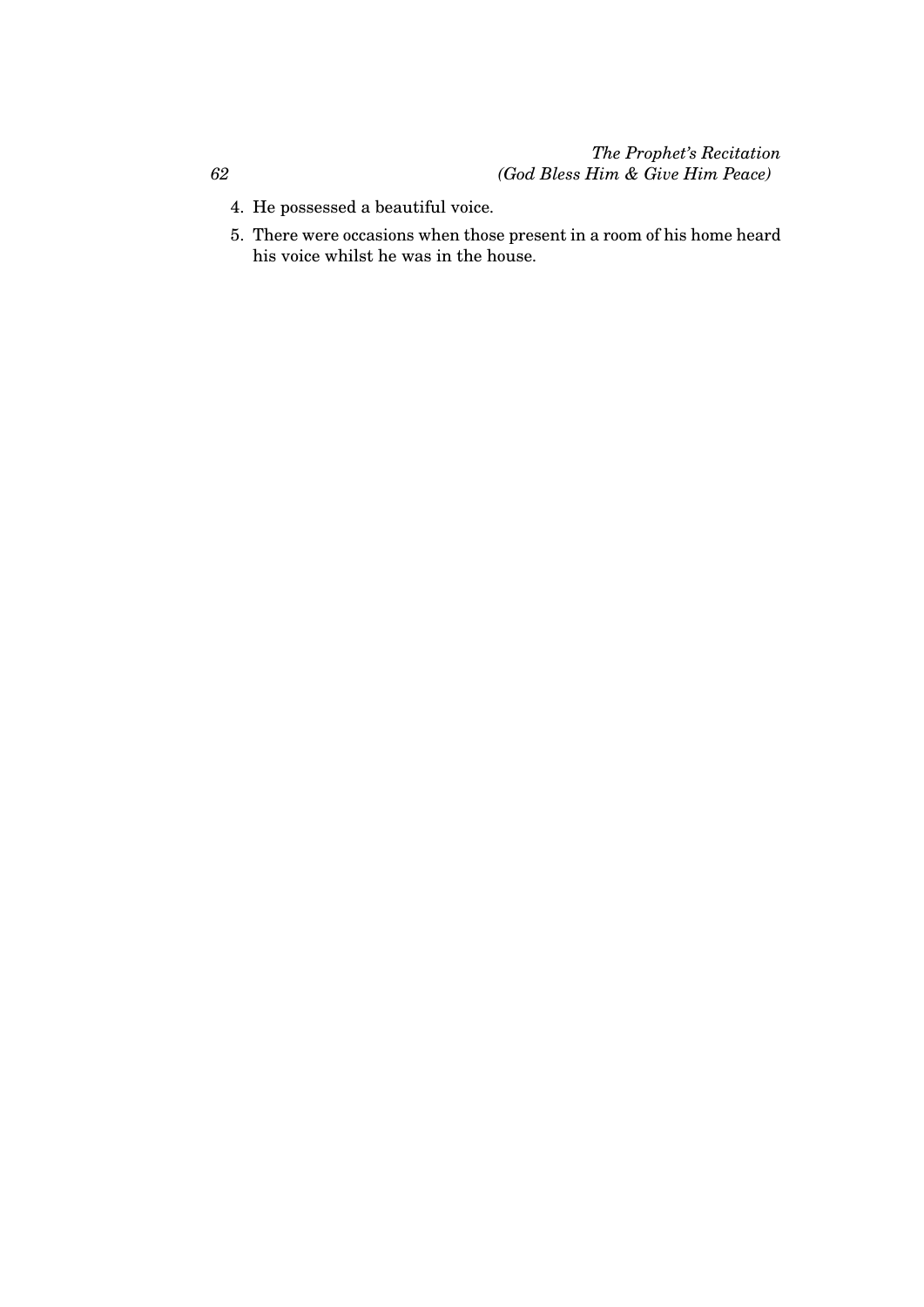## The Prophet's Weeping (God Bless Him & Give Him Peace)

- 1. When he prayed he would emit a sound which was similar to the bubbling sound of a pot when it is being boiled.<sup>39</sup>
- 2. He wept when, "We have brought you upon them as a witness" was recited to him.<sup>40</sup>
- 3. His eyes welled with tears when his daughter died, weeping out of mercy.
- 4. He also wept when 'Uthmān bin Maz'ūn died and he kissed him.
- 5. When his daughter Umm Kulthūm died he wept and said, "Is there any man amongst you who has not disputed with another and nor engaged in marital relations last night?" Abū Talha said: Me. He said: You may go down in to her grave."

<sup>39.</sup> I say: This was due to what he witnessed in his prayer of Divine Majesty (*jalal*), beauty and perfection. Likewise the different types of divine manifestations which if anyone other than him was to receive even the minutest drop from it would result in their being annihilated and decimated. It is therefore incumbent upon all his followers when praying to observe reverential fear as much as is possible, and God knows best.

<sup>40.</sup> I say: Rather it is established that he (God bless him and give him peace) slapped his noble face when he heard this, and this is the basis of what is practised by the Sufis (God sanctify their secrets) from shrieking and striking their heads when they overcome by spiritual states, and God knows best.<sup>q</sup>

q. The author of presents no reference for this supposed event, and neither does the editor of the Arabic edition of this work comment regarding this claim. Rather the works of *sirah* point to his (God bless him & give him peace) exercising great patience and fortitude under testing circumstances, therefore great caution should be exercised with the author's claim. Shaykh Khalid al-Turkestani of Mecca whilst teaching this text commented that what may be meant by this is that the Prophet (God bless him and give him peace) gently placed his noble hands upon his blessed face, and God knows best.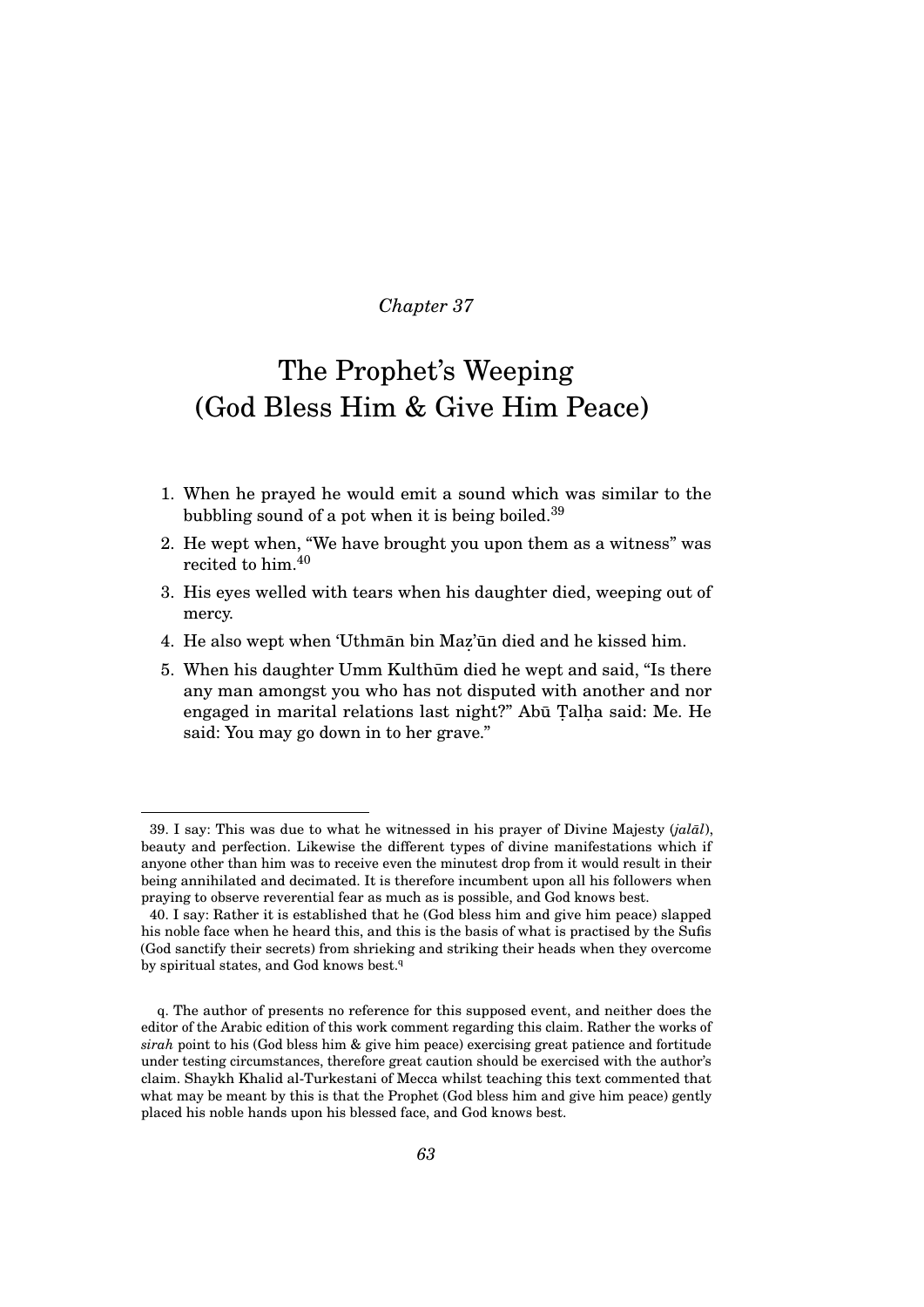## The Prophet's Bedding (God Bless Him & Give Him Peace)

- 1. His bedding which was in the home of  $\overline{A}i$ 'shah which he would sleep upon was from tanned leather filled with date palm fibres.
- 2. That which was in the home of Hafsa was of cloth manufactured from fur or a rough cloth made from wool. Once she folded it four times to which he said, "Change it back to the way it was before, for its softness prevented me from prayer during the night."<sup>41</sup>

<sup>41.</sup> I say: It is mentioned in  $Al\text{-}Isti\ddot{a}b$  in the biography of Shifa' bint 'Abdullah al-'Adawiyyah that our Master the Messenger of God would visit her and take his siesta there. She had placed bedding and a waist wrap for him to sleep in. This remained in her son's possession until it was taken from them by Marwan. ¯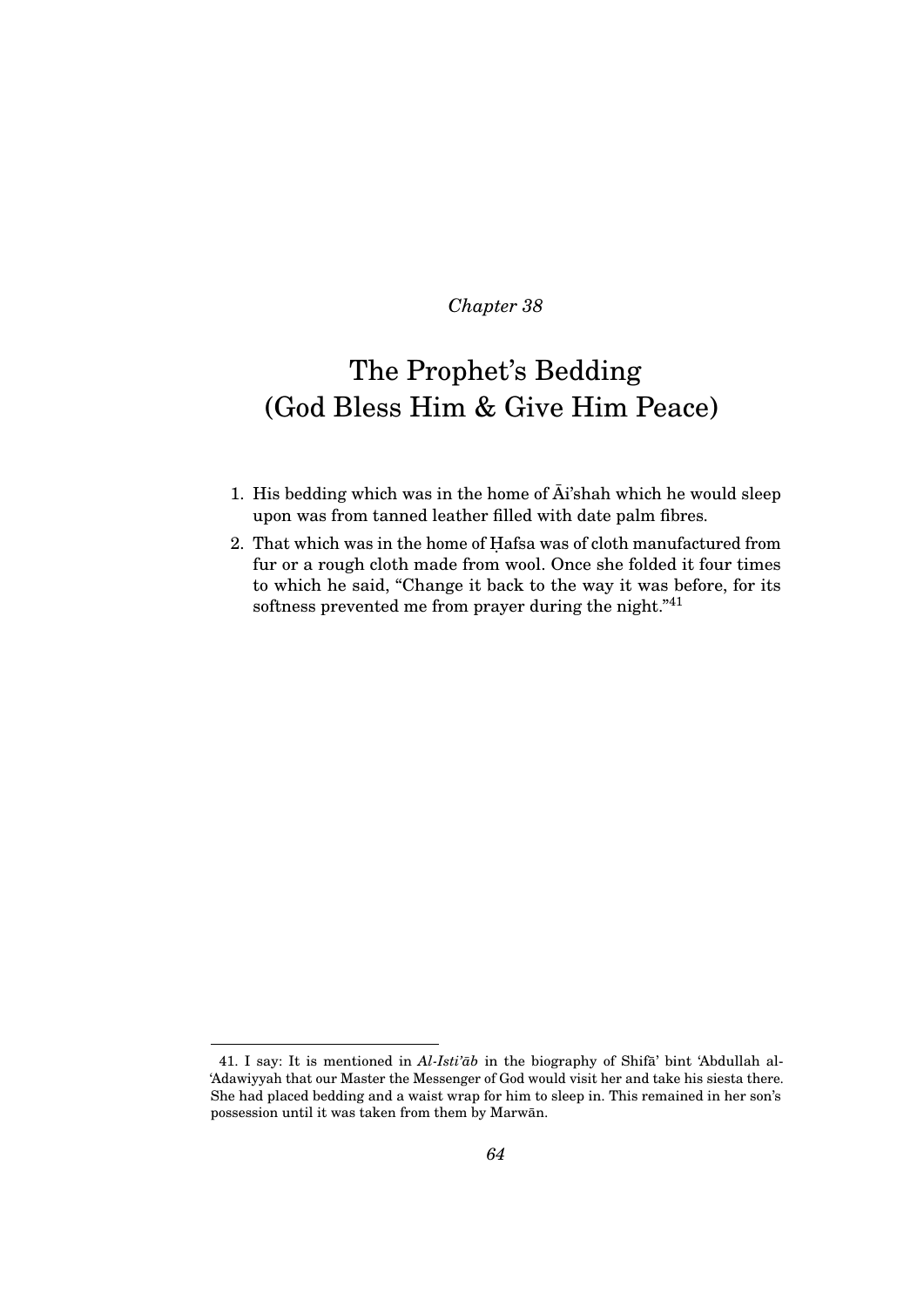### His Humility (God Bless Him & Give Him Peace)

- 1. He would say, "Do not exaggerate in my praise as the Christians did for Jesus son of Mary. For indeed I am a slave, so say the slave of God and His Messenger."
- 2. A woman came to him with a need to whom he said, "Sit in any of the streets of Madinah you wish and I will sit with you."
- 3. He would visit the sick, attend their funerals, ride a donkey and respond to the invitation of a slave.
- 4. On the day of Banī Qurayzah he was riding on a donkey whose rein was from palm fibre and upon which there was a saddle made of palm fibre.
- 5. He would be invited to eat wheat bread, oil and fat whose odour had altered and he would accept.
- 6. He had armour which was given as a guarantee to a Jewish person, and he did not find that which to reclaim it until he passed away.<sup>42</sup>

r. Abū Dāwūd (4297)

<sup>42.</sup> I say: In his (God bless him and give him peace) giving as collateral a weapon of war to a Jewish person is an indication of the dominance of disbelief over Islam, for it was from the last of his (God bless him and give him peace) transactions. This is similar to that which is related by Abū Dāwūd and al-Bayhaqī from Thawbān who said: The Prophet (God bless him and give him peace) said, "The different nations will gather against you just as people are called to eat at a plate. A person said: Will it be due to our small numbers on that day? He replied: No, you will be great in number, but like the scum of the flood. God will remove from your enemies their awe of you and will place weakness in your hearts. The person asked: What is weakness? He replied: Love of the world and dislike of death."<sup>r</sup> Al-Bazzār and al-Tabarānī relate that he (God bless him and give him peace) said, "It will be that the Non-Arabs become a large number amongst you, consuming your spoils and striking your necks."<sup>s</sup>

s. Al-Bazzār in his *Musnad* (2882); al-Tabarānī (6921) with slight variations in wording.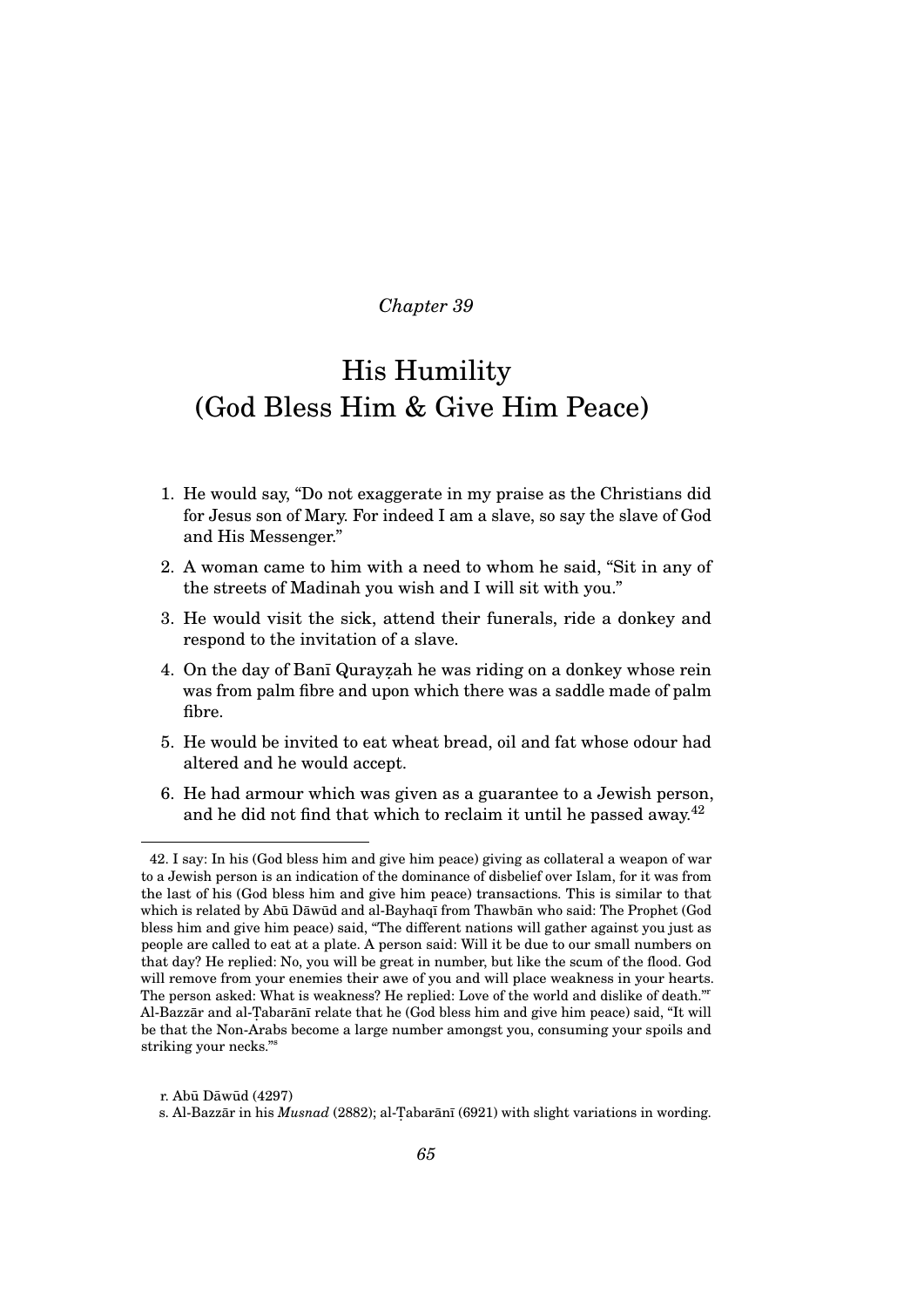#### *His Humility (God Bless Him & Give Him Peace)*

- 7. He (God bless him and give him peace) performed Hajj upon a worn out saddle upon which was a garment which was not worth four dirhams, he said, "O God, make it a Hajj in which there is no showing off nor seeking fame."
- 8. His companions would not stand for him due to their knowing his dislike of it.  $43$
- 9. When he would retire to his home he would divide his time in to three portions, a portion for God, a portion for his family, and a portion for himself. He further subdivided his portion between himself and people, of those who came to him at this time, precedence would be given to those closest to him, these were the people he confided in completely.
- 10. He would give precedence to people in accordance with their rank in matters of religion and say to them, "Those who are present convey to the one who is absent, convey to me the needs of those who are unable to convey them. For the one who conveys the need of a person who is unable to convey it, God will firmly establish him on the day of judgement." Nothing but this was mentioned to him and he did not accept from anyone except this.
- 11. They would enter upon him needy of that which he possessed of knowledge and manners and did not depart except after having eaten or gaining knowledge. They would leave subservient to the good.<sup>t</sup>
- 12. He (God bless him and give him peace) would safeguard his tongue except from that which contained a public interest or benefit.
- 13. He did not drive away his companions rather honoured the nobleman of a people and appointed him over them.
- 14. He socialised with people.
- 15. He would admonish the people and be wary of them without holding back his smile and noble character.
- 16. He would ask people about others wellbeing, he would support that which was good and further strengthen it, and discourage from evil and weaken it.

*66*

<sup>43.</sup> I say: This was if he came back to them after he was originally with them, for the basis of standing up for another person is legislated and there is no problem in this. Al-Nawawī authored a work on this to which Ibn al-Hājj responded in his Al-Madkhal. Ibn Hajar al-Makkī wrote in defence of him (al-Nawawī) in a one-volume work and I also have a treatise on the topic, it being the first of my written works.

t. The original *Shama'il* has slightly variant wording which would be translated as, "Guided towards the good."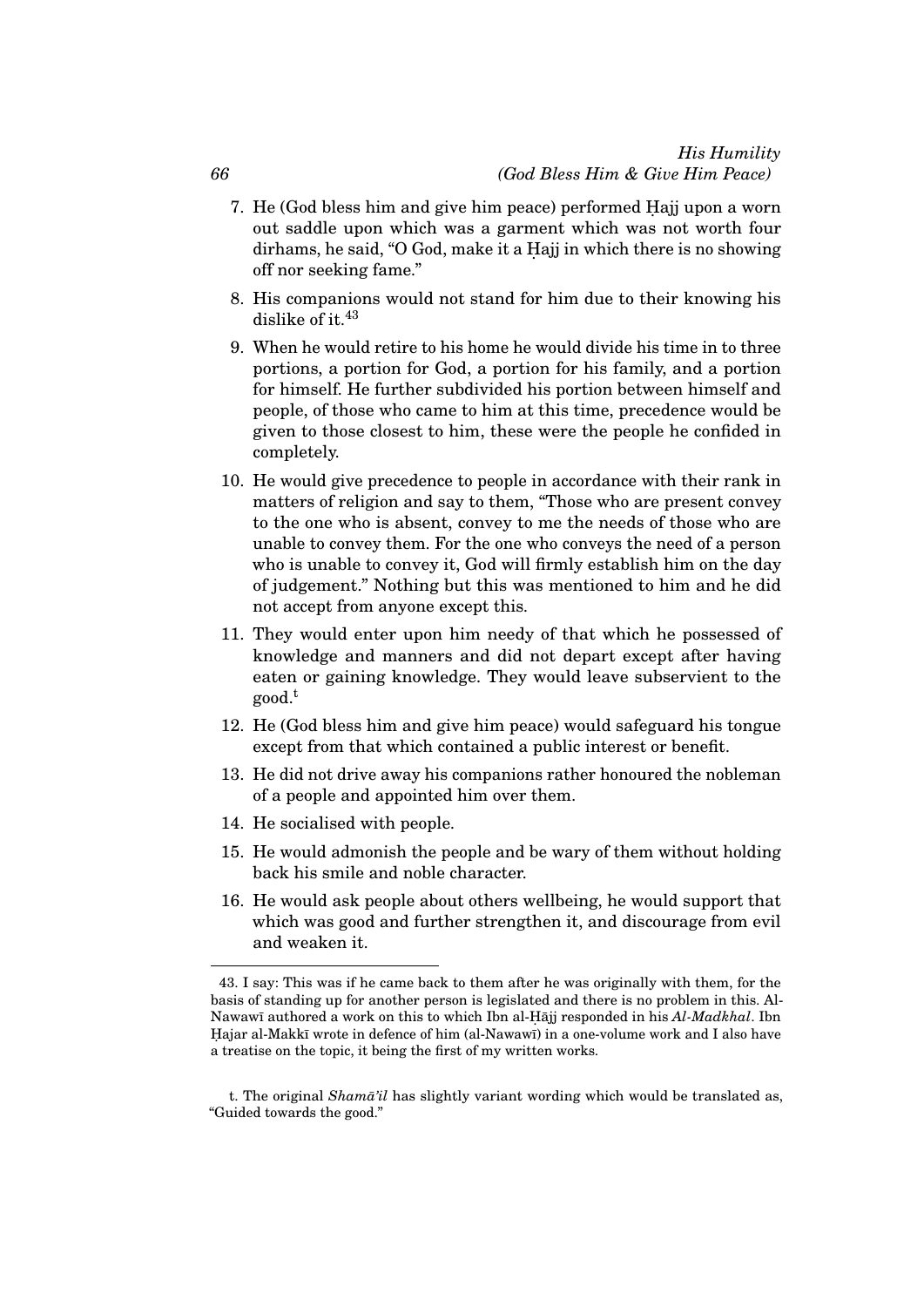### *His Humility (God Bless Him & Give Him Peace) 67*

- 17. He was always moderate and never temperamental.
- 18. He was never unmindful of his companions out of concern for them not to be heedless or complacent.
- 19. He would be prepared for all situations and did not compromise upon that which was correct and would not exceed it.
- 20. Those who were closest to him were the elect of the people, the most virtuous to him were those who would offer general advice. Those who were regarded by him to have a great rank were those who were exceptional in sharing and aiding the Muslims.
- 21. He (God bless him and give him peace) would be in a state of remembrance when standing and sitting.
- 22. If he entered upon a people he sat where there was space available and ordered others to do the same.
- 23. He made all those in his presence feel welcome and accorded them respect that was befitting for them. All those in his presence believed they were the one honoured most in the gathering.
- 24. If a person came seeking his counsel he remained seated and would not get up nor end the conversaton until the person himself was the one who finished.
- 25. Anyone who asked him a need was not turned away except with at least kind words.
- 26. His affection and good manners were for all people, such that he was akin to a father like figure to them.
- 27. He was just with them and his gathering was one of knowledge in which voices were not raised, those advanced in age were honoured and those who were young were shown mercy.

<sup>44.</sup> I say: This hadith of *Hāla* in regards to the description of his character (God bless him and give him peace) and which has preceded regarding his noble physical form is a comprehensive narration regarding his outward and inward attributes and the perfection of his complete upbringing which the people of wisdom from the people of insight are agreed that every attribute from it is indicative of the sum of all goodness. For he is the most perfect of the creation of God in form and the soundest of them in upbringing. This is because he is the first thing which existed which was created in the soundest of forms resulting in perfection, beauty and splendour. Thus all those who draw near to this blessed character in terms of its moderation, are more perfected than others in proportion to that which God places in him of the complete moderate character traits which are indicative of the nobility of the person both in physical form and meaning. It is therefore incumbent upon you O loving believer to visualize this immense character and reflect upon it at all time until it becomes your sole focus and guide thereby linking yourselves to the companions. If it is not possible for you to do so continuously then at least visualise this noble form and its perfections when reciting salutations upon him (God bless him and give him peace).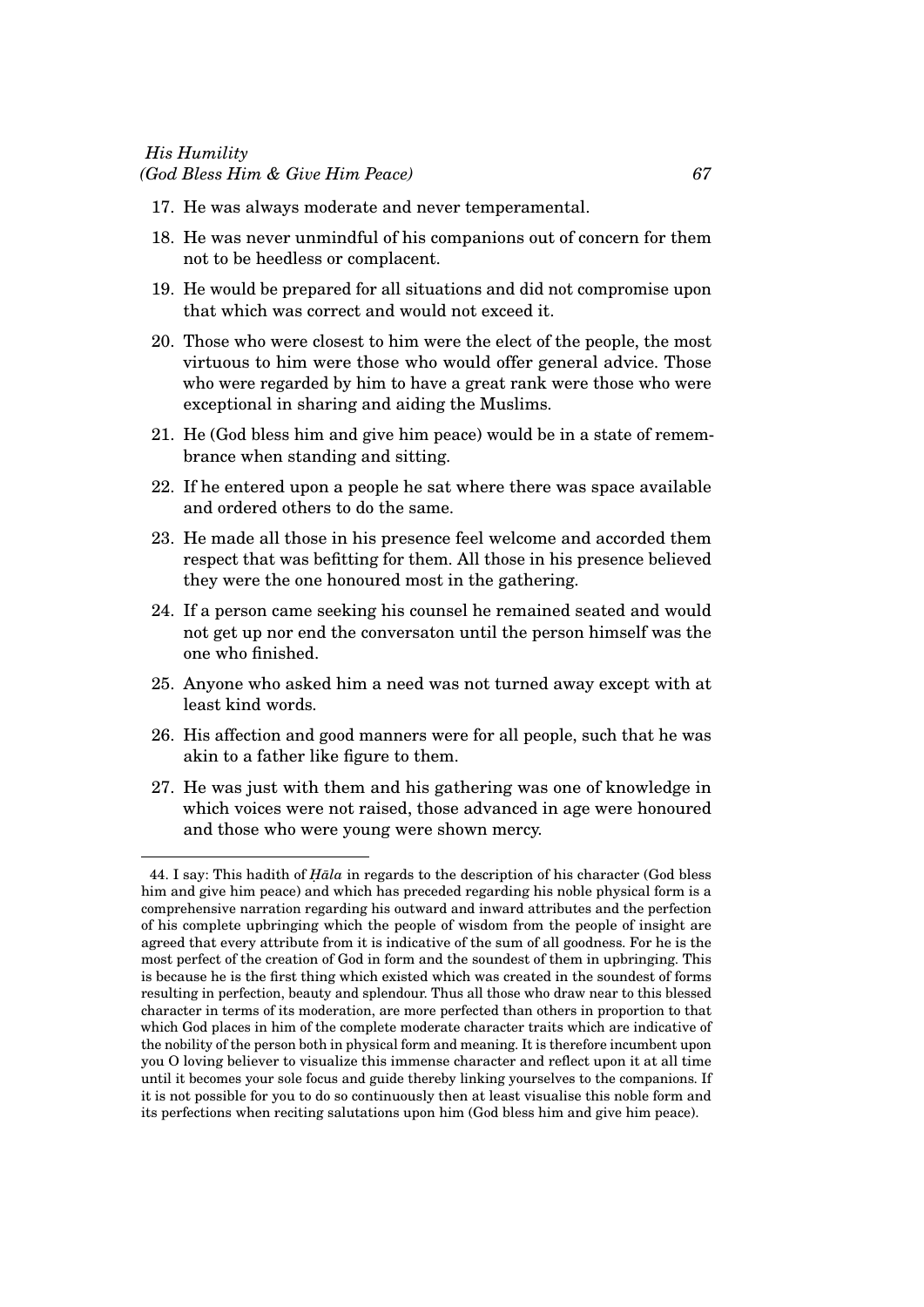- 28. He said, "If I was gifted a hoof I would accept, and if I was invited to it I would accept."
- 29. He travelled both by riding and walking, and go to one whom had invited him.
- 30. He would milk his goat and look after himself. $44$

*68*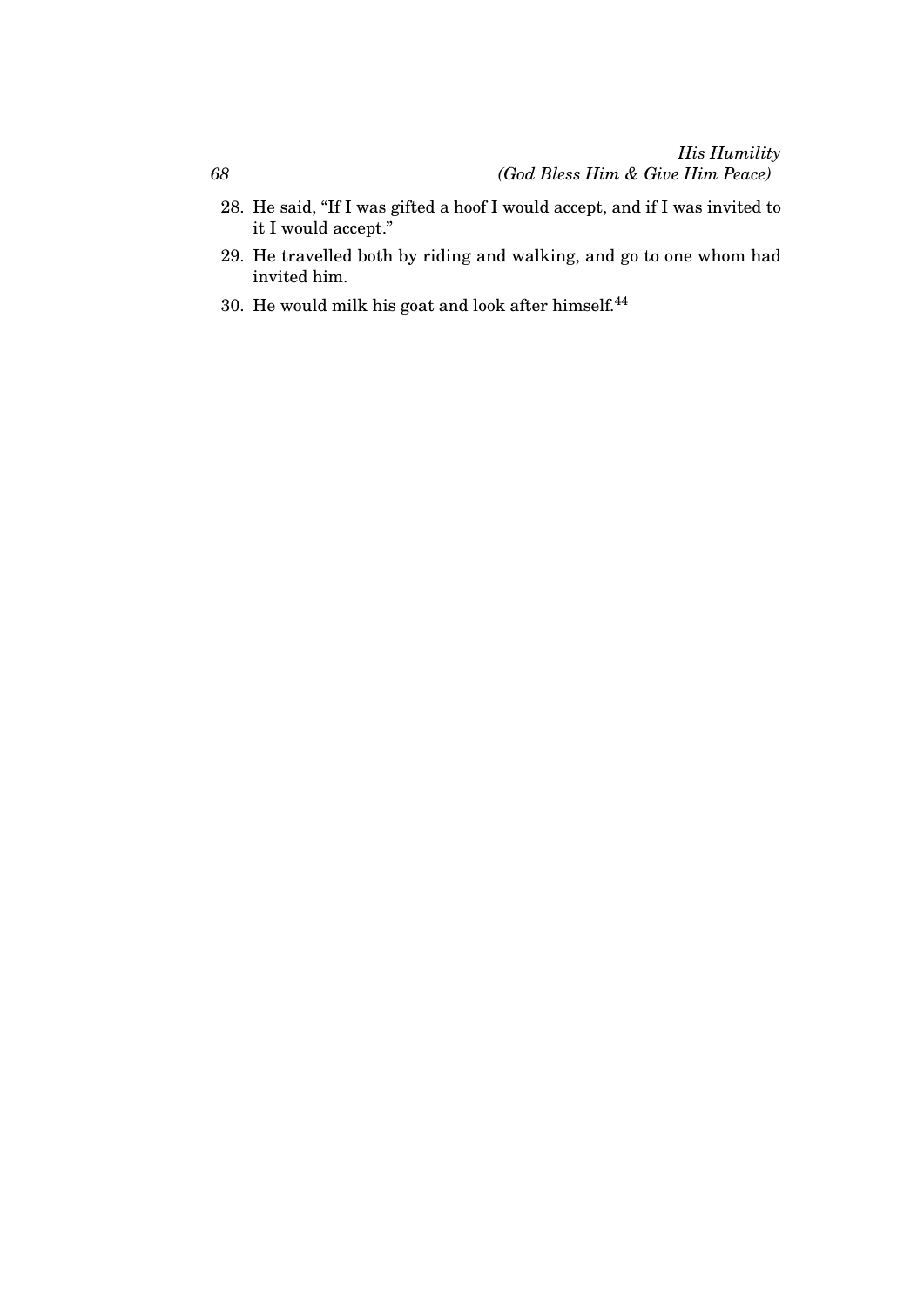### The Prophet's Character (God Bless Him & Give Him Peace)

- 1. Anas served him for ten years during which he never reprimanded him.<sup>45</sup>
- 2. He would not directly confront anyone with that which they disliked.
- 3. He would not speak more than was appropriate.
- 4. He would not recompense evil with evil, rather he would forgive and overlook.
- 5. He did not strike anyone with his hand except when fighting in the way of God.
- 6. He did not personally take revenge for an injustice which was done to him, except if there was a violation of that which was prohibited by God (Most High).
- 7. He was not given a choice between two matters except that he chose the easier of the two as long as it was not a sin.
- 8. He was never asked for a thing to which he said: No.
- 9. He would address his speech to the worst of a group of people seeking to draw them near by means of it.
- 10. When he spoke those sitting with him lowered their heads as if there were birds perched on their heads.
- 11. When he was silent they spoke, they did not dispute in front of him and they fell silent for the one who spoke in his presence.
- 12. Whoever arrived first would be the first to speak to him.
- 13. He would laugh at what they laughed at and express surprise at that which they expressed surprise over.

<sup>45.</sup> I say: This is from the excellent traits of Anas (God be pleased with him) for he would not do except that which was in accordance with his wish (God bless him and give him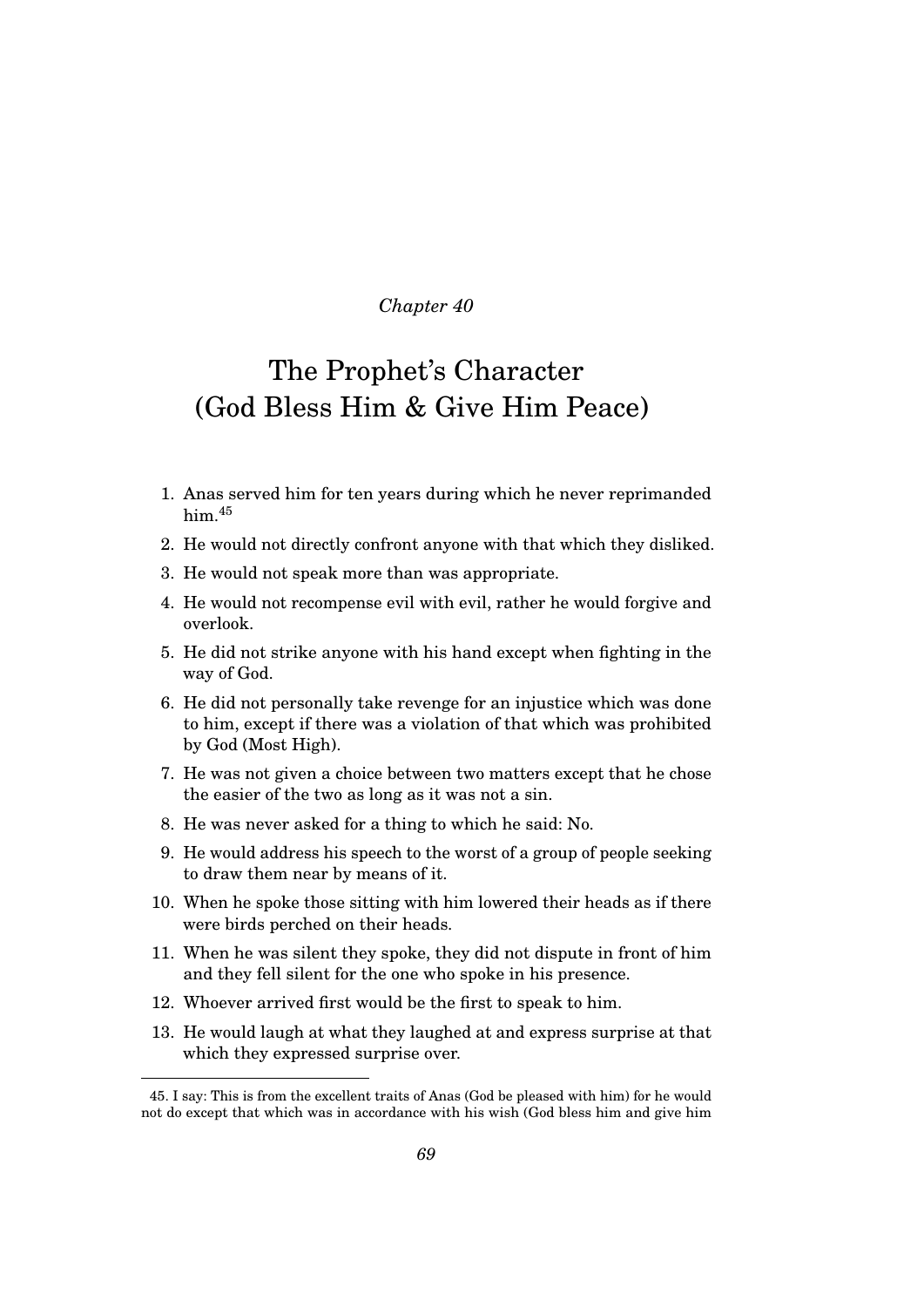#### *The Prophet's Character (God Bless Him & Give Him Peace)*

- 14. He maintained patience with any strangers who displayed a coarse manner of speech and asking when addressing him.
- 15. If his companions mentioned worldly matters to him he would participate with them in it. If they mentioned matters related to the afterlife he would join in with them.
- 16. He did not store any provisions for the next day.
- 17. He would accept gifts and gift something in return.

peace).

*70*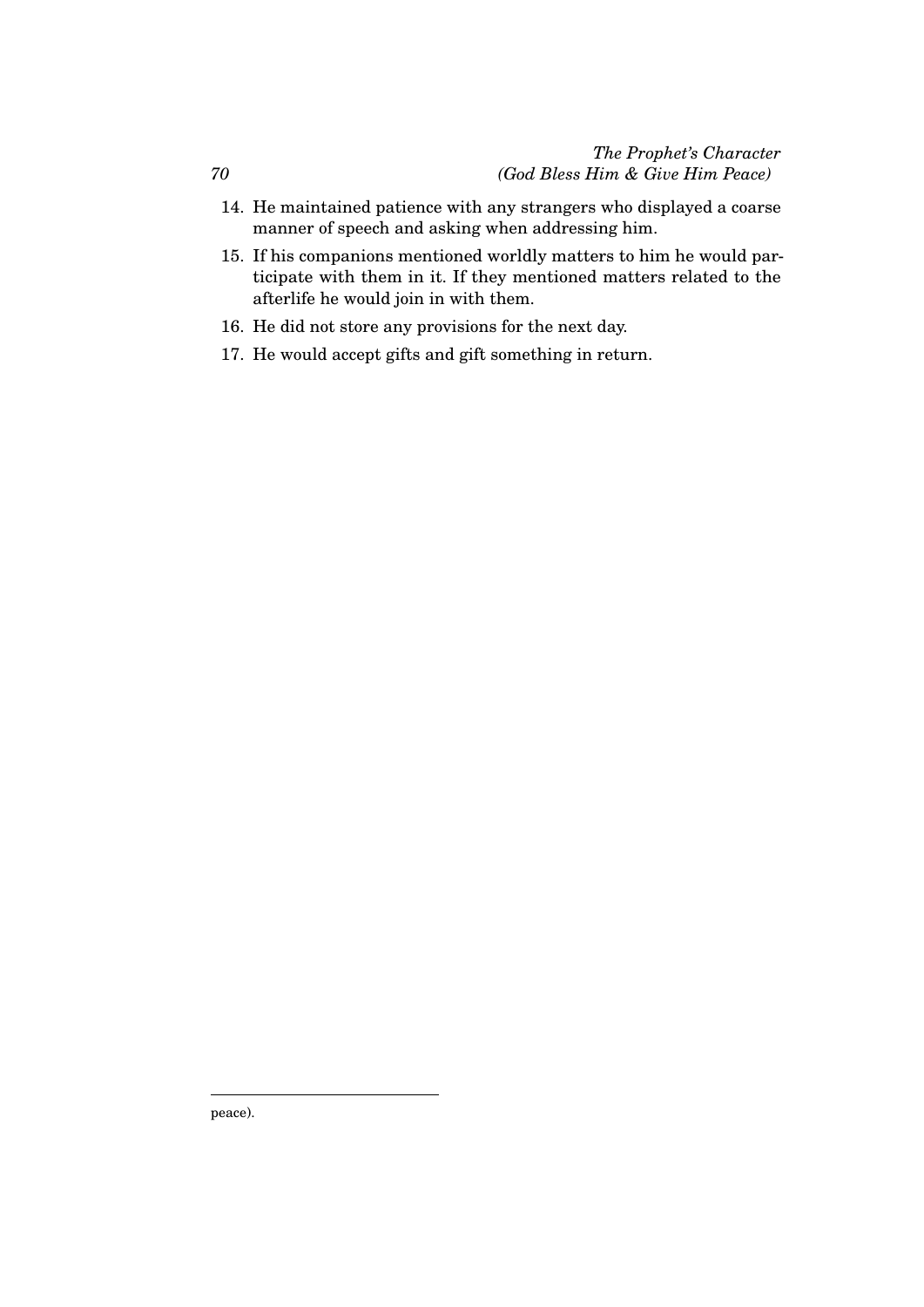# The Prophet's Modesty (God Bless Him & Give Him Peace)

- 1. His modesty was greater than the unmarried woman in her home whom no man had ever touched.
- 2. He would not look at the private parts of his wives and they did not see his.<sup>46</sup>

<sup>46.</sup> I say: The opposite of this has been reported.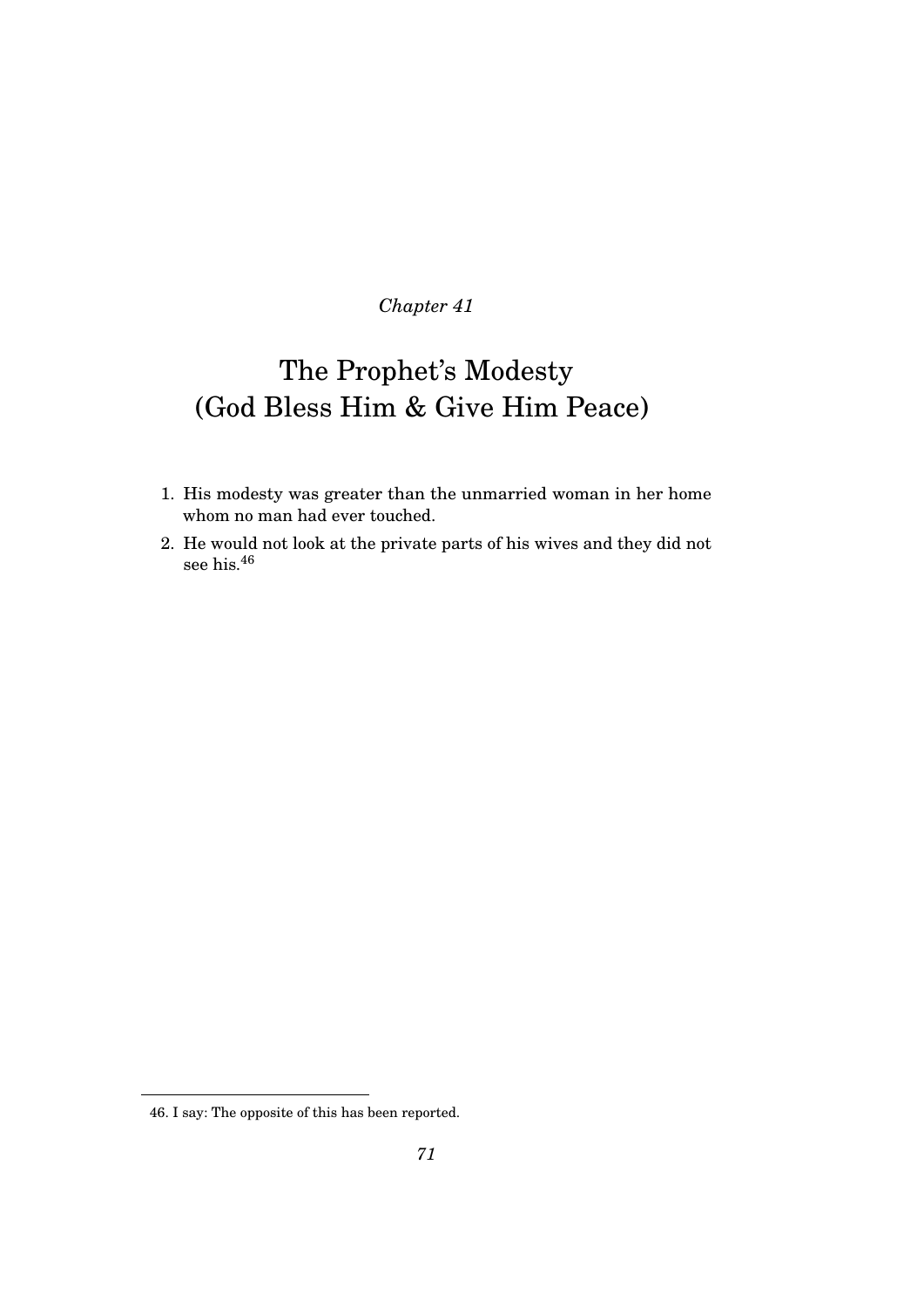## The Prophet's Cupping (God Bless Him & Give Him Peace)

- 1. He was cupped and gave the cupper his wage.
- 2. He had cupping performed on the vein on the side of the neck and between the shoulders.
- 3. He would have cupping performed on the seventeenth, nineteenth and twenty first day of the month.
- 4. He had cupping performed on the upper part of his foot whilst he was a pilgrim en-route between Mecca and Medina.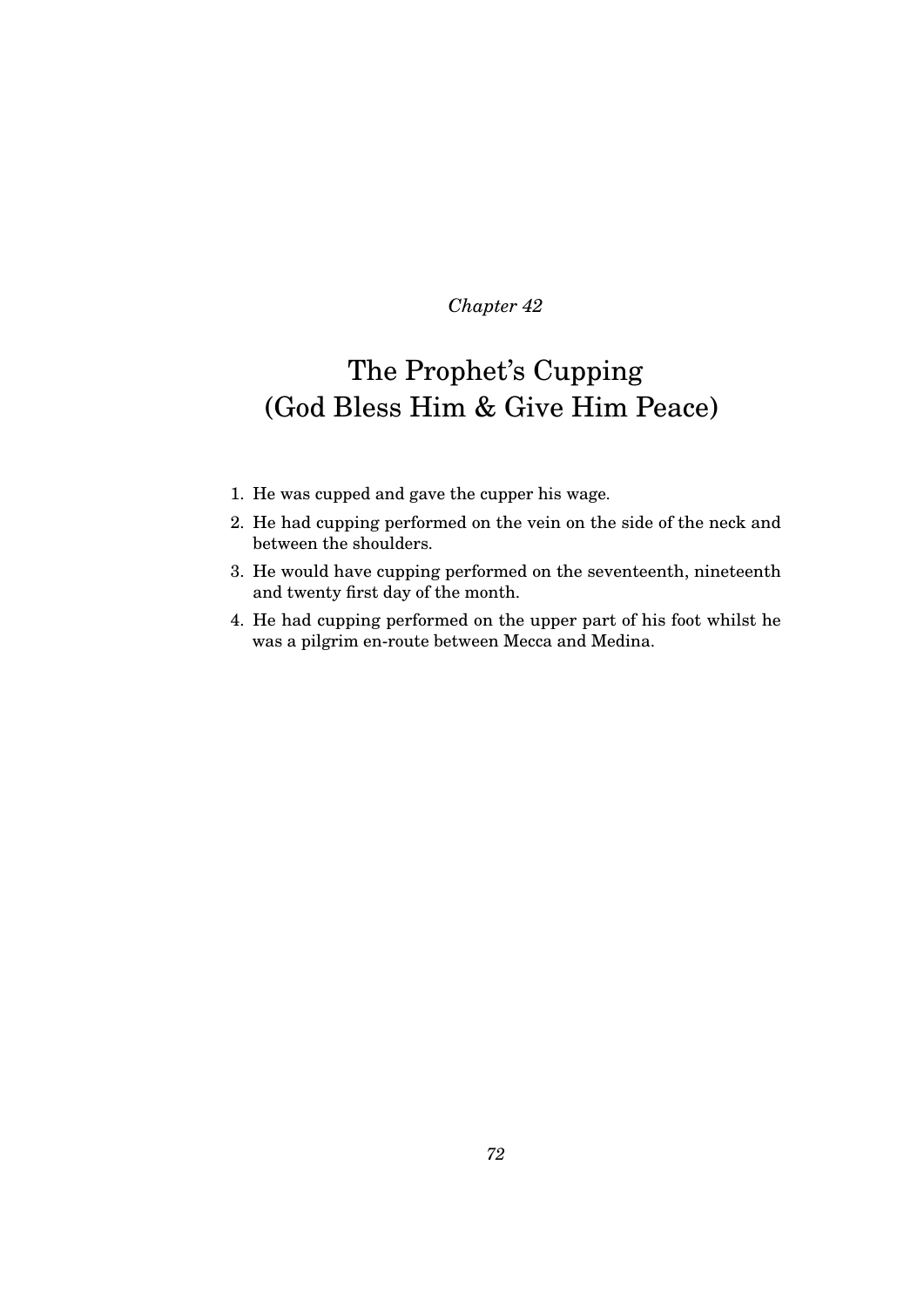### His Names (God Bless Him & Give Him Peace)

He has multiple names such as:

- $\bullet$  Muhammad,
- Ahmad,
- *Al-Māḥī* (The Effacer) by means of whom God will wipe out disbelief;
- *Al-Hāshir* (The Gatherer) the one at whose feet people will be gathered;
- $Al·Aqib$  after whom there will be no prophet;
- The Prophet of Mercy;
- The Prophet of Repentance;
- *Al-Muqaffa'*, meaning the culmination of the prophets;
- The warrior Prophet, which is from the word meaning fighting and physical combat, this was because he was sent with the sword. $47$

<sup>47.</sup> I say: His names (God bless him and give him peace) are many, to the point some have enumerated them to be a thousand in number, all of them consisting of attributes which he possesses. The name Muhammad however is the most joyful of them to the ears and well known, whereas Ahmad precedes it in terms of existence (*hukman*) and is more elevated than it in presence, and it is analagous to the Divine name *Rahmān* in its generality and primordiality.<sup>u</sup> God has prevented another person being named Ahmad, and that someone being called such before him, from the existence of the world and up to his lifetime and even in to the time of the companions. Thus his (God bless him and give him peace) possessing this name is from his unique qualities. When it is the case that Divine Names (Asma<sup>' al-</sup>  $H$ *usna*) are included within the generic inclusive names which are  $al$ -Z̄ahir and  $al$ -B $\bar{a}$ t $in$ , the name Muhammad is analogous to the name  $al$ - $\bar{Z}\bar{a}hir$ , and Ahmad is analogous to the name *al-Bāṭin*, and say this for *al-Awwal* and *al-Akhir*.<sup>v</sup> Each of these two names with their

u. An expert in Islamic theology should be consulted to understand passages such as these which are difficult to translate and may be misunderstood.

v. The last few words of this line are unclear in meaning.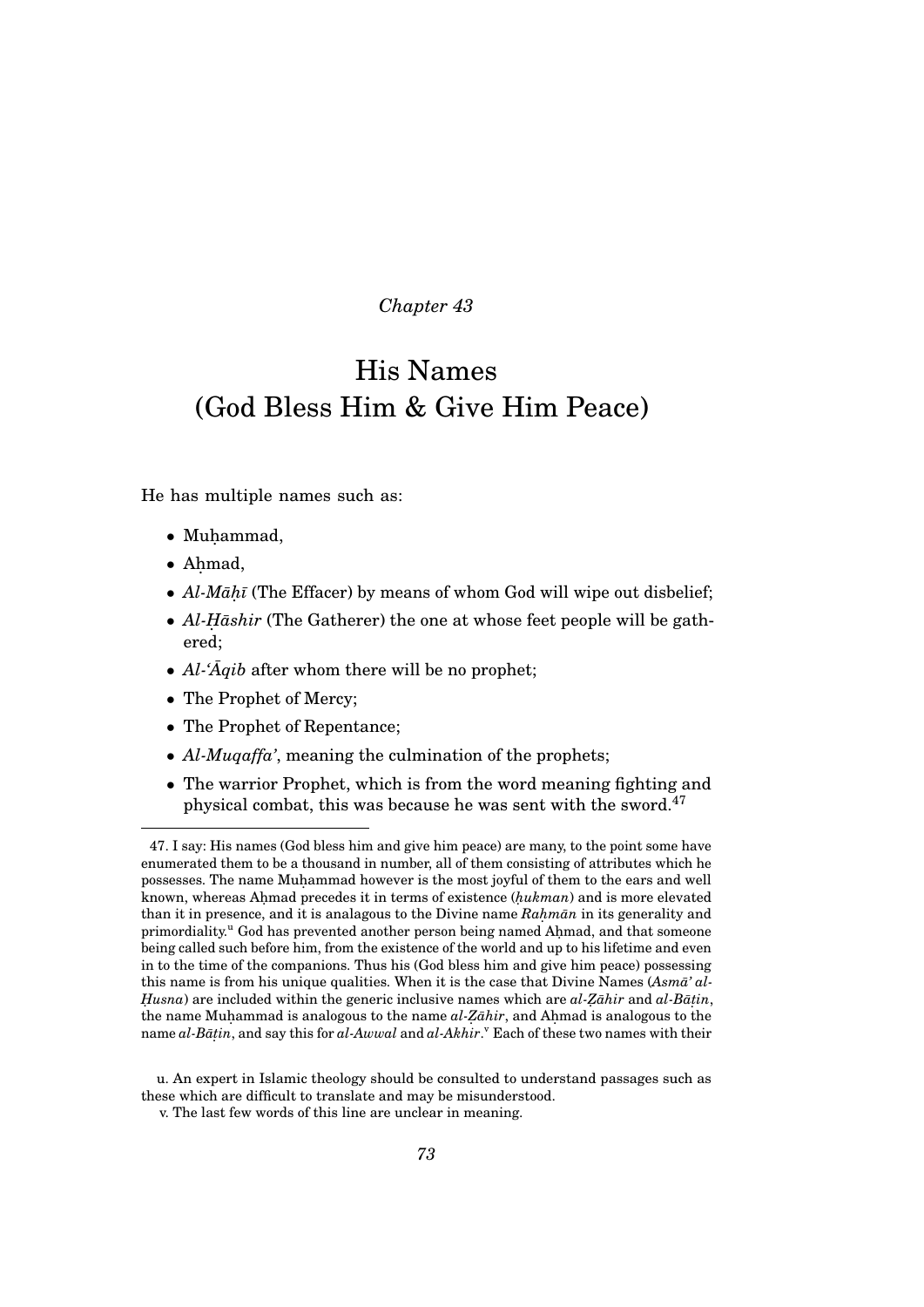*His Names (God Bless Him & Give Him Peace)*

This was stated by the great teacher, the well known hadith scholar, the gnostic: Abul¯ Mahāsin Muhammad bin Khalīl al-Qawaqjī al-Tarablusī al-Shāmī in his *Sharh al-Dawr al-'Ala* where he said:

Call on the Prophet Muhammad or Ahmad Whichever of them you call by you will be praising him Both of them have a comprehensiveness and encompassing So if you call by them you will be upon guidance How fine are the letters which have manifested to us A secret which manifests in a general and specific manner All perfection is for Him and there is nothing like Him Exalted is His praise which cannot be disputed All of existence has the person of Ahmad as its essence How amazing is the combination in which he is unique

These verses are of Shaykh al-Akbar (God be pleased with him), refer to our book *Sirr al-Haqq¯ı al-Imtin ¯an¯ı*.

w. Al-Isra':110

being comprehensive is inclusive of the other, this is along with all of the names referring back to it. Thus either one of these you call by, you will be calling by all of His Names.

<sup>&</sup>quot;Say: Call upon Allah or call upon the All-Merciful, whichever you call upon, the beautiful names are His."<sup>w</sup>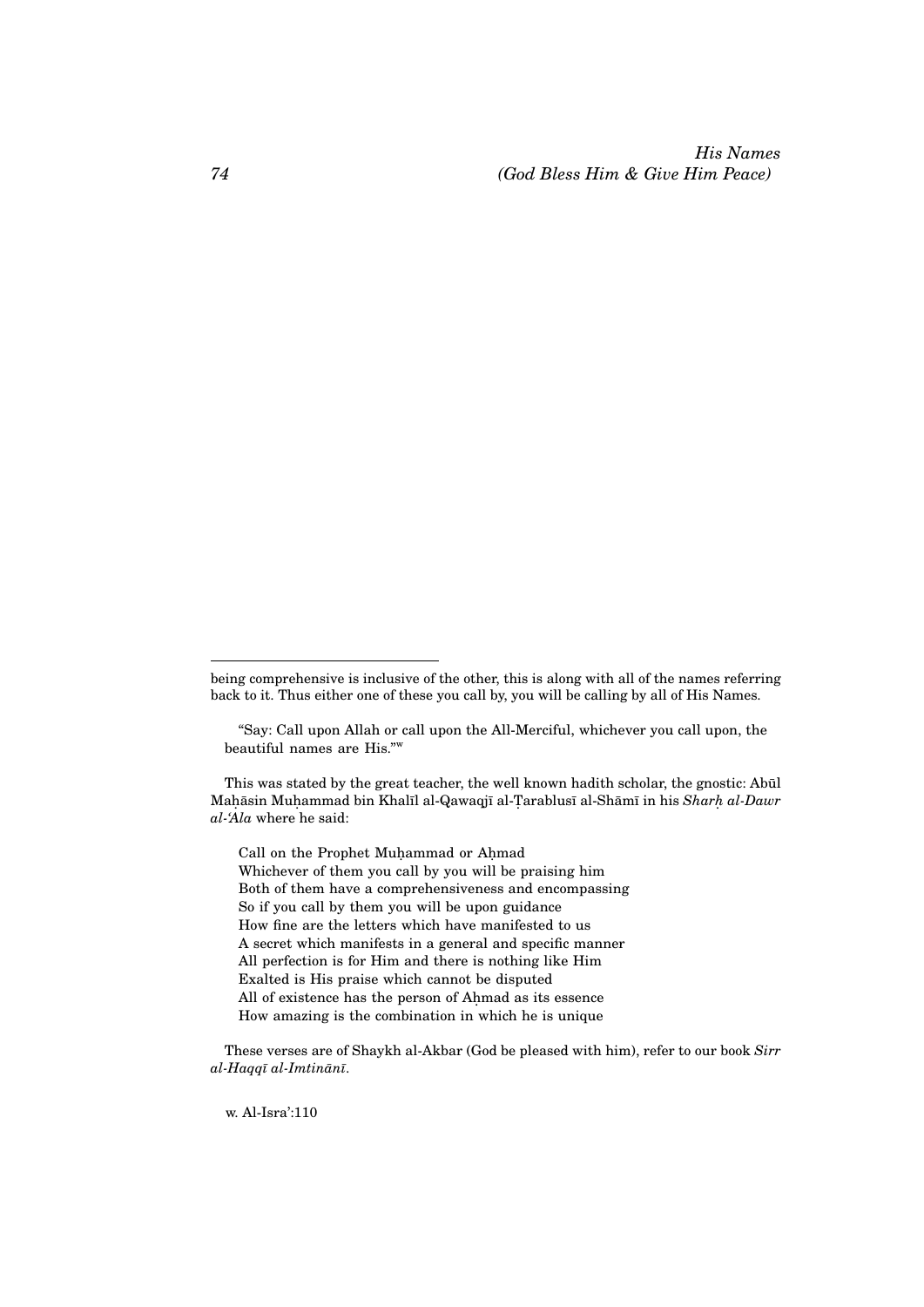# His Age (God Bless Him & Give Him Peace)

1. It is said that he passed away at sixty years of age, or sixty-five years of age, and the more correct view is that it was at sixty-three. <sup>48</sup>

<sup>48.</sup> I say: Some of them have deduced his earthly life (God bless him and give him peace) from His Most High's words,

<sup>&</sup>quot;God will not delay for a soul if its time has come."

It is at the end of the sixty third chapter and is followed by  $al$ -Taghabun, this is so that the immensity of his (God bless him and give him peace) passing on may be manifested. The number of years of his earthly life (God bless him and give him peace) is also deduced from the name Ahmad when the  $n\bar{u}n$  is read with a  $tanw\bar{u}$ , and from  $Ahmad\bar{u}$ , and from the word *Nab¯ı* based on the principles of extracting events from numbers, if you wish refer to my book *Sirr al-Haqqī*.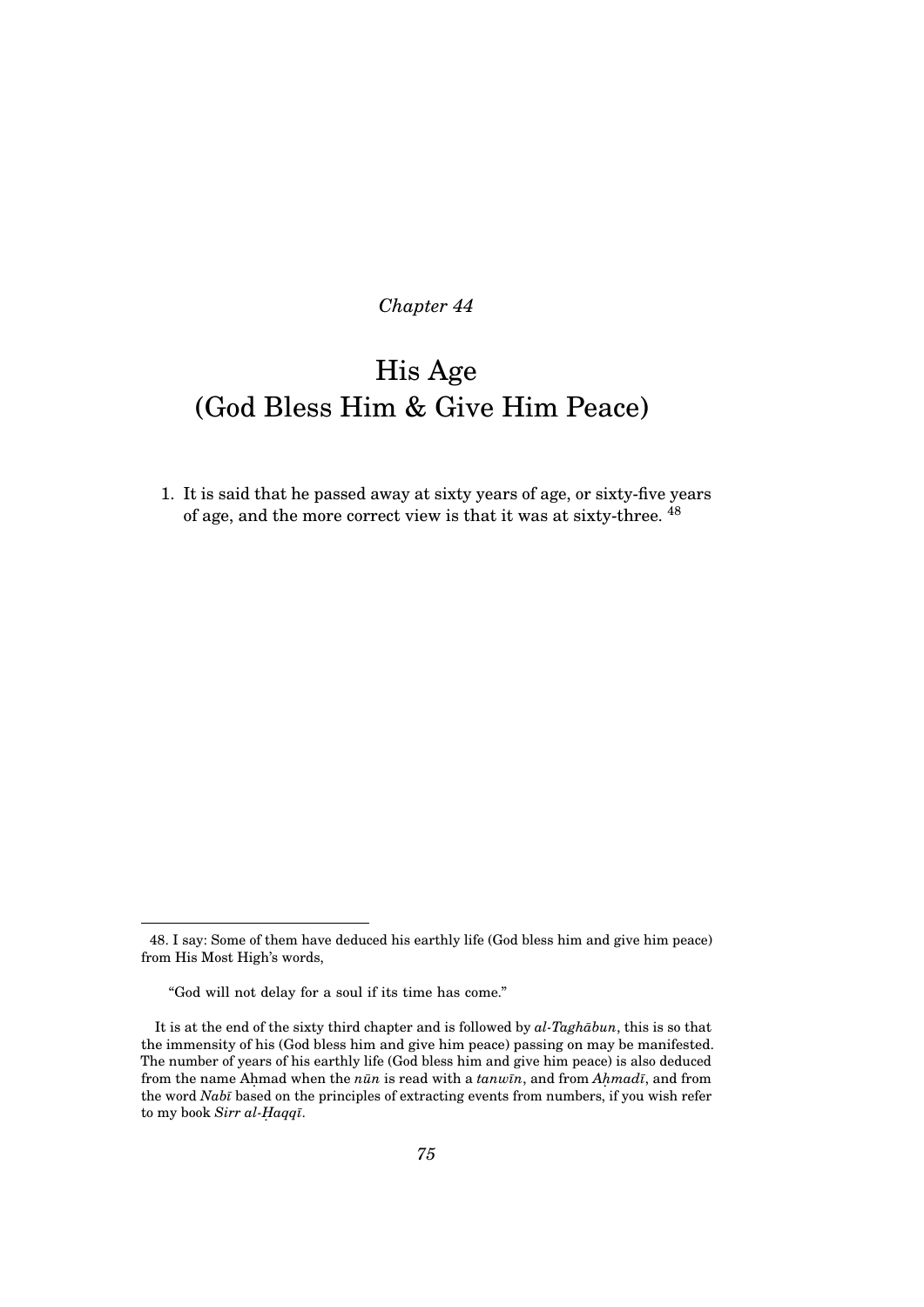### The Prophet's Passing Away (God Bless Him & Give Him Peace)

1. He passed away on Monday whilst he was reclining supported by our lady Ai'shah (God be pleased with her).

2. In the moments before his passing away he had a cup with him which

49. I say: Here are mentioned some beneficial points that you will not find in the books that you have before you.

First: Some of our Shuyūkh needed to research regarding who lead the prayer and delivered the sermon to people during the period of his illness (God bless him and give him peace). I did not find anything which relates to this matter except that which is in the *Nūr al-Nibrās* of Ḥāfiẓ Burḥān al-Dīn al-Ḥalabī from the *Marāsīl* of Ḥasan al-Baṣrī that he (God bless him and give him peace) was unwell for ten days, our Master Abū Bakr (God be pleased with him) lead the people in prayer for nine days, and on the tenth day he came out. This was related by al-Dārqutnī. Al-Halabī before him reported that it is established that the Prophet (God bless him and give him peace) deputized our Master Abū Bakr three times. I subsequently read in *Kitāb al-Fasl* of Hāfiz Ibn Hazm his clearly stating this saying, "We have found that he (God bless him and give him peace) deputized Abū Bakr to lead the prayer for the days wherein he was unwell." He also said in another place, "We found that the Prophet (God bless him and give him peace) deputized Abu Bakr ¯ al-Siddīq (God be pleased with him) to lead the prayers in his presence for the duration of his illness, and all of the senior companions were present." See if this contradicts the apparent meaning of the hadith of Abū Bakr being commanded to lead the prayers shortly before his passing away (God bless him and give him peace), as this informs us that he did not step forward to lead the people in prayer before his passing away (God bless him and give him peace) except by a day or its like, not from the beginning of the illness, much rather delivering the sermon and the Friday prayer. Look for the description of the sermon of Abu Bakr for this period and what its subject matter was, and God knows best. ¯

Second: His pain (God bless him and give him peace) due to which he passed away was the pain of the lower spine. This was mentioned by the aforementioned al-Halabī in his notes upon al-Bukhārī.

Third: He (God bless him and give him peace) was bathed with water from the well of *Ghalas* on the pattern of *Falas*. Some of the blessed scholars (*Mubārakīn*) have mentioned as in the *Fath.al-Mubīn* of the Gnostic al-Hārūshī - and I have not seen others mention this - that God has appointed angels with that water, who carry it in vessels and pour a drop of it in the throat of all those able to die upon faith at the point of their soul leaving their body.

Fourth: He (God bless him and give him peace) was perfumed with *Kafūr*, and it is said Musk. Both of these were mentioned by Mughlatāī.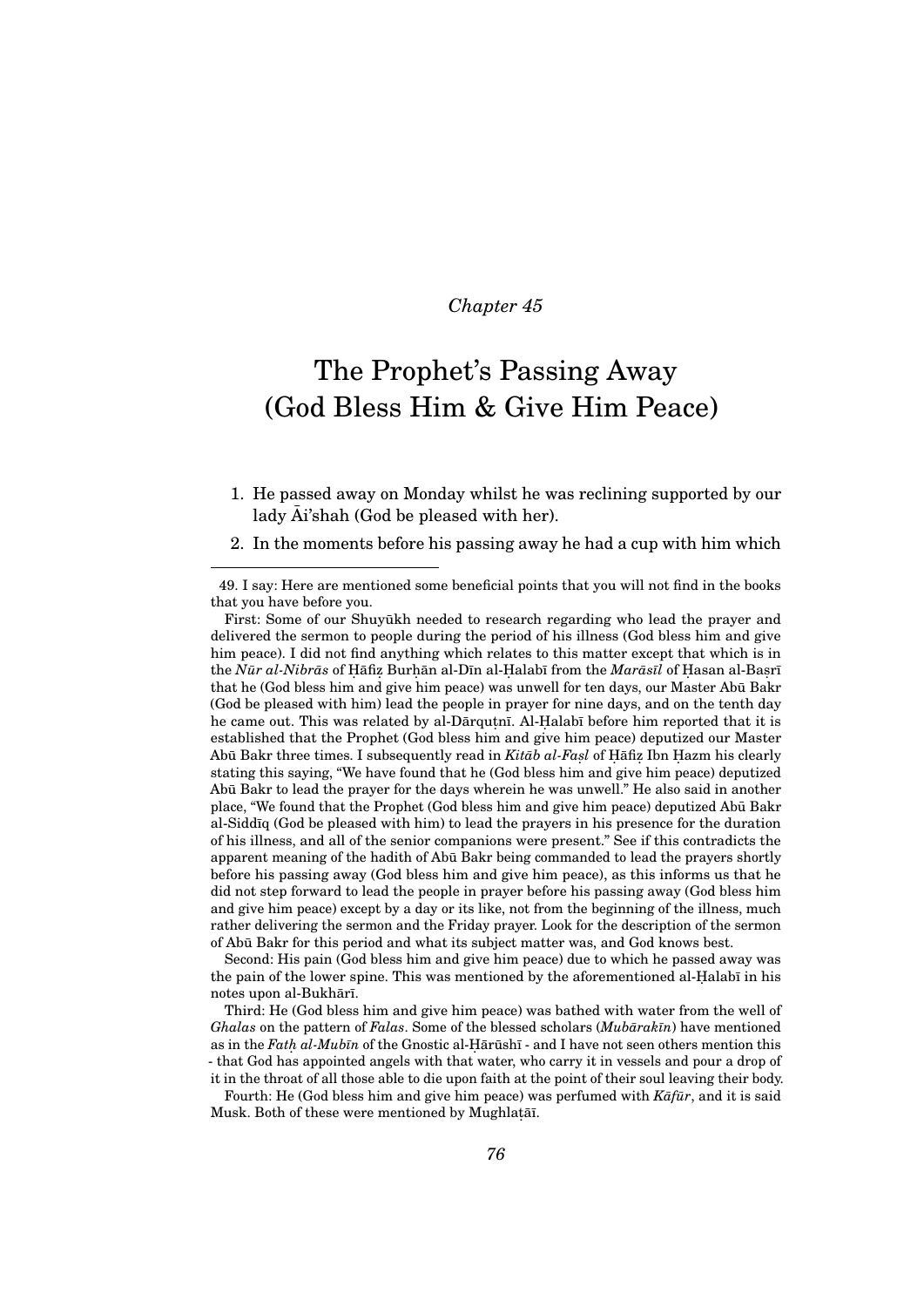contained water, he would enter his hand in to it and then wipe his face with the water and say, "O God help me with the pangs or agonies of death."

- 3. They differed over his burial, Abu Bakr said, "I heard him say: God ¯ does not take a Prophet except in the place which he wishes to be buried in. Bury him in the spot where his bed was."
- 4. Abū Bakr kissed him between his eyes and said, "Alas O Prophet! Alas O Pure One! Alas O Beloved!"
- 5. He was buried on Tuesday at night (God bless him and give him peace) may my life be a ransom for his breaths!<sup>49</sup>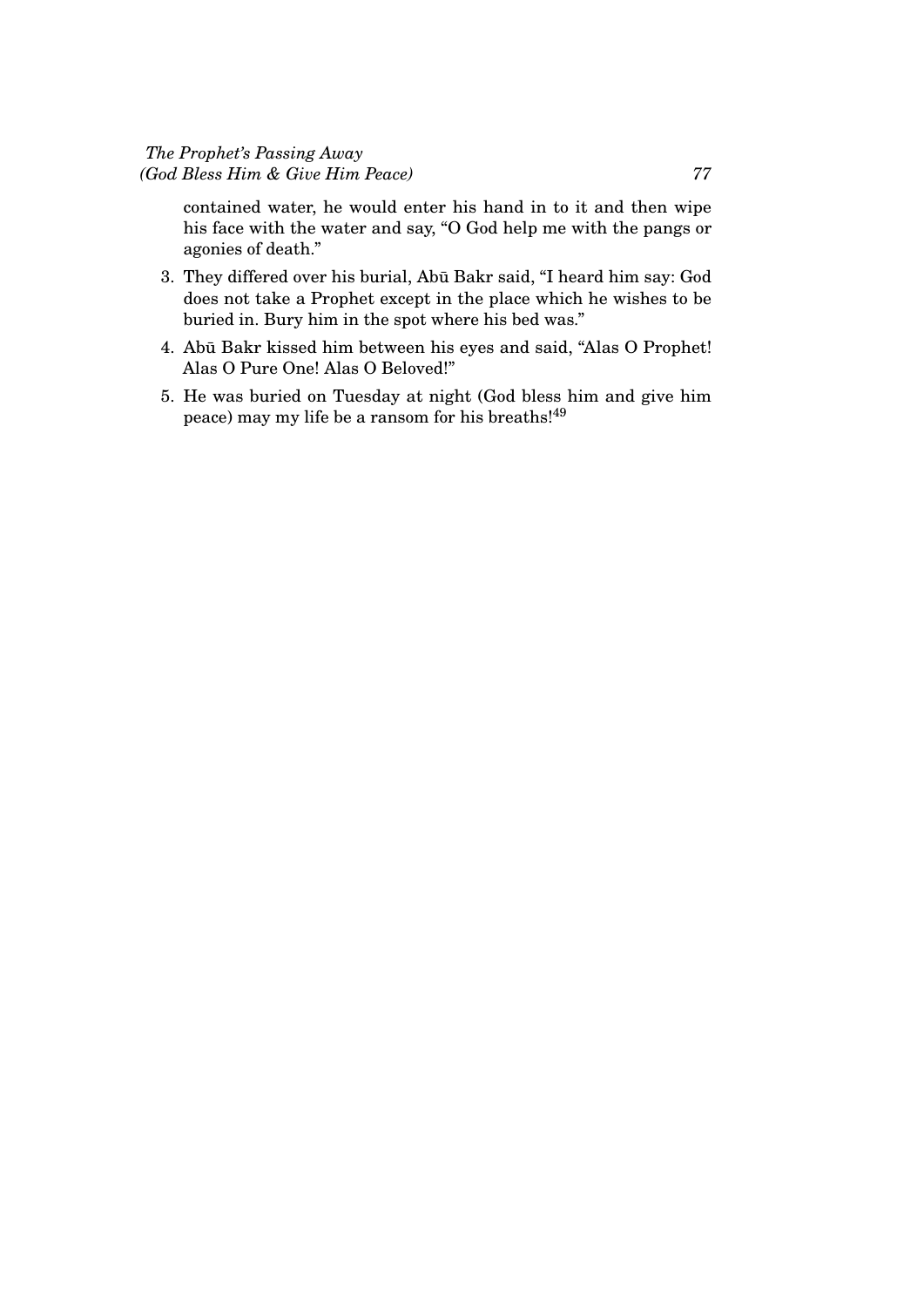# His Inheritance (God Bless Him & Give Him Peace)

- 1. He did not leave anything except his weaponry, a mule and land that he designated for charity. He said, "We are not inherited from and that which we leave behind is charity."
- 2. He did however leave behind knowledge to be inherited.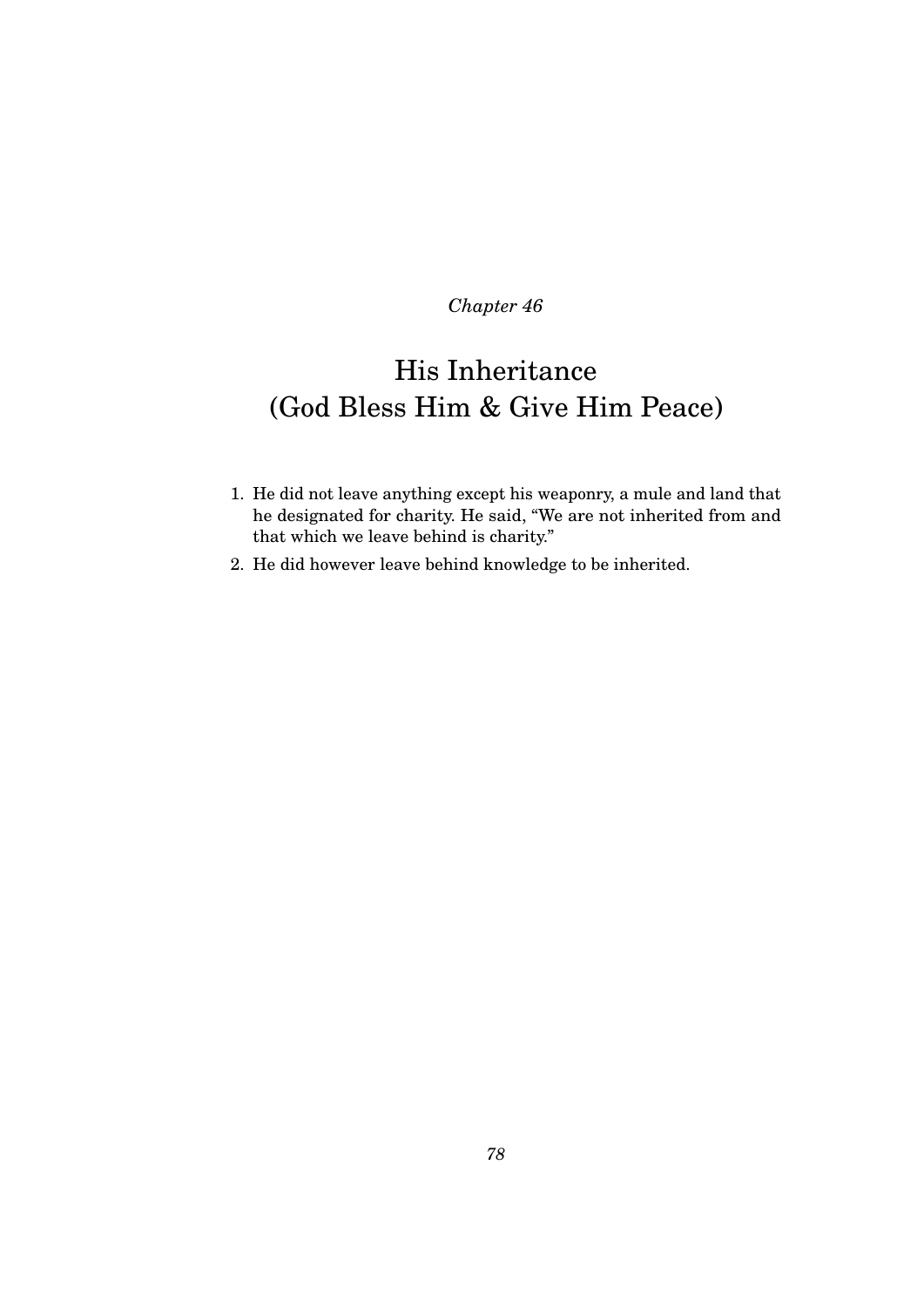## Beholding Him (God Bless Him & Give Him Peace)

1. He said, "He who sees me in his dream has most certainly seen me, for the devil cannot impersonate me." <sup>50</sup>

<sup>50.</sup> I say: In this chapter the author was aware that he saw 'Alī bin Hujr who saw Khalaf bin Khalīfah who saw 'Amr bin Huraith, the companion of the Prophet (God bless him and give him peace). Thus there are three narrators between him in terms of physically sighting. Similar to this has been attained by this needy one, which is that I saw the elderly Sayyid, the *Haj*, the worshipper, Abū 'Abdullah Muhammad, the son of the pious Muhaddith Abū al-'Abbās Ahmad, the son of the Muhaddith and Gnostic Abū 'Abdullah Muḥammad bin al-Quṭb Abū al-'Abbās Aḥmad bin Muḥammad al-Ḥussain al-Kaẓimī al-Fāsī, he embraced me, interlaced his fingers with me and shook my hand and granted me a license for all that he had. He met and sought blessings from the pious elderly Abū Hafs. 'Umar bin al-Makkī bin al-Qutb Sayyidī al-Mutī' bin Sālīh al-Tādilī who is buried in Fes. He in turn met the notable companion, 'Abd al-Rahman al-Jinni, better known as Shamhurish and took from him, and was granted a license to transmit in his jinn handwriting. He is a companion whom I have authored a number of works regarding, a large one of them containing statements from around one hundred and fifty notable scholars, hadith experts and Sufis who established his companionship to the Messenger of God (God bless him and give him peace). Ibn Hajar clearly stated in  $al$ -*Tsābah* that he would make specific mention of those Jinn whose companionship was established as being from the companions, it was due to this that he wrote biographical entries for many of the Jinn companions in al-'Īsābah. The Imām and Muhaddith, Shihāb Ahmad bin 'Alī al-Manīnī al-Dimashqī, the commentator of al-Bukhārī said in his *Fihrist* entitled *Qawl al-Sadīd fi Ittișāl al-*Asanid where he mentioned his father's meeting Sayyid Shamhurish the companion and his narrating from him by means of his brother 'Abd al-Rahmān from him saying, "With this chain there are between me and the Prophet (God bless him and give him peace) three intermediaries, and it is correct for my father to counted amongst the Tabi'<sup>T</sup>n due to his meeting a companion from the Jinn." Sayyid Jalāl al-Din Muhammad said: Maqsūd al- $^4$ Alam al-Ridawī al-Ḥindī said in *Qawl al-Ṣawāb fī Ta'rīf al-Aṣḥāb*, after confirming that the Jinn are counted amongst the companions said: From this perspective the Master of the Poles (*Sayyid al-Aqṭāb*) Makhdūm Jahanyān is a Tabi'ī, because he studied with a Jinn who was a companion who would narrate hadith from the Messenger of God (God bless him and give him peace), and the Master of the Poles Makhdūm Jahanyān narrated from him. This was also mentioned by his son 'Allāmah Ja'far al-Riḍawī in *Fayḍ al-Ṭārī Sharḥ al-Bukhārī*.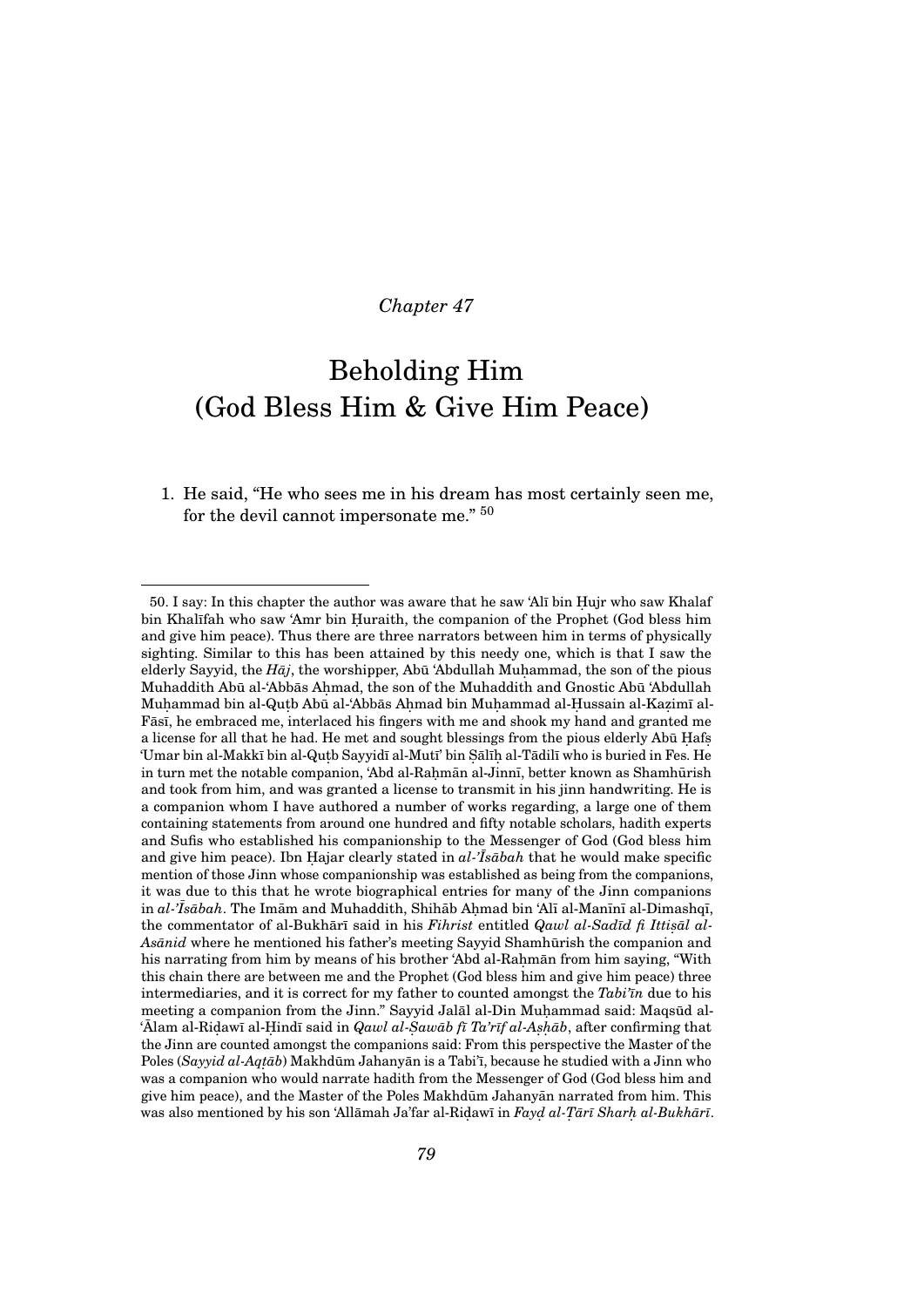*Beholding Him (God Bless Him & Give Him Peace)*

In the marginal notes of Shaykh al-Islām Abū Sa'ūd 'Abd al-Qādir bin 'Alī al-Fāsī upon al-Bukhārī that I have in my possession contains, "Transmitting hadith from the Jinn if they are in accordance with the principles of the sacred law are taken in to consideration."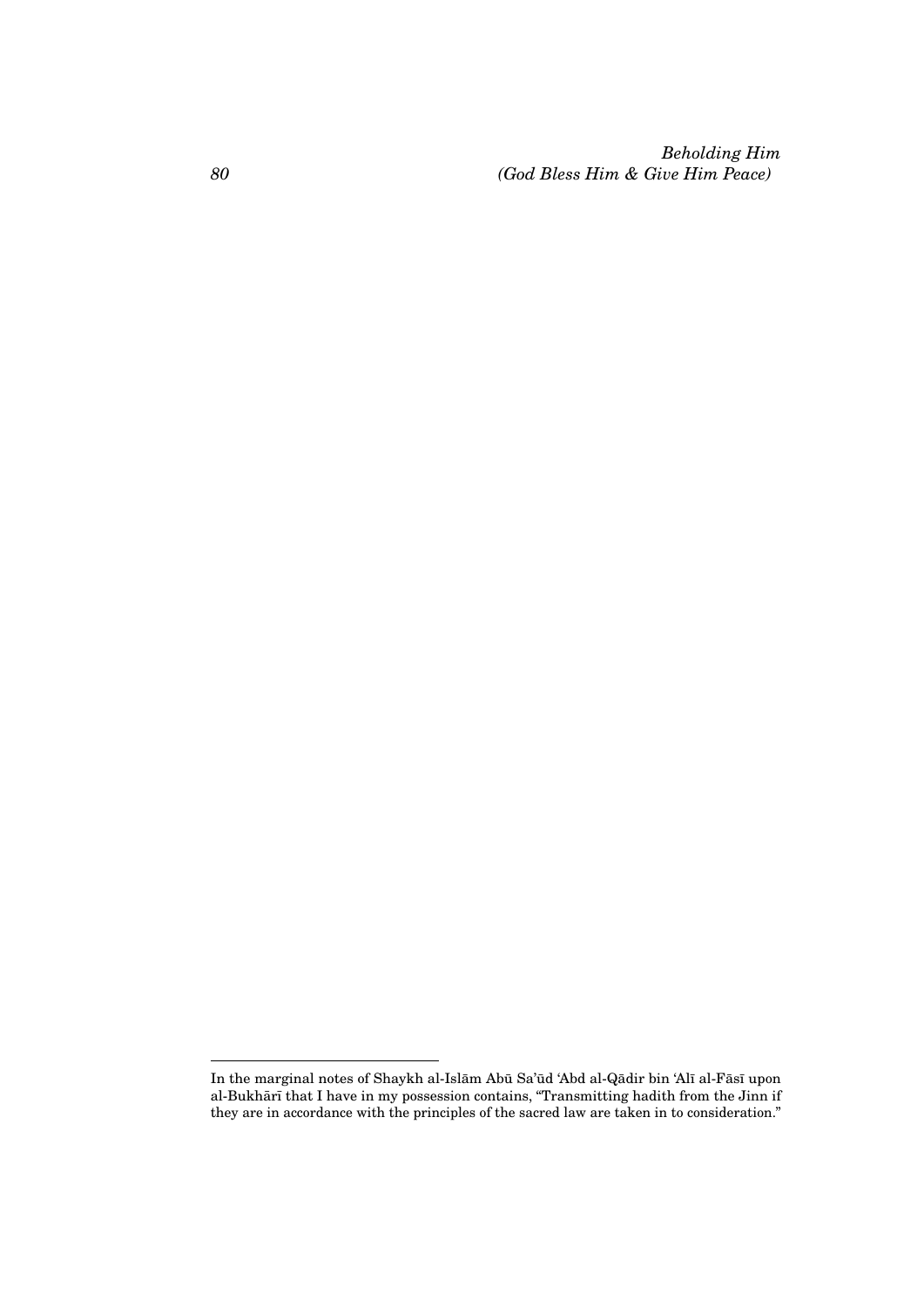### Closing Words

I say: The Prophet (God bless him and give him peace) is a magnet who pulls everything in creation towards him. It is because of this that we attach and link ourselves to every means to him (God bless him and give him peace), and it is no wonder. He is the perfect completed one who if a person was to see him in his complete illuminated form he would say: The Messenger is commensurate with the One who sent him. This is why we here declare God to be transcendent and sanctified from there occurring in His dominion that which is not in accord with His wisdom. Thus all that manifests in the world of this complete comprehensive individual is that he is deserving of all that he merits. This is why we conclude this abridgement of ours with the hadith of *tasbīḥ*. So we say: We were informed by the hadith scholar (*Musnid*): Abū 'Abdullah Muhammad Sa'īd al-Qa'qa'ī hearing from him whilst facing the Noble Ka'bah in Mecca, he said: We were informed by Muhammad bin 'Umar bin 'Abd al-Rasūl al-Makkī from 'Alī bin 'Abd al-Barr al-Wanā'ī who said; we were informed by Sālīh Muhammad al-Fulānī from Muhammad bin Sinnah al-'Umarī who said; we were informed by Muhammad al-Sharīf al-Wawlatī from Muḥammad bin 'Ikrimash al-Ḥanafī from the (*Sayyid al-Ḥuffāẓ*) master of the hadīth masters Ibn Hajar who said; we were informed by Abū Ishāq Ibrāhīm al-Ba'lī from Ahmad bin Abī Tālīb al-Hajjār from Hussain bin Mubārak al-Zabīdī from Abū al-Waqt 'Abd al-Awwal bin 'Īsā al-Harawī from Abū al-Hasan al-Dawūdī from 'Abdullah bin Ahmad al-Sarkhasī, from al-Firabrī who said;